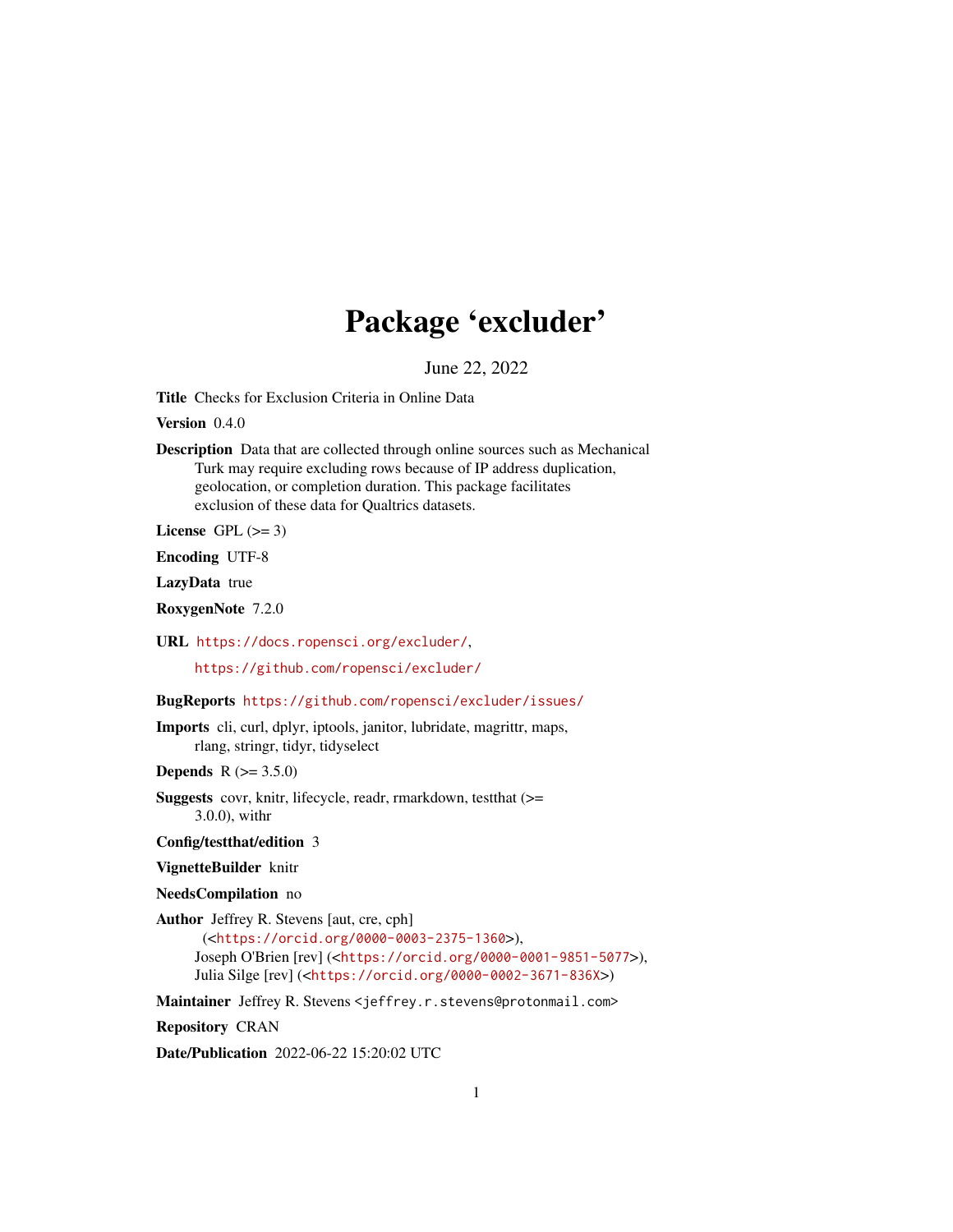# <span id="page-1-0"></span>R topics documented:

|       |                                                                                                        | $\overline{2}$ |
|-------|--------------------------------------------------------------------------------------------------------|----------------|
|       |                                                                                                        | $\overline{4}$ |
|       |                                                                                                        | 6              |
|       |                                                                                                        | 8              |
|       |                                                                                                        | 9              |
|       |                                                                                                        | 11             |
|       |                                                                                                        | 13             |
|       |                                                                                                        | 14             |
|       |                                                                                                        | 15             |
|       |                                                                                                        | 17             |
|       |                                                                                                        | 18             |
|       | exclude location $\ldots \ldots \ldots \ldots \ldots \ldots \ldots \ldots \ldots \ldots \ldots \ldots$ | 20             |
|       |                                                                                                        | 22             |
|       |                                                                                                        | 23             |
|       |                                                                                                        | 25             |
|       |                                                                                                        | 26             |
|       |                                                                                                        | 28             |
|       |                                                                                                        | 29             |
|       |                                                                                                        | 31             |
|       |                                                                                                        | 32             |
|       |                                                                                                        | 34             |
|       |                                                                                                        | 35             |
|       |                                                                                                        | 37             |
|       |                                                                                                        | 38             |
|       |                                                                                                        | 39             |
|       |                                                                                                        | 40             |
|       |                                                                                                        | 41             |
|       |                                                                                                        | 42             |
|       |                                                                                                        | 43             |
|       |                                                                                                        | 44             |
| Index |                                                                                                        | 45             |

<span id="page-1-1"></span>check\_duplicates *Check for duplicate IP addresses and/or locations*

# Description

The check\_duplicates() function subsets rows of data, retaining rows that have the same IP address and/or same latitude and longitude. The function is written to work with data from [Qualtrics](https://www.qualtrics.com/) surveys.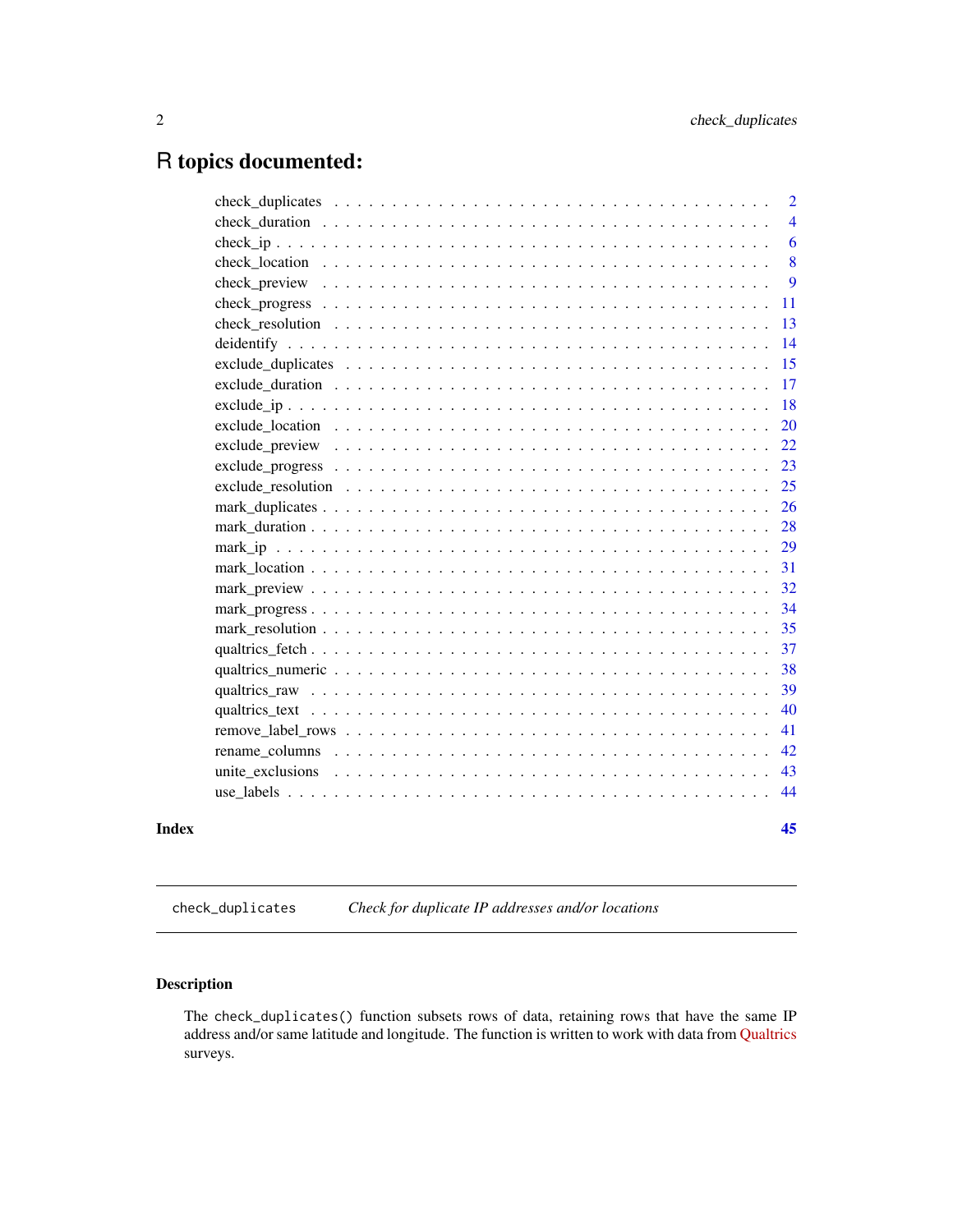# <span id="page-2-0"></span>check\_duplicates 3

# Usage

```
check_duplicates(
  x,
  id_col = "ResponseId",
  ip_col = "IPAddress",
  location_col = c("LocationLatitude", "LocationLongitude"),
  rename = TRUE,
  dupl<sub>_ip</sub> = TRUE,
  dupl_location = TRUE,
  include_na = FALSE,
  keep = FALSE,
  quiet = FALSE,
  print = TRUE
\mathcal{L}
```
# Arguments

| x             | Data frame (preferably imported from Qualtrics using {qualtrics}).                                               |
|---------------|------------------------------------------------------------------------------------------------------------------|
| id_col        | Column name for unique row ID (e.g., participant).                                                               |
| ip_col        | Column name for IP addresses.                                                                                    |
| location_col  | Two element vector specifying columns for latitude and longitude (in that order).                                |
| rename        | Logical indicating whether to rename columns (using rename_columns())                                            |
| dupl_ip       | Logical indicating whether to check IP addresses.                                                                |
| dupl_location | Logical indicating whether to check latitude and longitude.                                                      |
| include_na    | Logical indicating whether to include rows with NAs for IP address and location<br>as potentially excluded rows. |
| keep          | Logical indicating whether to keep or remove exclusion column.                                                   |
| quiet         | Logical indicating whether to print message to console.                                                          |
| print         | Logical indicating whether to print returned tibble to console.                                                  |

#### Details

To record this information in your Qualtrics survey, you must ensure that [Anonymize responses is](https://www.qualtrics.com/support/survey-platform/survey-module/survey-options/survey-protection/#AnonymizingResponses) [disabled.](https://www.qualtrics.com/support/survey-platform/survey-module/survey-options/survey-protection/#AnonymizingResponses)

Default column names are set based on output from the [qualtRics::fetch\\_survey\(\)](https://docs.ropensci.org/qualtRics/reference/fetch_survey.html). By default, IP address and location are both checked, but they can be checked separately with the dupl\_ip and dupl\_location arguments.

The function outputs to console separate messages about the number of rows with duplicate IP addresses and rows with duplicate locations. These counts are computed independently, so rows may be counted for both types of duplicates.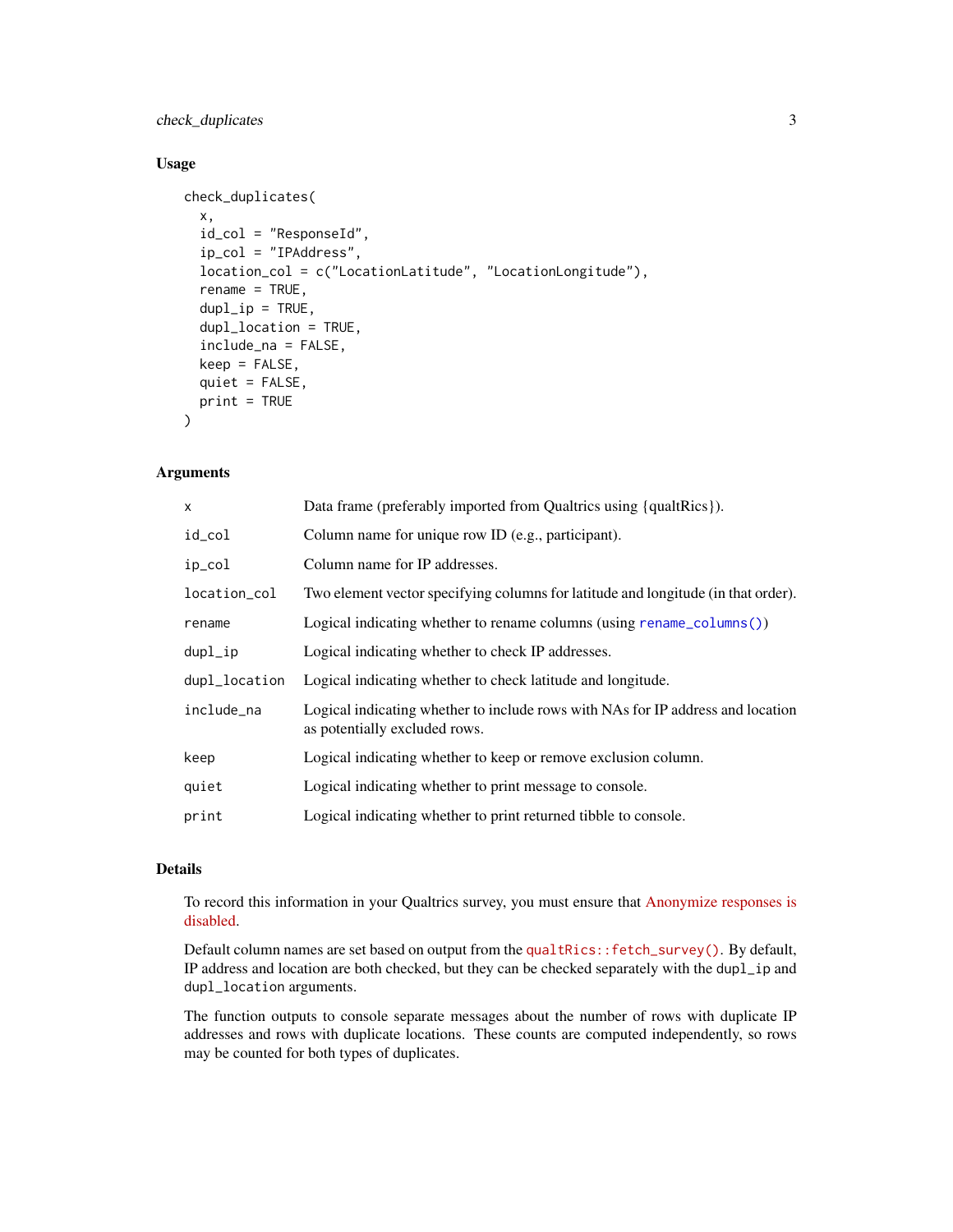#### <span id="page-3-0"></span>Value

An object of the same type as x that includes the rows with duplicate IP addresses and/or locations. This includes a column called dupe\_count that returns the number of duplicates. For a function that marks these rows, use [mark\\_duplicates\(\)](#page-25-1). For a function that excludes these rows, use [exclude\\_duplicates\(\)](#page-14-1).

#### See Also

Other duplicates functions: [exclude\\_duplicates\(](#page-14-1)), [mark\\_duplicates\(](#page-25-1))

```
Other check functions: check_duration(), check_ip(), check_location(), check_preview(),
check_progress(), check_resolution()
```
#### Examples

```
# Check for duplicate IP addresses and locations
data(qualtrics_text)
check_duplicates(qualtrics_text)
# Check only for duplicate locations
qualtrics_text %>%
 check_duplicates(dupl_location = FALSE)
# Do not print rows to console
qualtrics_text %>%
 check_duplicates(print = FALSE)
# Do not print message to console
qualtrics_text %>%
 check_duplicates(quiet = TRUE)
```
<span id="page-3-1"></span>check\_duration *Check for minimum or maximum durations*

#### **Description**

The check\_duration() function subsets rows of data, retaining rows that have durations that are too fast or too slow. The function is written to work with data from [Qualtrics](https://www.qualtrics.com/) surveys.

#### Usage

```
check_duration(
  x,
 min\_duration = 10,
 max_duration = NULL,
  id_{col} = "ResponseId",
  duration_col = "Duration (in seconds)",
  rename = TRUE,
  keep = FALSE,
```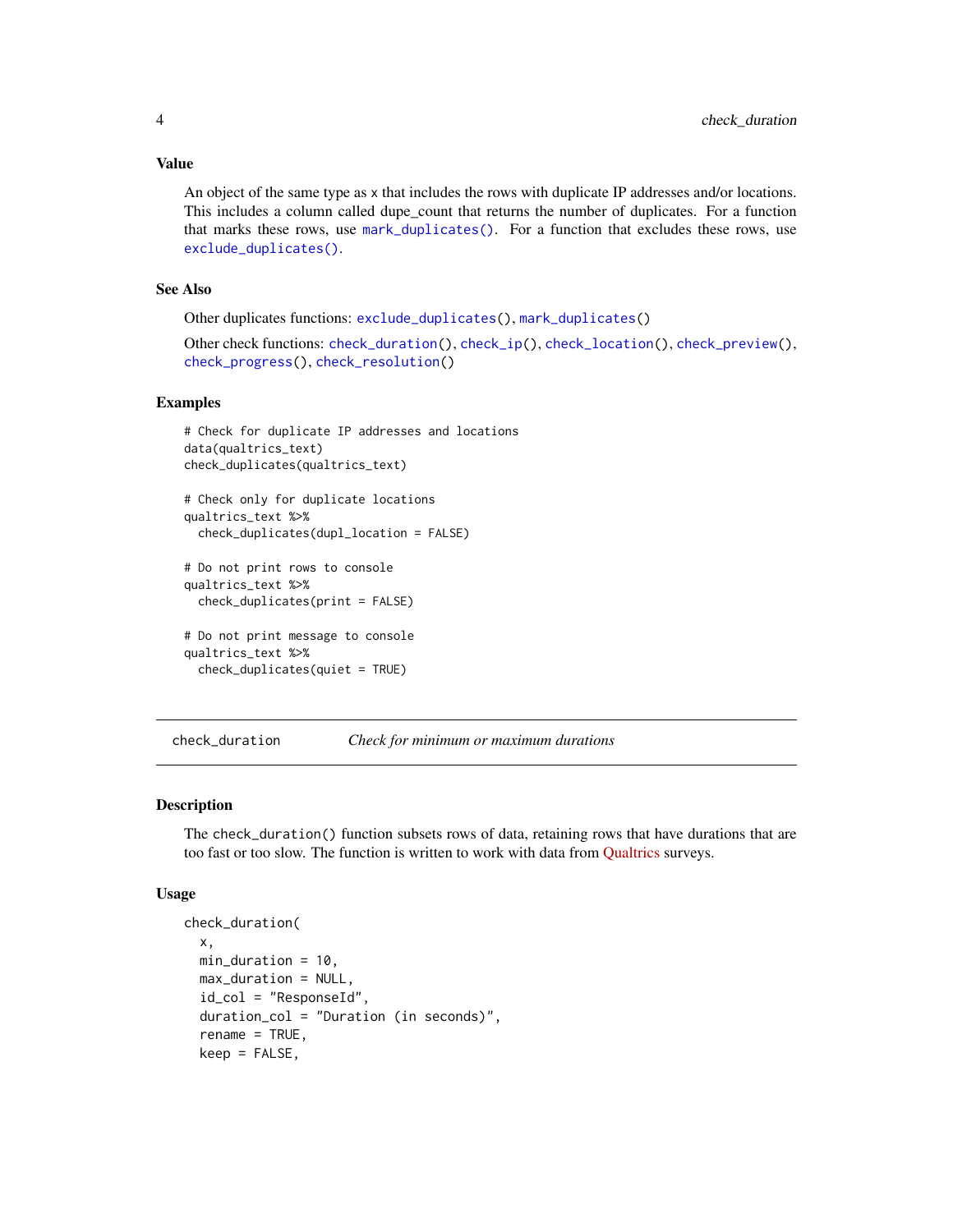```
quiet = FALSE,
 print = TRUE\lambda
```
#### Arguments

| x            | Data frame (preferably imported from Qualtrics using {qualtRics}).            |
|--------------|-------------------------------------------------------------------------------|
| min_duration | Minimum duration that is too fast in seconds.                                 |
| max_duration | Maximum duration that is too slow in seconds.                                 |
| id_col       | Column name for unique row ID (e.g., participant).                            |
| duration_col | Column name for durations.                                                    |
| rename       | Logical indicating whether to rename columns (using rename $\text{column}($ ) |
| keep         | Logical indicating whether to keep or remove exclusion column.                |
| quiet        | Logical indicating whether to print message to console.                       |
| print        | Logical indicating whether to print returned tibble to console.               |

# Details

Default column names are set based on output from the [qualtRics::fetch\\_survey\(\)](https://docs.ropensci.org/qualtRics/reference/fetch_survey.html). By default, minimum durations of 10 seconds are checked, but either minima or maxima can be checked with the min\_duration and max\_duration arguments. The function outputs to console separate messages about the number of rows that are too fast or too slow.

This function returns the fast and slow rows.

#### Value

An object of the same type as x that includes the rows with fast and/or slow duration. For a function that marks these rows, use [mark\\_duration\(\)](#page-27-1). For a function that excludes these rows, use [exclude\\_duration\(\)](#page-16-1).

#### See Also

Other duration functions: [exclude\\_duration\(](#page-16-1)), [mark\\_duration\(](#page-27-1))

Other check functions: [check\\_duplicates\(](#page-1-1)), [check\\_ip\(](#page-5-1)), [check\\_location\(](#page-7-1)), [check\\_preview\(](#page-8-1)), [check\\_progress\(](#page-10-1)), [check\\_resolution\(](#page-12-1))

```
# Check for durations faster than 100 seconds
data(qualtrics_text)
check_duration(qualtrics_text, min_duration = 100)
# Remove preview data first
qualtrics_text %>%
 exclude_preview() %>%
 check_duration(min_duration = 100)
```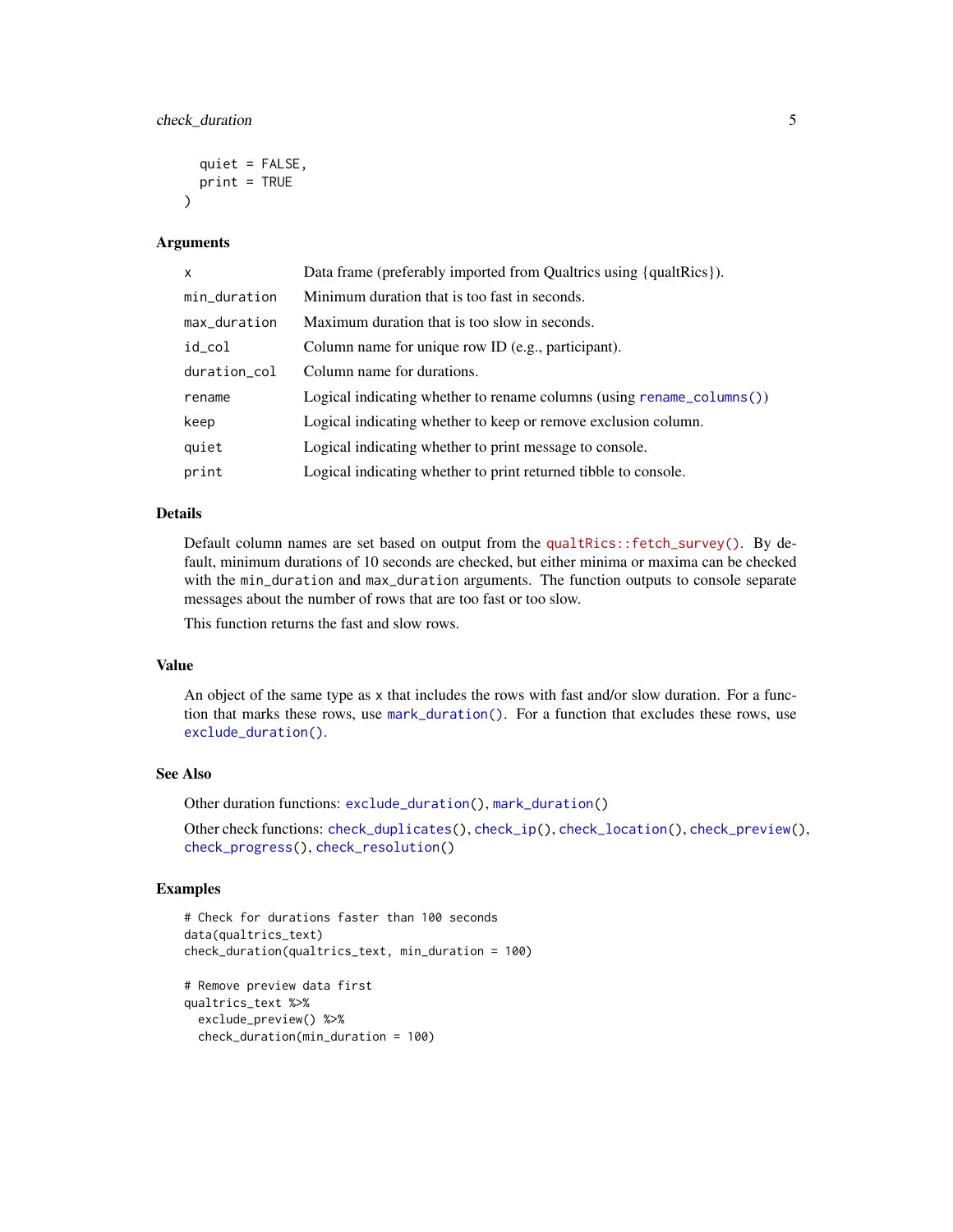```
# Check only for durations slower than 800 seconds
qualtrics_text %>%
  exclude_preview() %>%
  check_duration(max_duration = 800)
# Do not print rows to console
qualtrics_text %>%
  exclude_preview() %>%
  check_duration(min_duration = 100, print = FALSE)
# Do not print message to console
qualtrics_text %>%
  exclude_preview() %>%
  check_duration(min_duration = 100, quiet = TRUE)
```
<span id="page-5-1"></span>check\_ip *Check for IP addresses from outside of a specified country.*

# Description

The check\_ip() function subsets rows of data, retaining rows that have IP addresses from outside the specified country. The function is written to work with data from [Qualtrics](https://www.qualtrics.com/) surveys.

#### Usage

```
check_ip(
  x,
  id_col = "ResponseId",
  ip_col = "IPAddress",
  rename = TRUE,
  country = "US",
  include_na = FALSE,
  keep = FALSE,quiet = FALSE,
 print = TRUE
)
```
#### Arguments

| x          | Data frame or tibble (preferably imported from Qualtrics using {qualtrics}).                                                |
|------------|-----------------------------------------------------------------------------------------------------------------------------|
| id_col     | Column name for unique row ID (e.g., participant).                                                                          |
| ip_col     | Column name for IP addresses.                                                                                               |
| rename     | Logical indicating whether to rename columns (using rename_columns())                                                       |
| country    | Two-letter abbreviation of country to check (default is "US").                                                              |
| include na | Logical indicating whether to include rows with NA in IP address column in the<br>output list of potentially excluded data. |

<span id="page-5-0"></span>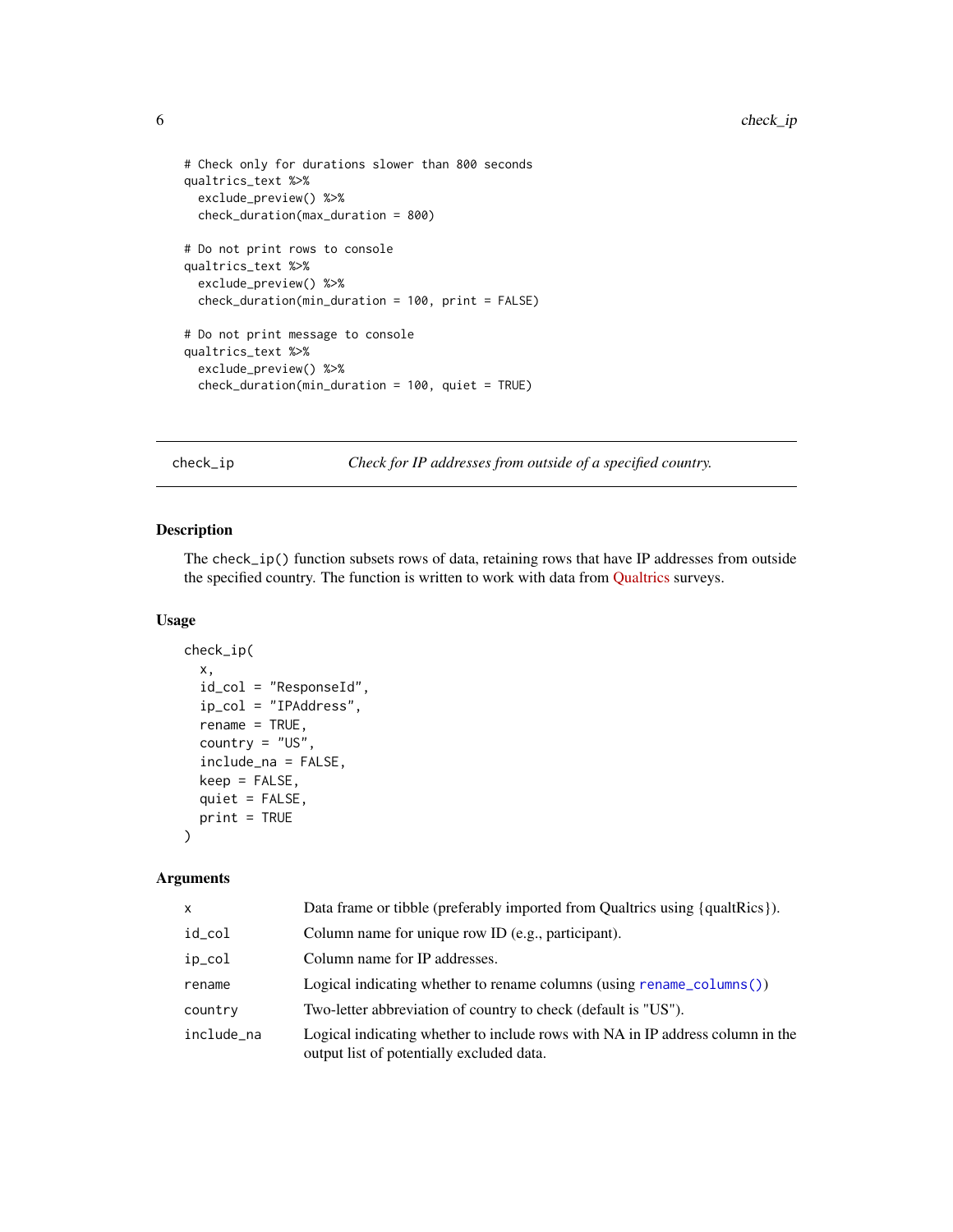<span id="page-6-0"></span>

| keep  | Logical indicating whether to keep or remove exclusion column.  |
|-------|-----------------------------------------------------------------|
| auiet | Logical indicating whether to print message to console.         |
| print | Logical indicating whether to print returned tibble to console. |

# Details

To record this information in your Qualtrics survey, you must ensure that [Anonymize responses is](https://www.qualtrics.com/support/survey-platform/survey-module/survey-options/survey-protection/#AnonymizingResponses) [disabled.](https://www.qualtrics.com/support/survey-platform/survey-module/survey-options/survey-protection/#AnonymizingResponses)

Default column names are set based on output from the qualtraces:: $fetch_survev()$ . The function uses [iptools::country\\_ranges\(\)](#page-0-0) to assign IP addresses to specific countries using [ISO](https://en.wikipedia.org/wiki/ISO_3166-1_alpha-2) [3166-1 alpha-2 country codes.](https://en.wikipedia.org/wiki/ISO_3166-1_alpha-2)

The function outputs to console a message about the number of rows with IP addresses outside of the specified country. If there are NAs for IP addresses (likely due to including preview data—see [check\\_preview\(\)](#page-8-1)), it will print a message alerting to the number of rows with NAs.

# Value

An object of the same type as x that includes the rows with IP addresses outside of the specified country. For a function that marks these rows, use  $mark\_ip()$ . For a function that excludes these rows, use [exclude\\_ip\(\)](#page-17-1).

#### Note

This function requires internet connectivity as it uses the [iptools::country\\_ranges\(\)](#page-0-0) function, which pulls daily updated data from <https://www.iwik.org/ipcountry/>. It only updates the data once per session, as it caches the results for future work during the session.

#### See Also

Other ip functions: [exclude\\_ip\(](#page-17-1)), [mark\\_ip\(](#page-28-1))

Other check functions: [check\\_duplicates\(](#page-1-1)), [check\\_duration\(](#page-3-1)), [check\\_location\(](#page-7-1)), [check\\_preview\(](#page-8-1)), [check\\_progress\(](#page-10-1)), [check\\_resolution\(](#page-12-1))

```
# Check for IP addresses outside of the US
data(qualtrics_text)
check_ip(qualtrics_text)
# Remove preview data first
qualtrics_text %>%
 exclude_preview() %>%
 check_ip()
# Check for IP addresses outside of Germany
qualtrics_text %>%
 exclude_preview() %>%
 check\_ip(country = "DE")
```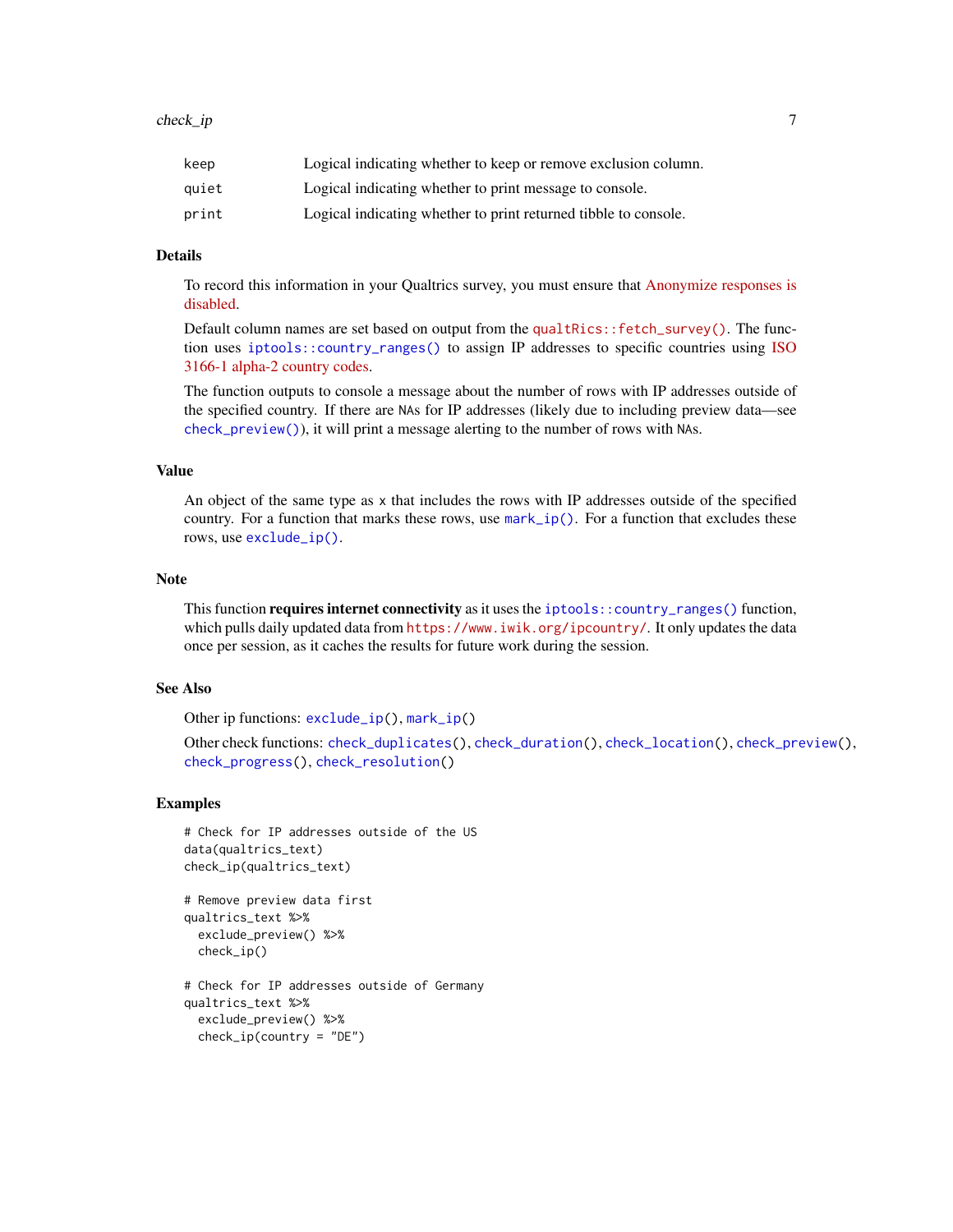```
# Do not print rows to console
qualtrics_text %>%
  exclude_preview() %>%
  check\_ip(print = FALSE)# Do not print message to console
qualtrics_text %>%
  exclude_preview() %>%
  check_ip(quiet = TRUE)
```
<span id="page-7-1"></span>check\_location *Check for locations outside of the US*

# Description

The check\_location() function subsets rows of data, retaining rows that have locations outside of the US. The function is written to work with data from [Qualtrics](https://www.qualtrics.com/) surveys.

# Usage

```
check_location(
 x,
  id_col = "ResponseId",
 location_col = c("LocationLatitude", "LocationLongitude"),
  rename = TRUE,
  include_na = FALSE,
 keep = FALSE,
 quiet = FALSE,
 print = TRUE
)
```
# Arguments

| $\mathsf{x}$ | Data frame (preferably imported from Qualtrics using {qualtrics}).                                                                       |
|--------------|------------------------------------------------------------------------------------------------------------------------------------------|
| id_col       | Column name for unique row ID (e.g., participant).                                                                                       |
| location_col | Two element vector specifying columns for latitude and longitude (in that order).                                                        |
| rename       | Logical indicating whether to rename columns (using rename_columns())                                                                    |
| include_na   | Logical indicating whether to include rows with NA in latitude and longitude<br>columns in the output list of potentially excluded data. |
| keep         | Logical indicating whether to keep or remove exclusion column.                                                                           |
| quiet        | Logical indicating whether to print message to console.                                                                                  |
| print        | Logical indicating whether to print returned tibble to console.                                                                          |

<span id="page-7-0"></span>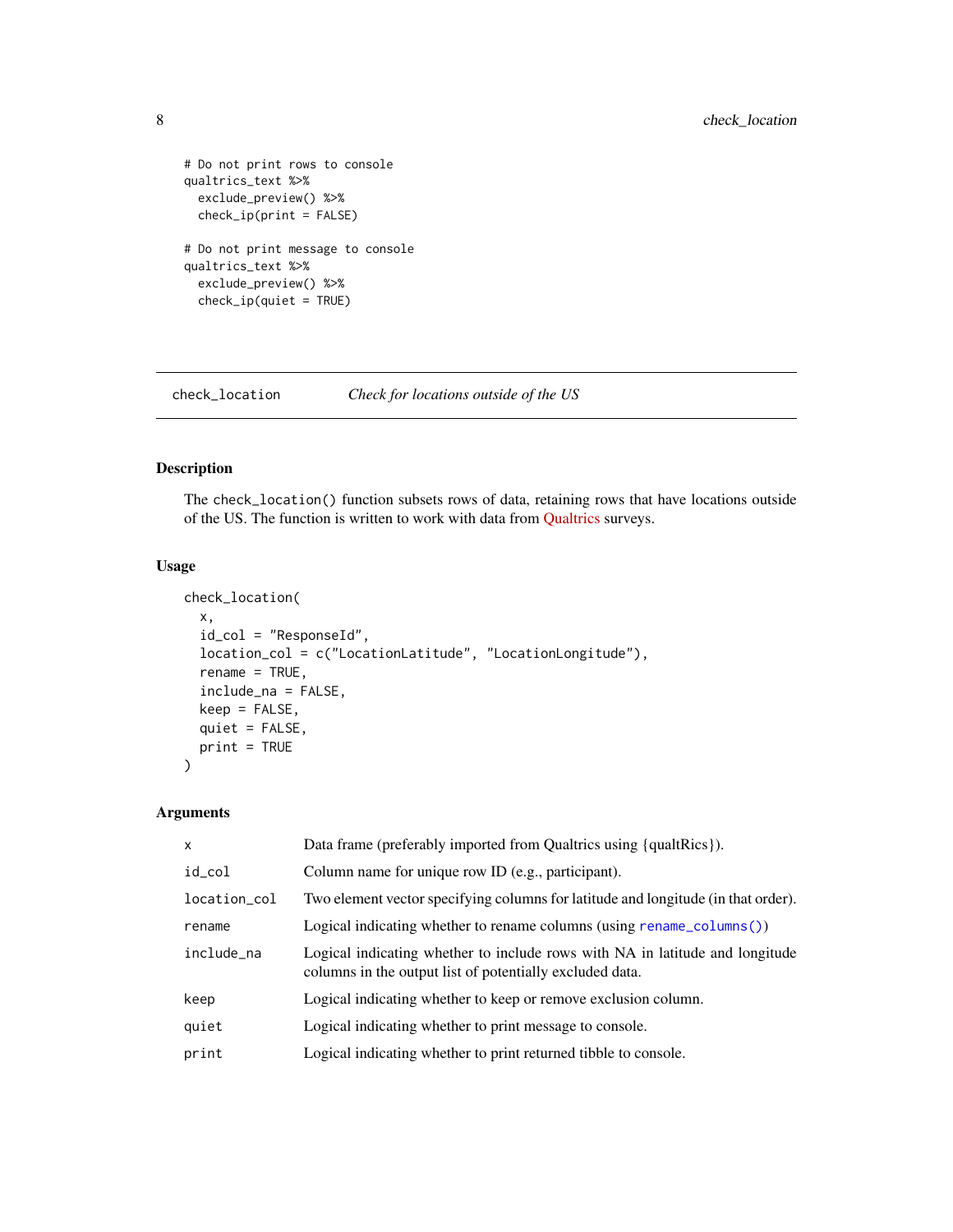# <span id="page-8-0"></span>check\_preview 9

# Details

To record this information in your Qualtrics survey, you must ensure that [Anonymize responses is](https://www.qualtrics.com/support/survey-platform/survey-module/survey-options/survey-protection/#AnonymizingResponses) [disabled.](https://www.qualtrics.com/support/survey-platform/survey-module/survey-options/survey-protection/#AnonymizingResponses)

Default column names are set based on output from the [qualtRics::fetch\\_survey\(\)](https://docs.ropensci.org/qualtRics/reference/fetch_survey.html). The function only works for the United States. It uses the #' maps: : map.where() to determine if latitude and longitude are inside the US.

The function outputs to console a message about the number of rows with locations outside of the US.

# Value

The output is a data frame of the rows that are located outside of the US and (if include\_na == FALSE) rows with no location information. For a function that marks these rows, use [mark\\_location\(\)](#page-30-1). For a function that excludes these rows, use [exclude\\_location\(\)](#page-19-1).

#### See Also

Other location functions: [exclude\\_location\(](#page-19-1)), [mark\\_location\(](#page-30-1))

Other check functions: [check\\_duplicates\(](#page-1-1)), [check\\_duration\(](#page-3-1)), [check\\_ip\(](#page-5-1)), [check\\_preview\(](#page-8-1)), [check\\_progress\(](#page-10-1)), [check\\_resolution\(](#page-12-1))

```
# Check for locations outside of the US
data(qualtrics_text)
check_location(qualtrics_text)
# Remove preview data first
qualtrics_text %>%
 exclude_preview() %>%
 check_location()
# Do not print rows to console
qualtrics_text %>%
 exclude_preview() %>%
 check_location(print = FALSE)
# Do not print message to console
qualtrics_text %>%
 exclude_preview() %>%
 check_location(quiet = TRUE)
```
<span id="page-8-1"></span>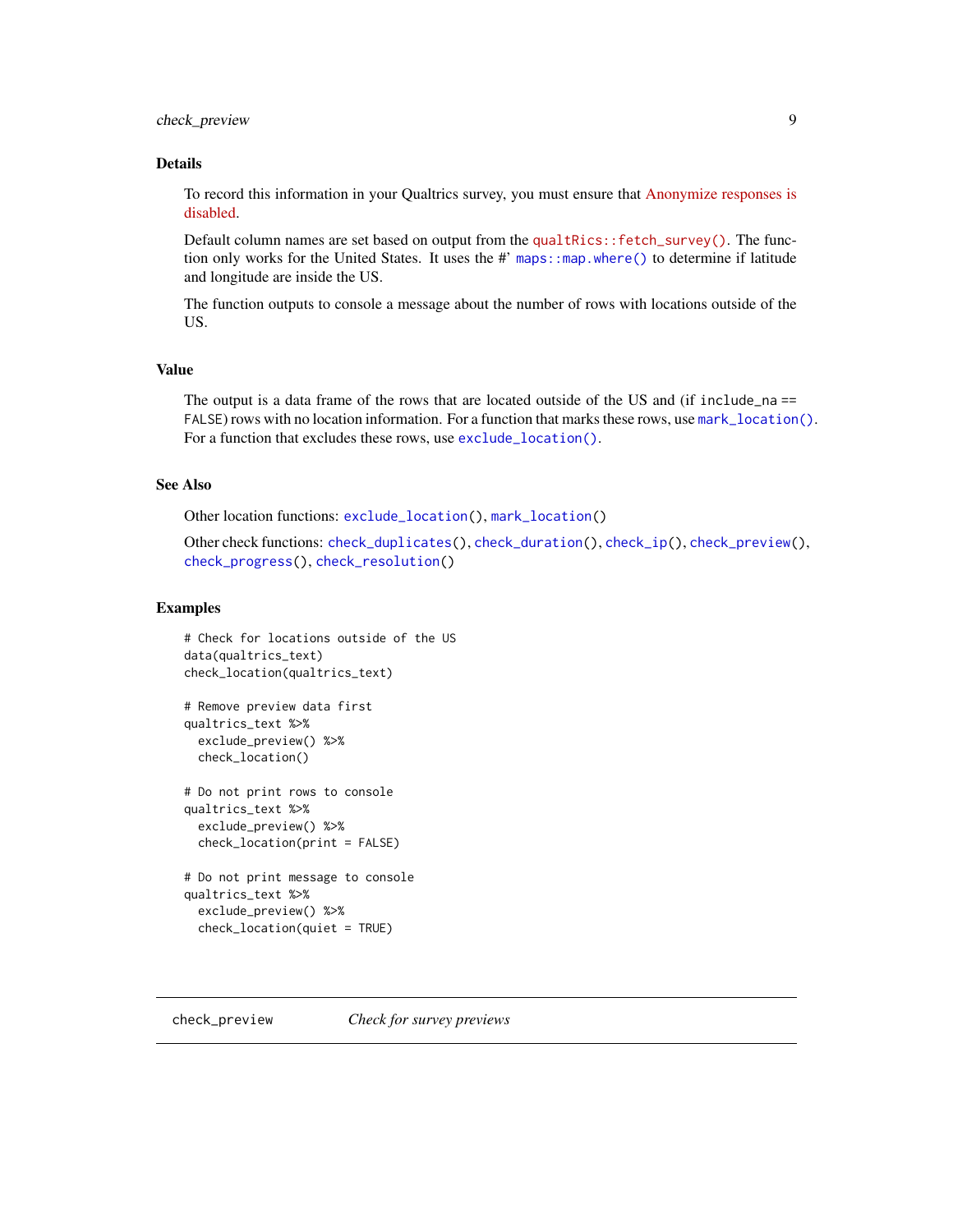The check\_preview() function subsets rows of data, retaining rows that are survey previews. The function is written to work with data from [Qualtrics](https://www.qualtrics.com/) surveys.

#### Usage

```
check_preview(
  x,
  id_col = "ResponseId",
  preview_col = "Status",
  rename = TRUE,
  keep = FALSE,
  quiet = FALSE,
  print = TRUE
)
```
# **Arguments**

| x           | Data frame (preferably imported from Qualtrics using {qualtrics}).            |
|-------------|-------------------------------------------------------------------------------|
| id_col      | Column name for unique row ID (e.g., participant).                            |
| preview_col | Column name for survey preview.                                               |
| rename      | Logical indicating whether to rename columns (using rename $\text{column}($ ) |
| keep        | Logical indicating whether to keep or remove exclusion column.                |
| quiet       | Logical indicating whether to print message to console.                       |
| print       | Logical indicating whether to print returned tibble to console.               |

# Details

Default column names are set based on output from the [qualtRics::fetch\\_survey\(\)](https://docs.ropensci.org/qualtRics/reference/fetch_survey.html). The preview column in Qualtrics can be a numeric or character vector depending on whether it is exported as choice text or numeric values. This function works for both.

The function outputs to console a message about the number of rows that are survey previews.

#### Value

The output is a data frame of the rows that are survey previews. For a function that marks these rows, use [mark\\_preview\(\)](#page-31-1). For a function that excludes these rows, use [exclude\\_preview\(\)](#page-21-1).

#### See Also

Other preview functions: [exclude\\_preview\(](#page-21-1)), [mark\\_preview\(](#page-31-1))

Other check functions: [check\\_duplicates\(](#page-1-1)), [check\\_duration\(](#page-3-1)), [check\\_ip\(](#page-5-1)), [check\\_location\(](#page-7-1)), [check\\_progress\(](#page-10-1)), [check\\_resolution\(](#page-12-1))

<span id="page-9-0"></span>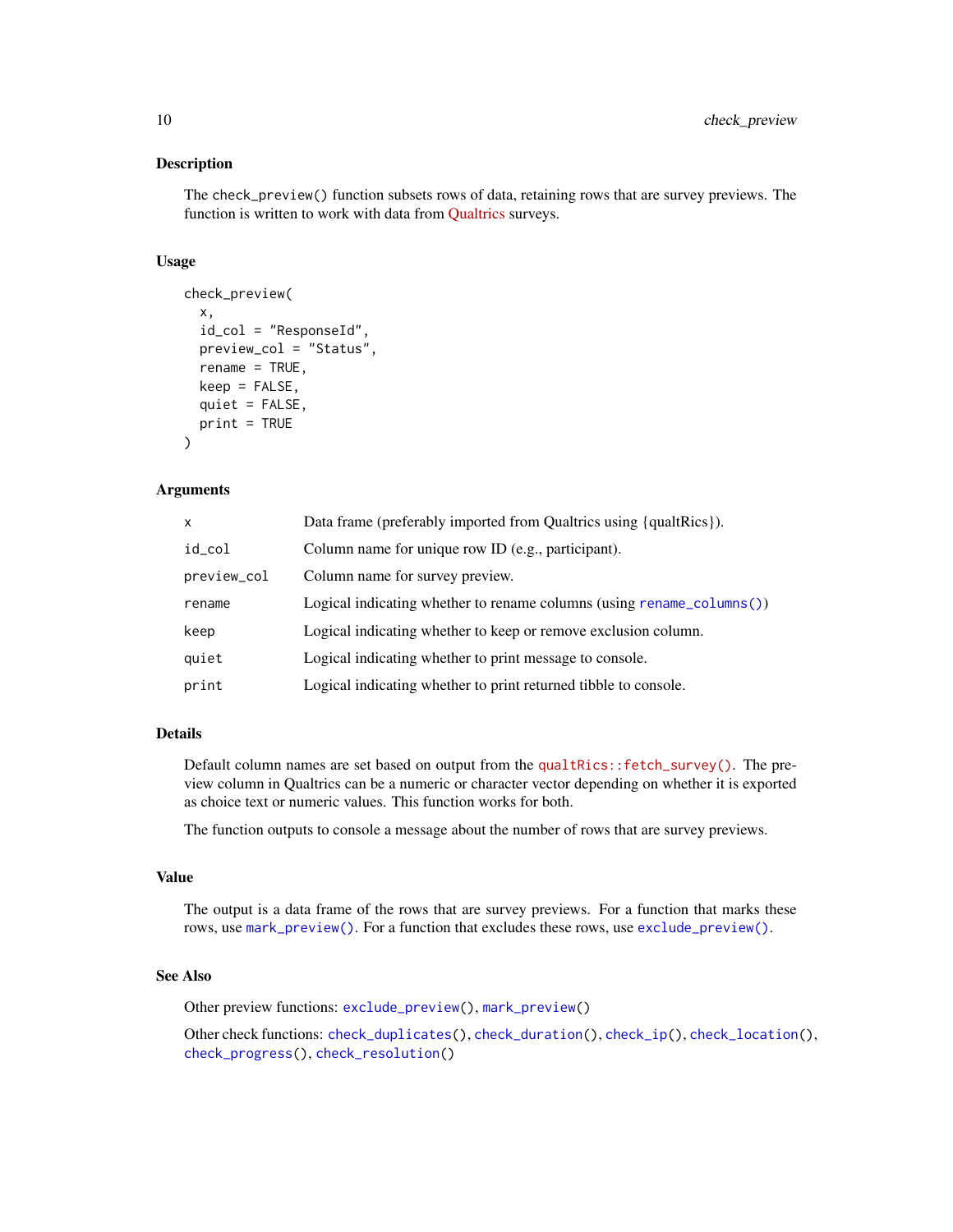# <span id="page-10-0"></span>check\_progress 11

# Examples

```
# Check for survey previews
data(qualtrics_text)
check_preview(qualtrics_text)
# Works for Qualtrics data exported as numeric values, too
qualtrics_numeric %>%
  check_preview()
# Do not print rows to console
qualtrics_text %>%
  check_preview(print = FALSE)
# Do not print message to console
qualtrics_text %>%
  check_preview(quiet = TRUE)
```
<span id="page-10-1"></span>check\_progress *Check for survey progress*

# Description

The check\_progress() function subsets rows of data, retaining rows that have incomplete progress. The function is written to work with data from [Qualtrics](https://www.qualtrics.com/) surveys.

#### Usage

```
check_progress(
  x,
 min_progress = 100,
  id_col = "ResponseId",
  finished_col = "Finished",
 progress_col = "Progress",
  rename = TRUE,
 keep = FALSE,
 quiet = FALSE,
 print = TRUE
\mathcal{L}
```
# Arguments

| X            | Data frame (preferably imported from Qualtrics using {qualtrics}). |
|--------------|--------------------------------------------------------------------|
| min_progress | Amount of progress considered acceptable to include.               |
| id_col       | Column name for unique row ID (e.g., participant).                 |
| finished_col | Column name for whether survey was completed.                      |
|              | progress_col Column name for percentage of survey completed.       |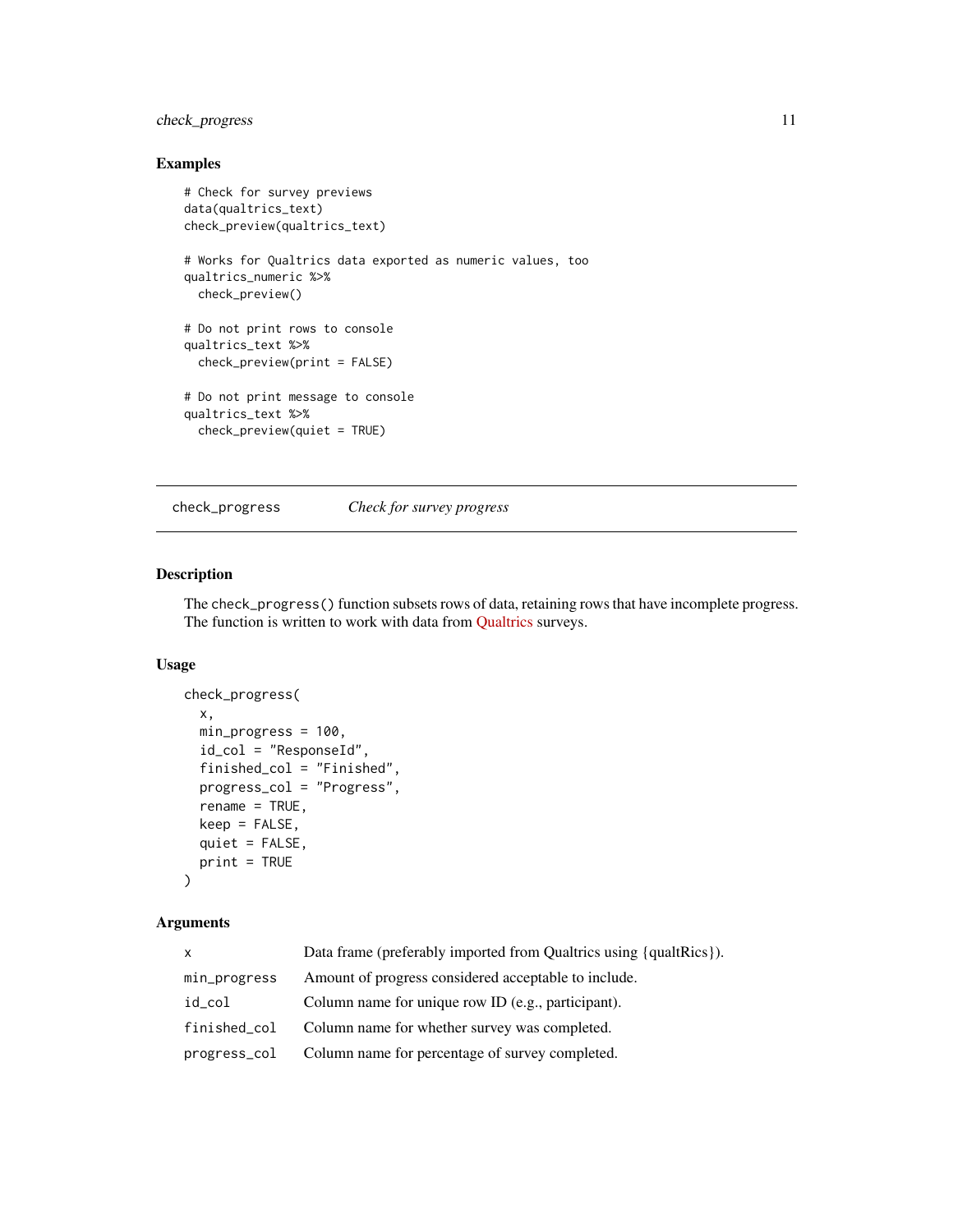<span id="page-11-0"></span>

| rename | Logical indicating whether to rename columns (using rename $\text{column}()$ ) |
|--------|--------------------------------------------------------------------------------|
| keep   | Logical indicating whether to keep or remove exclusion column.                 |
| auiet  | Logical indicating whether to print message to console.                        |
| print  | Logical indicating whether to print returned tibble to console.                |

#### Details

Default column names are set based on output from the [qualtRics::fetch\\_survey\(\)](https://docs.ropensci.org/qualtRics/reference/fetch_survey.html). The default requires 100% completion, but lower levels of completion maybe acceptable and can be allowed by specifying the min\_progress argument. The finished column in Qualtrics can be a numeric or character vector depending on whether it is exported as choice text or numeric values. This function works for both.

The function outputs to console a message about the number of rows that have incomplete progress.

## Value

The output is a data frame of the rows that have incomplete progress. For a function that marks these rows, use [mark\\_progress\(\)](#page-33-1). For a function that excludes these rows, use [exclude\\_progress\(\)](#page-22-1).

#### See Also

Other progress functions: [exclude\\_progress\(](#page-22-1)), [mark\\_progress\(](#page-33-1)) Other check functions: [check\\_duplicates\(](#page-1-1)), [check\\_duration\(](#page-3-1)), [check\\_ip\(](#page-5-1)), [check\\_location\(](#page-7-1)), [check\\_preview\(](#page-8-1)), [check\\_resolution\(](#page-12-1))

```
# Check for rows with incomplete progress
data(qualtrics_text)
check_progress(qualtrics_text)
# Remove preview data first
qualtrics_text %>%
 exclude_preview() %>%
 check_progress()
# Include a lower acceptable completion percentage
qualtrics_numeric %>%
 exclude_preview() %>%
 check_progress(min_progress = 98)
# Do not print rows to console
qualtrics_text %>%
 exclude_preview() %>%
 check_progress(print = FALSE)
# Do not print message to console
qualtrics_text %>%
 exclude_preview() %>%
 check_progress(quiet = TRUE)
```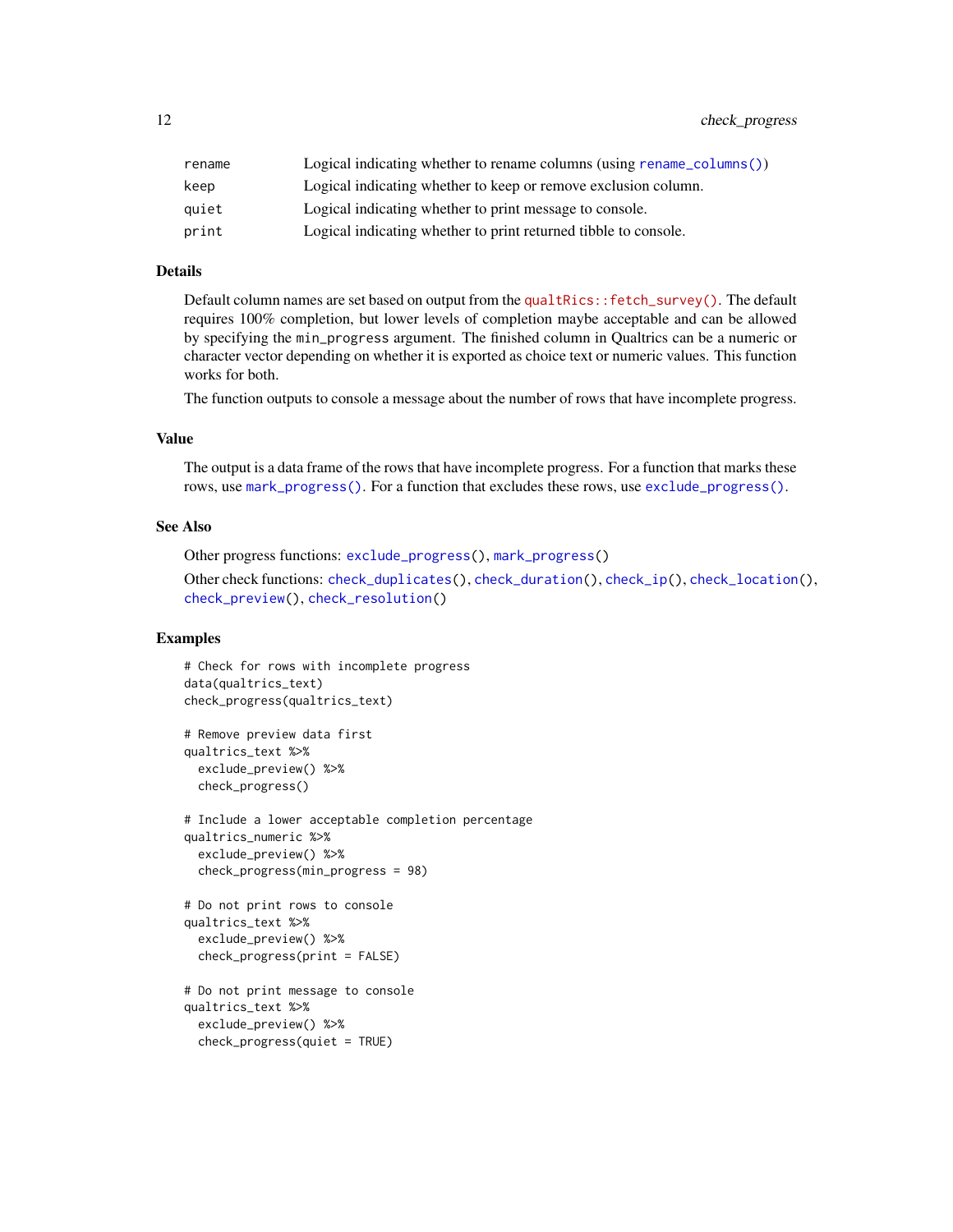<span id="page-12-1"></span><span id="page-12-0"></span>The check\_resolution() function subsets rows of data, retaining rows that have unacceptable screen resolution. This can be used, for example, to determine data collected via phones when desktop monitors are required. The function is written to work with data from [Qualtrics](https://www.qualtrics.com/) surveys.

# Usage

```
check_resolution(
  x,
  res_min = 1000,
 width_min = 0,
  height_min = 0,
  id_col = "ResponseId",
  res_col = "Resolution",
  rename = TRUE,
  keep = FALSE,
  quiet = FALSE,
  print = TRUE
\lambda
```
# Arguments

| x          | Data frame (preferably imported from Qualtrics using {qualtRics}).            |
|------------|-------------------------------------------------------------------------------|
| res_min    | Minimum acceptable screen resolution (width and height).                      |
| width_min  | Minimum acceptable screen width.                                              |
| height_min | Minimum acceptable screen height.                                             |
| id_col     | Column name for unique row ID (e.g., participant).                            |
| res_col    | Column name for screen resolution (in format widthxheight).                   |
| rename     | Logical indicating whether to rename columns (using rename $\text{column}($ ) |
| keep       | Logical indicating whether to keep or remove exclusion column.                |
| quiet      | Logical indicating whether to print message to console.                       |
| print      | Logical indicating whether to print returned tibble to console.               |

# Details

To record this information in your Qualtrics survey, you must [insert a meta info question.](https://www.qualtrics.com/support/survey-platform/survey-module/editing-questions/question-types-guide/advanced/meta-info-question/)

Default column names are set based on output from the [qualtRics::fetch\\_survey\(\)](https://docs.ropensci.org/qualtRics/reference/fetch_survey.html).

The function outputs to console a message about the number of rows with unacceptable screen resolution.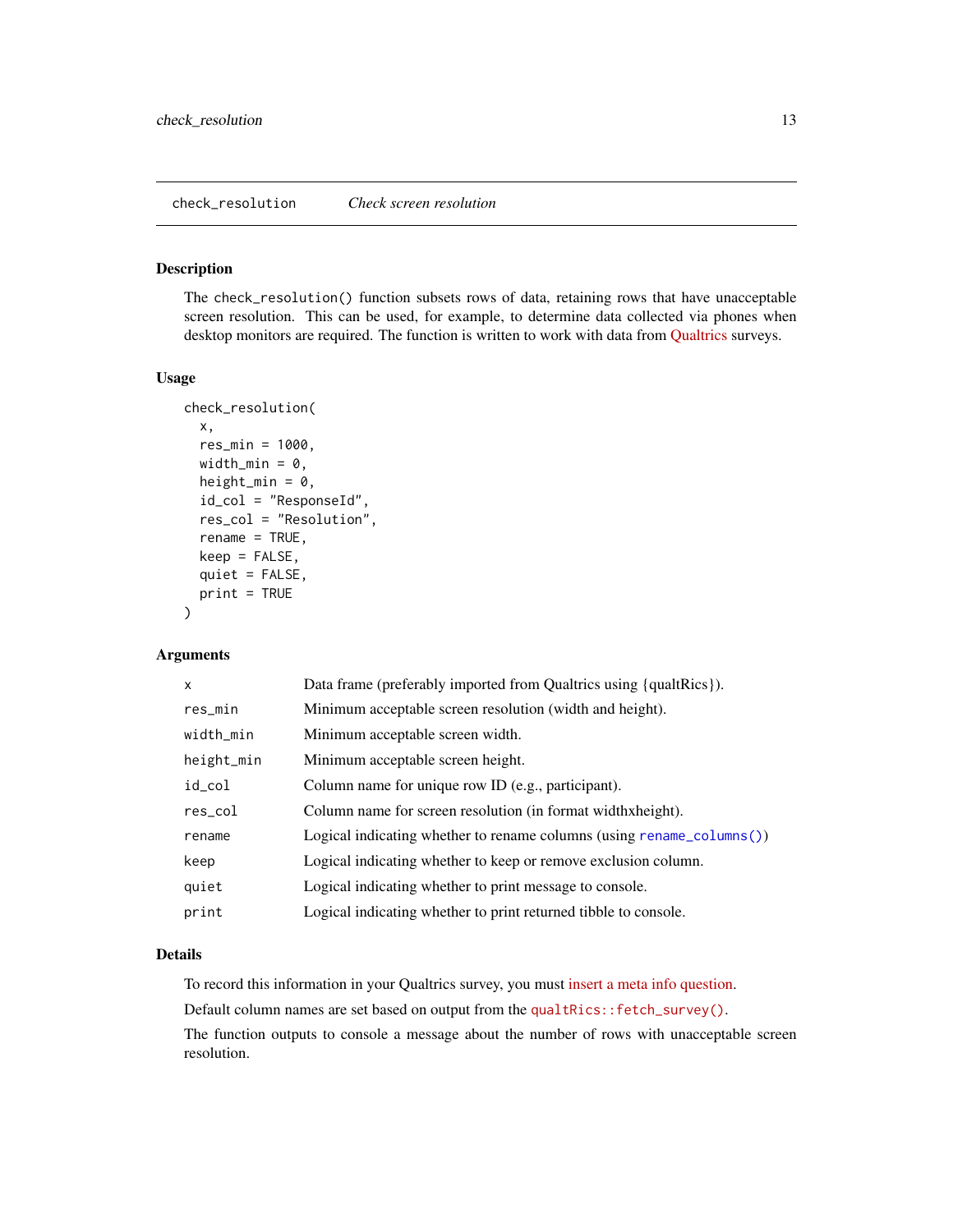## <span id="page-13-0"></span>Value

The output is a data frame of the rows that have unacceptable screen resolutions. This includes new columns for resolution width and height. For a function that marks these rows, use [mark\\_resolution\(\)](#page-34-1). For a function that excludes these rows, use [exclude\\_resolution\(\)](#page-24-1).

#### See Also

```
Other resolution functions: exclude_resolution(), mark_resolution()
Other check functions: check_duplicates(), check_duration(), check_ip(), check_location(),
check_preview(), check_progress()
```
#### Examples

```
# Check for survey previews
data(qualtrics_text)
check_resolution(qualtrics_text)
# Remove preview data first
qualtrics_text %>%
 exclude_preview() %>%
 check_resolution()
# Do not print rows to console
qualtrics_text %>%
 exclude_preview() %>%
 check_resolution(print = FALSE)
# Do not print message to console
qualtrics_text %>%
 exclude_preview() %>%
 check_resolution(quiet = TRUE)
```
deidentify *Remove columns that could include identifiable information*

#### **Description**

The deidentify() function selects out columns from [Qualtrics](https://www.qualtrics.com/) surveys that may include identifiable information such as IP address, location, or computer characteristics.

#### Usage

 $deidentity(x, strict = TRUE)$ 

### Arguments

|        | Data frame (downloaded from Oualtrics).                                           |
|--------|-----------------------------------------------------------------------------------|
| strict | Logical indicating whether to use strict or non-strict level of deidentification. |
|        | Strict removes computer information columns in addition to IP address and lo-     |
|        | cation.                                                                           |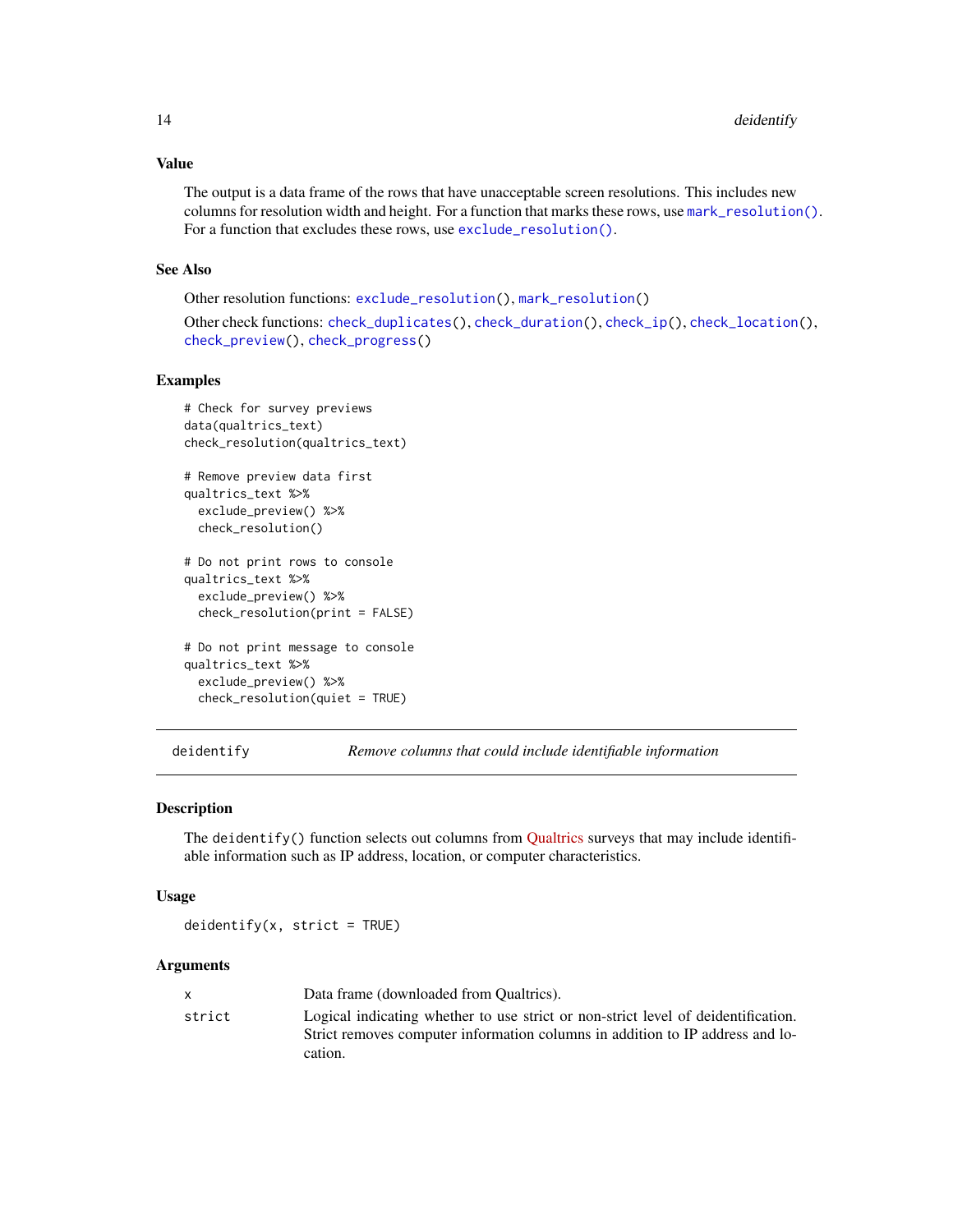# <span id="page-14-0"></span>Details

The function offers two levels of deidentification. The default strict level removes columns associated with IP address and location and computer information (browser type and version, operating system, and screen resolution). The non-strict level removes only columns associated with IP address and location.

Typically, deidentification should be used at the end of a processing pipeline so that these columns can be used to exclude rows.

# Value

An object of the same type as x that excludes Qualtrics columns with identifiable information.

#### Examples

```
names(qualtrics_numeric)
```

```
# Remove IP address, location, and computer information columns
deid <- deidentify(qualtrics_numeric)
names(deid)
```

```
# Remove only IP address and location columns
deid2 <- deidentify(qualtrics_numeric, strict = FALSE)
names(deid2)
```
<span id="page-14-1"></span>exclude\_duplicates *Exclude rows with duplicate IP addresses and/or locations*

#### Description

The exclude\_duplicates() function removes rows of data that have the same IP address and/or same latitude and longitude. The function is written to work with data from [Qualtrics](https://www.qualtrics.com/) surveys.

#### Usage

```
exclude_duplicates(
  x,
  id_col = "ResponseId",
  ip_col = "IPAddress",
  location_col = c("LocationLatitude", "LocationLongitude"),
  rename = TRUE,
  dupl<sub>_ip</sub> = TRUE,
  dupl_location = TRUE,
  include_na = FALSE,
  quiet = TRUE,
 print = TRUE,silent = FALSE
)
```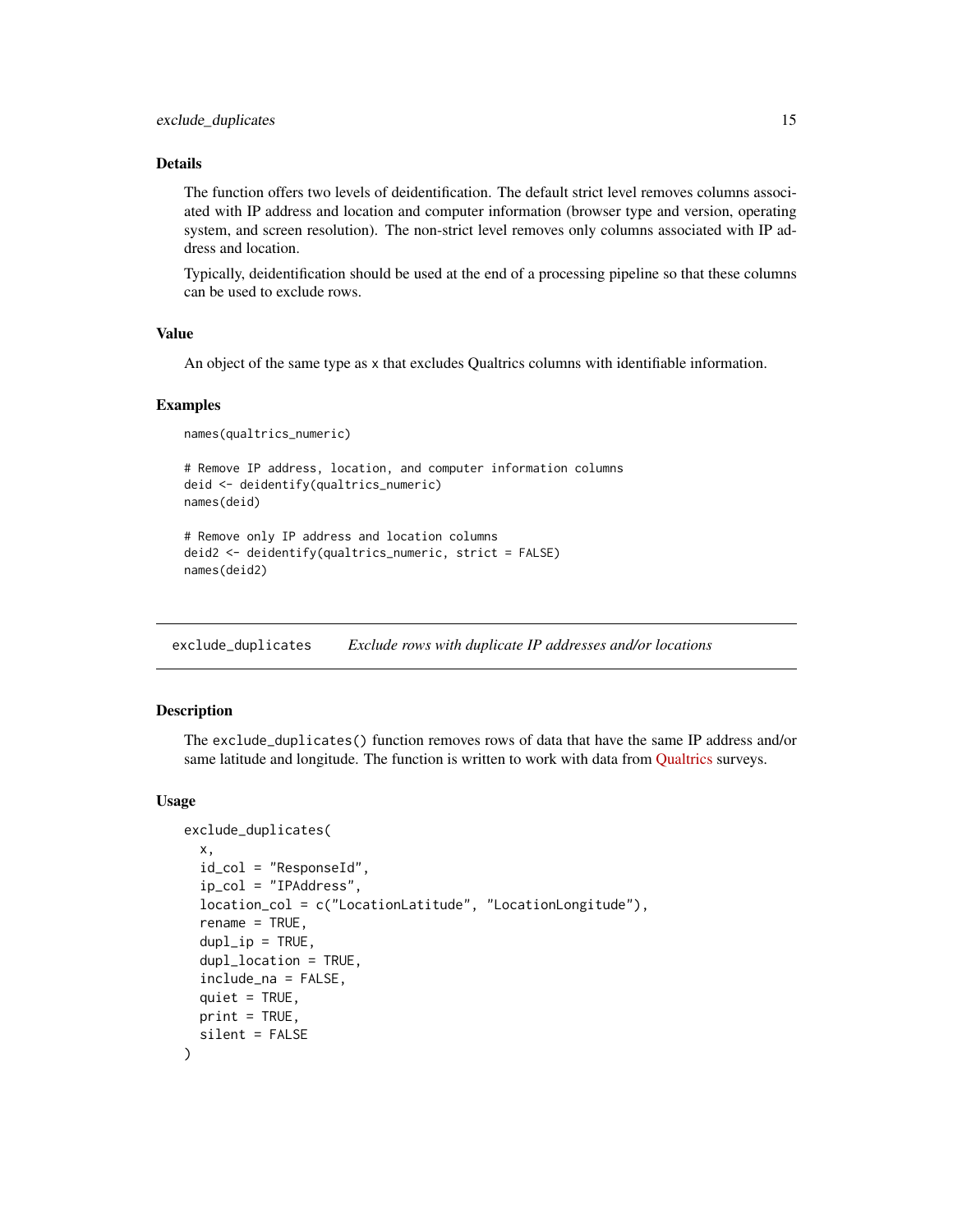#### Arguments

| x             | Data frame (preferably imported from Qualtrics using {qualtrics}).                                                                |
|---------------|-----------------------------------------------------------------------------------------------------------------------------------|
| id_col        | Column name for unique row ID (e.g., participant).                                                                                |
| ip_col        | Column name for IP addresses.                                                                                                     |
| location_col  | Two element vector specifying columns for latitude and longitude (in that order).                                                 |
| rename        | Logical indicating whether to rename columns (using rename $\text{column}()$ )                                                    |
| dupl_ip       | Logical indicating whether to check IP addresses.                                                                                 |
| dupl_location | Logical indicating whether to check latitude and longitude.                                                                       |
| include na    | Logical indicating whether to include rows with NAs for IP address and location<br>as potentially excluded rows.                  |
| quiet         | Logical indicating whether to print message to console.                                                                           |
| print         | Logical indicating whether to print returned tibble to console.                                                                   |
| silent        | Logical indicating whether to print message to console. Note this argument<br>controls the exclude message not the check message. |

# Details

To record this information in your Qualtrics survey, you must ensure that [Anonymize responses is](https://www.qualtrics.com/support/survey-platform/survey-module/survey-options/survey-protection/#AnonymizingResponses) [disabled.](https://www.qualtrics.com/support/survey-platform/survey-module/survey-options/survey-protection/#AnonymizingResponses)

Default column names are set based on output from the [qualtRics::fetch\\_survey\(\)](https://docs.ropensci.org/qualtRics/reference/fetch_survey.html). By default, IP address and location are both checked, but they can be checked separately with the dupl\_ip and dupl\_location arguments.

The function outputs to console separate messages about the number of rows with duplicate IP addresses and rows with duplicate locations. These counts are computed independently, so rows may be counted for both types of duplicates.

### Value

An object of the same type as x that excludes rows with duplicate IP addresses and/or locations. For a function that just checks for and returns duplicate rows, use [check\\_duplicates\(\)](#page-1-1). For a function that marks these rows, use [mark\\_duplicates\(\)](#page-25-1).

#### See Also

Other duplicates functions: [check\\_duplicates\(](#page-1-1)), [mark\\_duplicates\(](#page-25-1))

Other exclude functions: [exclude\\_duration\(](#page-16-1)), [exclude\\_ip\(](#page-17-1)), [exclude\\_location\(](#page-19-1)), [exclude\\_preview\(](#page-21-1)), [exclude\\_progress\(](#page-22-1)), [exclude\\_resolution\(](#page-24-1))

# Examples

```
# Exclude duplicate IP addresses and locations
data(qualtrics_text)
df <- exclude_duplicates(qualtrics_text)
```
# Remove preview data first

<span id="page-15-0"></span>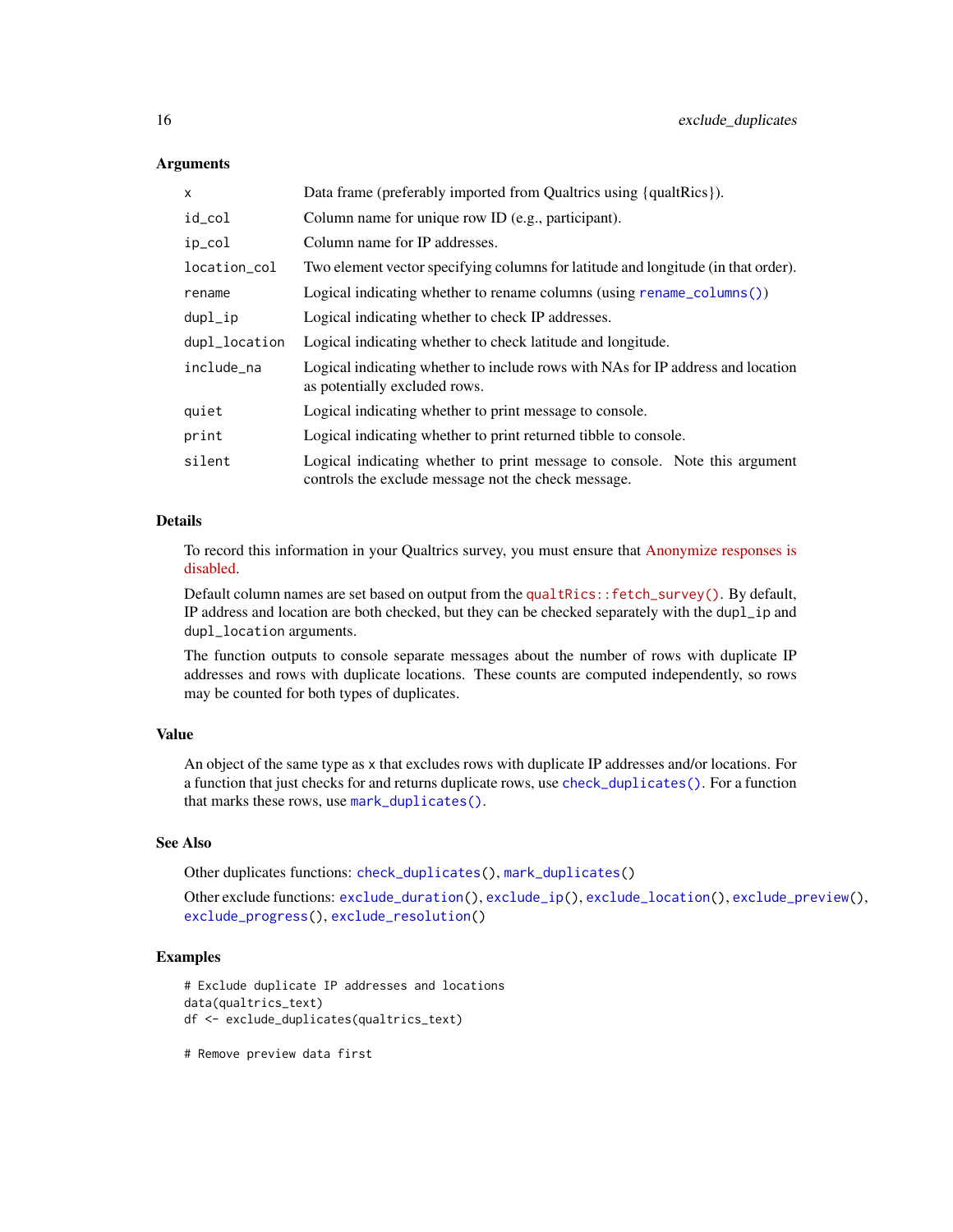# <span id="page-16-0"></span>exclude\_duration 17

```
df <- qualtrics_text %>%
  exclude_preview() %>%
  exclude_duplicates()
# Exclude only for duplicate locations
df <- qualtrics_text %>%
  exclude_preview() %>%
  exclude_duplicates(dupl_location = FALSE)
```
<span id="page-16-1"></span>exclude\_duration *Exclude rows with minimum or maximum durations*

# Description

The exclude\_duration() function removes rows of data that have durations that are too fast or too slow. The function is written to work with data from [Qualtrics](https://www.qualtrics.com/) surveys.

### Usage

```
exclude_duration(
  x,
 min_duration = 10,
 max_duration = NULL,
  id_col = "ResponseId",
  duration_col = "Duration (in seconds)",
  rename = TRUE,
 quiet = TRUE,
 print = TRUE,
  silent = FALSE
)
```
# Arguments

| $\mathsf{x}$ | Data frame (preferably imported from Qualtrics using {qualtRics}).                                                                |
|--------------|-----------------------------------------------------------------------------------------------------------------------------------|
| min_duration | Minimum duration that is too fast in seconds.                                                                                     |
| max_duration | Maximum duration that is too slow in seconds.                                                                                     |
| id_col       | Column name for unique row ID (e.g., participant).                                                                                |
| duration col | Column name for durations.                                                                                                        |
| rename       | Logical indicating whether to rename columns (using rename_columns())                                                             |
| quiet        | Logical indicating whether to print message to console.                                                                           |
| print        | Logical indicating whether to print returned tibble to console.                                                                   |
| silent       | Logical indicating whether to print message to console. Note this argument<br>controls the exclude message not the check message. |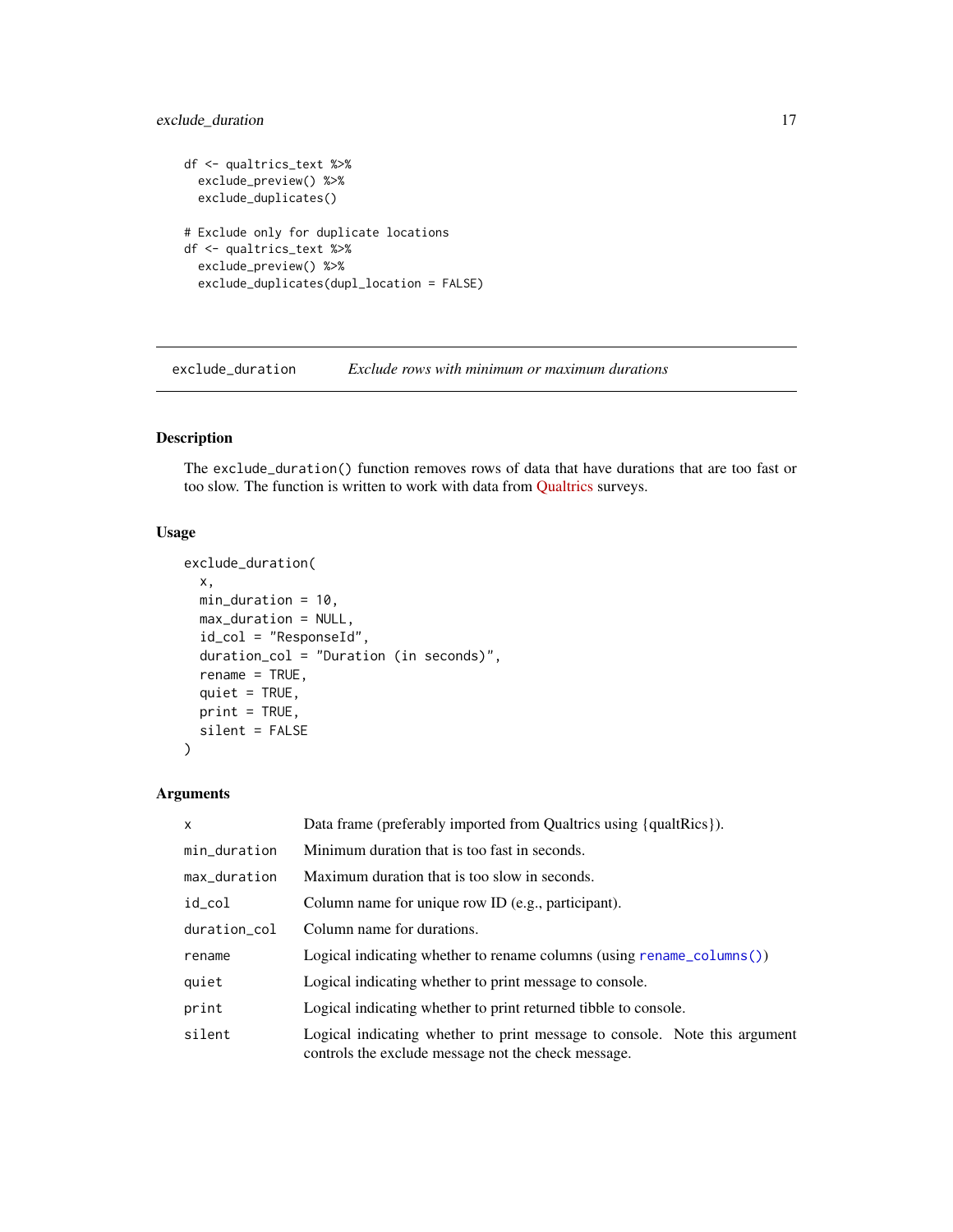# <span id="page-17-0"></span>Details

Default column names are set based on output from the [qualtRics::fetch\\_survey\(\)](https://docs.ropensci.org/qualtRics/reference/fetch_survey.html). By default, minimum durations of 10 seconds are checked, but either minima or maxima can be checked with the min\_duration and max\_duration arguments. The function outputs to console separate messages about the number of rows that are too fast or too slow.

This function returns the fast and slow rows.

#### Value

An object of the same type as x that excludes rows with fast and/or slow duration. For a function that checks for these rows, use [check\\_duration\(\)](#page-3-1). For a function that marks these rows, use [mark\\_duration\(\)](#page-27-1).

# See Also

Other duration functions: [check\\_duration\(](#page-3-1)), [mark\\_duration\(](#page-27-1))

Other exclude functions: [exclude\\_duplicates\(](#page-14-1)), [exclude\\_ip\(](#page-17-1)), [exclude\\_location\(](#page-19-1)), [exclude\\_preview\(](#page-21-1)), [exclude\\_progress\(](#page-22-1)), [exclude\\_resolution\(](#page-24-1))

#### Examples

```
# Exclude durations faster than 100 seconds
data(qualtrics_text)
df <- exclude_duration(qualtrics_text, min_duration = 100)
# Remove preview data first
df <- qualtrics_text %>%
 exclude_preview() %>%
 exclude_duration()
# Exclude only for durations slower than 800 seconds
df <- qualtrics_text %>%
 exclude_preview() %>%
 exclude_duration(max_duration = 800)
```
<span id="page-17-1"></span>exclude\_ip *Exclude IP addresses from outside of a specified country.*

#### Description

The exclude\_ip() function removes rows of data that have IP addresses from outside the specified country. The function is written to work with data from [Qualtrics](https://www.qualtrics.com/) surveys.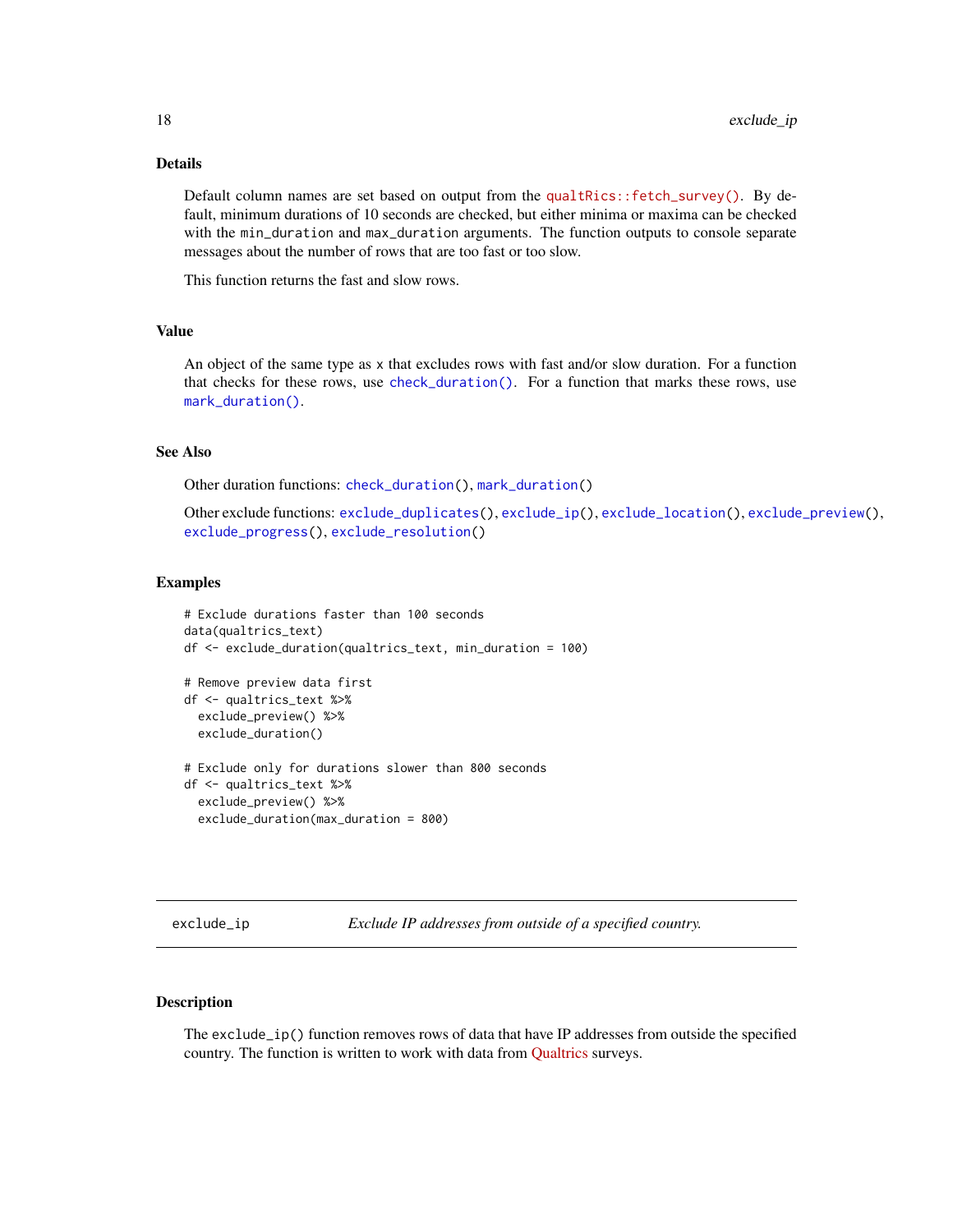# <span id="page-18-0"></span>exclude\_ip 19

#### Usage

```
exclude_ip(
  x,
  id_col = "ResponseId",
  ip_col = "IPAddress",
  rename = TRUE,
  country = "US",include_na = FALSE,
  quiet = TRUE,
  print = TRUE,silent = FALSE
)
```
# Arguments

| x          | Data frame or tibble (preferably imported from Qualtrics using {qualtrics}).                                                      |
|------------|-----------------------------------------------------------------------------------------------------------------------------------|
| id_col     | Column name for unique row ID (e.g., participant).                                                                                |
| ip_col     | Column name for IP addresses.                                                                                                     |
| rename     | Logical indicating whether to rename columns (using rename_columns())                                                             |
| country    | Two-letter abbreviation of country to check (default is "US").                                                                    |
| include na | Logical indicating whether to include rows with NA in IP address column in the<br>output list of potentially excluded data.       |
| quiet      | Logical indicating whether to print message to console.                                                                           |
| print      | Logical indicating whether to print returned tibble to console.                                                                   |
| silent     | Logical indicating whether to print message to console. Note this argument<br>controls the exclude message not the check message. |

#### Details

To record this information in your Qualtrics survey, you must ensure that [Anonymize responses is](https://www.qualtrics.com/support/survey-platform/survey-module/survey-options/survey-protection/#AnonymizingResponses) [disabled.](https://www.qualtrics.com/support/survey-platform/survey-module/survey-options/survey-protection/#AnonymizingResponses)

Default column names are set based on output from the [qualtRics::fetch\\_survey\(\)](https://docs.ropensci.org/qualtRics/reference/fetch_survey.html). The function uses [iptools::country\\_ranges\(\)](#page-0-0) to assign IP addresses to specific countries using [ISO](https://en.wikipedia.org/wiki/ISO_3166-1_alpha-2) [3166-1 alpha-2 country codes.](https://en.wikipedia.org/wiki/ISO_3166-1_alpha-2)

The function outputs to console a message about the number of rows with IP addresses outside of the specified country. If there are NAs for IP addresses (likely due to including preview data—see [check\\_preview\(\)](#page-8-1)), it will print a message alerting to the number of rows with NAs.

# Value

An object of the same type as x that excludes rows with IP addresses outside of the specified country. For a function that checks these rows, use [check\\_ip\(\)](#page-5-1). For a function that marks these rows, use [mark\\_ip\(\)](#page-28-1).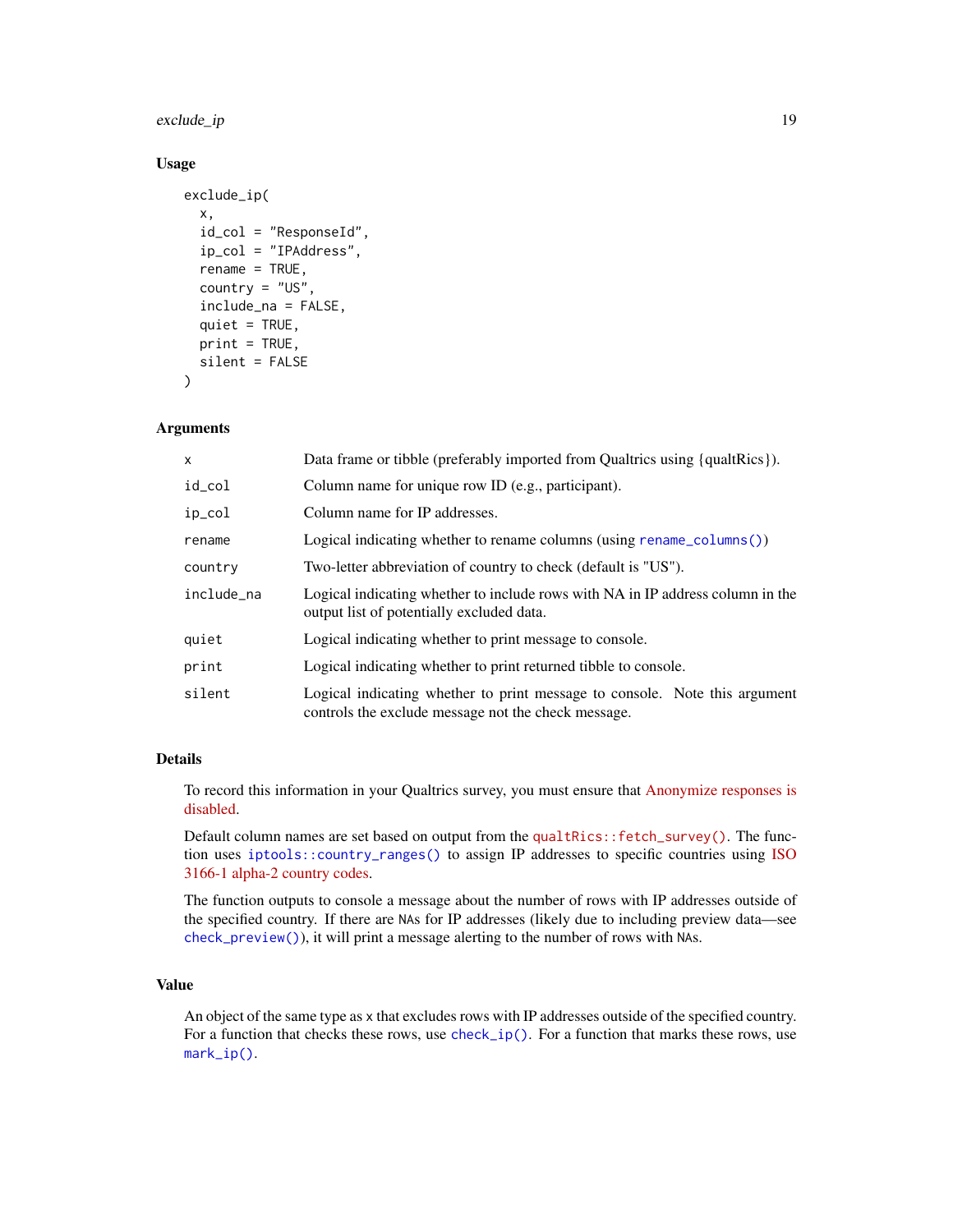This function requires internet connectivity as it uses the [iptools::country\\_ranges\(\)](#page-0-0) function, which pulls daily updated data from <http://www.iwik.org/ipcountry/>. It only updates the data once per session, as it caches the results for future work during the session.

# See Also

Other ip functions: [check\\_ip\(](#page-5-1)), [mark\\_ip\(](#page-28-1))

Other exclude functions: [exclude\\_duplicates\(](#page-14-1)), [exclude\\_duration\(](#page-16-1)), [exclude\\_location\(](#page-19-1)), [exclude\\_preview\(](#page-21-1)), [exclude\\_progress\(](#page-22-1)), [exclude\\_resolution\(](#page-24-1))

#### Examples

```
# Exclude IP addresses outside of the US
data(qualtrics_text)
df <- exclude_ip(qualtrics_text)
# Remove preview data first
df <- qualtrics_text %>%
 exclude_preview() %>%
 exclude_ip()
# Exclude IP addresses outside of Germany
df <- qualtrics_text %>%
 exclude_preview() %>%
 exclude_ip(country = "DE")
```
<span id="page-19-1"></span>exclude\_location *Exclude locations outside of US*

# Description

The exclude\_location() function removes rows that have locations outside of the US. The function is written to work with data from [Qualtrics](https://www.qualtrics.com/) surveys.

#### Usage

```
exclude_location(
  x,
  id_{col} = "ResponseId",
  location_col = c("LocationLatitude", "LocationLongitude"),
  rename = TRUE,
  include_na = FALSE,
  quiet = TRUE,
 print = TRUE,silent = FALSE
)
```
<span id="page-19-0"></span>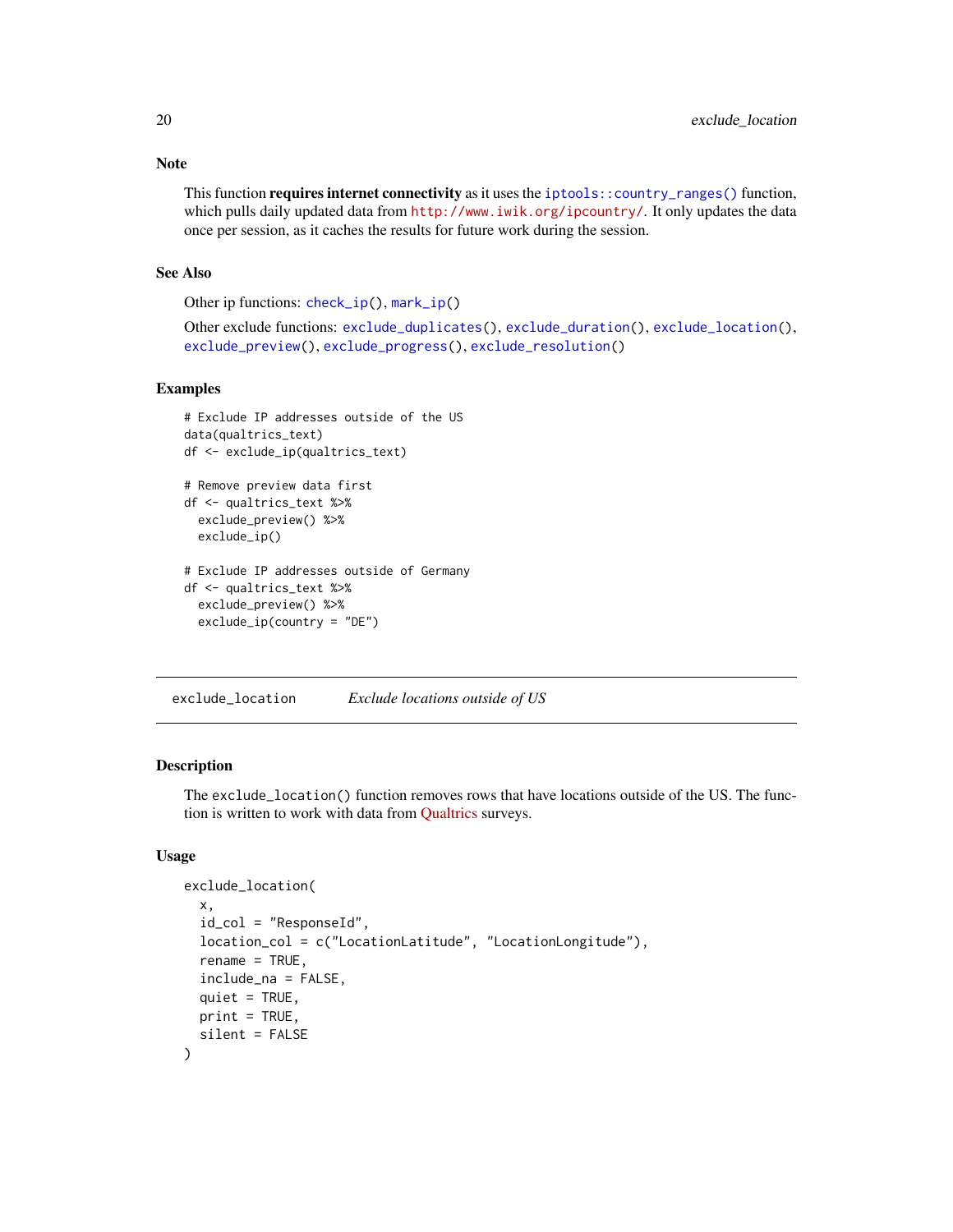# <span id="page-20-0"></span>exclude\_location 21

#### **Arguments**

| x            | Data frame (preferably imported from Qualtrics using {qualtrics}).                                                                       |
|--------------|------------------------------------------------------------------------------------------------------------------------------------------|
| id_col       | Column name for unique row ID (e.g., participant).                                                                                       |
| location_col | Two element vector specifying columns for latitude and longitude (in that order).                                                        |
| rename       | Logical indicating whether to rename columns (using rename_columns())                                                                    |
| include_na   | Logical indicating whether to include rows with NA in latitude and longitude<br>columns in the output list of potentially excluded data. |
| quiet        | Logical indicating whether to print message to console.                                                                                  |
| print        | Logical indicating whether to print returned tibble to console.                                                                          |
| silent       | Logical indicating whether to print message to console. Note this argument<br>controls the exclude message not the check message.        |

#### Details

To record this information in your Qualtrics survey, you must ensure that [Anonymize responses is](https://www.qualtrics.com/support/survey-platform/survey-module/survey-options/survey-protection/#AnonymizingResponses) [disabled.](https://www.qualtrics.com/support/survey-platform/survey-module/survey-options/survey-protection/#AnonymizingResponses)

Default column names are set based on output from the [qualtRics::fetch\\_survey\(\)](https://docs.ropensci.org/qualtRics/reference/fetch_survey.html). The function only works for the United States. It uses the #' maps: : map.where() to determine if latitude and longitude are inside the US.

The function outputs to console a message about the number of rows with locations outside of the US.

#### Value

An object of the same type as x that excludes rows that are located outside of the US and (if include\_na == FALSE) rows with no location information. For a function that checks for these rows, use [check\\_location\(\)](#page-7-1). For a function that marks these rows, use [mark\\_location\(\)](#page-30-1).

# See Also

Other location functions: [check\\_location\(](#page-7-1)), [mark\\_location\(](#page-30-1))

Other exclude functions: [exclude\\_duplicates\(](#page-14-1)), [exclude\\_duration\(](#page-16-1)), [exclude\\_ip\(](#page-17-1)), [exclude\\_preview\(](#page-21-1)), [exclude\\_progress\(](#page-22-1)), [exclude\\_resolution\(](#page-24-1))

```
# Exclude locations outside of the US
data(qualtrics_text)
df <- exclude_location(qualtrics_text)
```

```
# Remove preview data first
df <- qualtrics_text %>%
 exclude_preview() %>%
 exclude_location()
```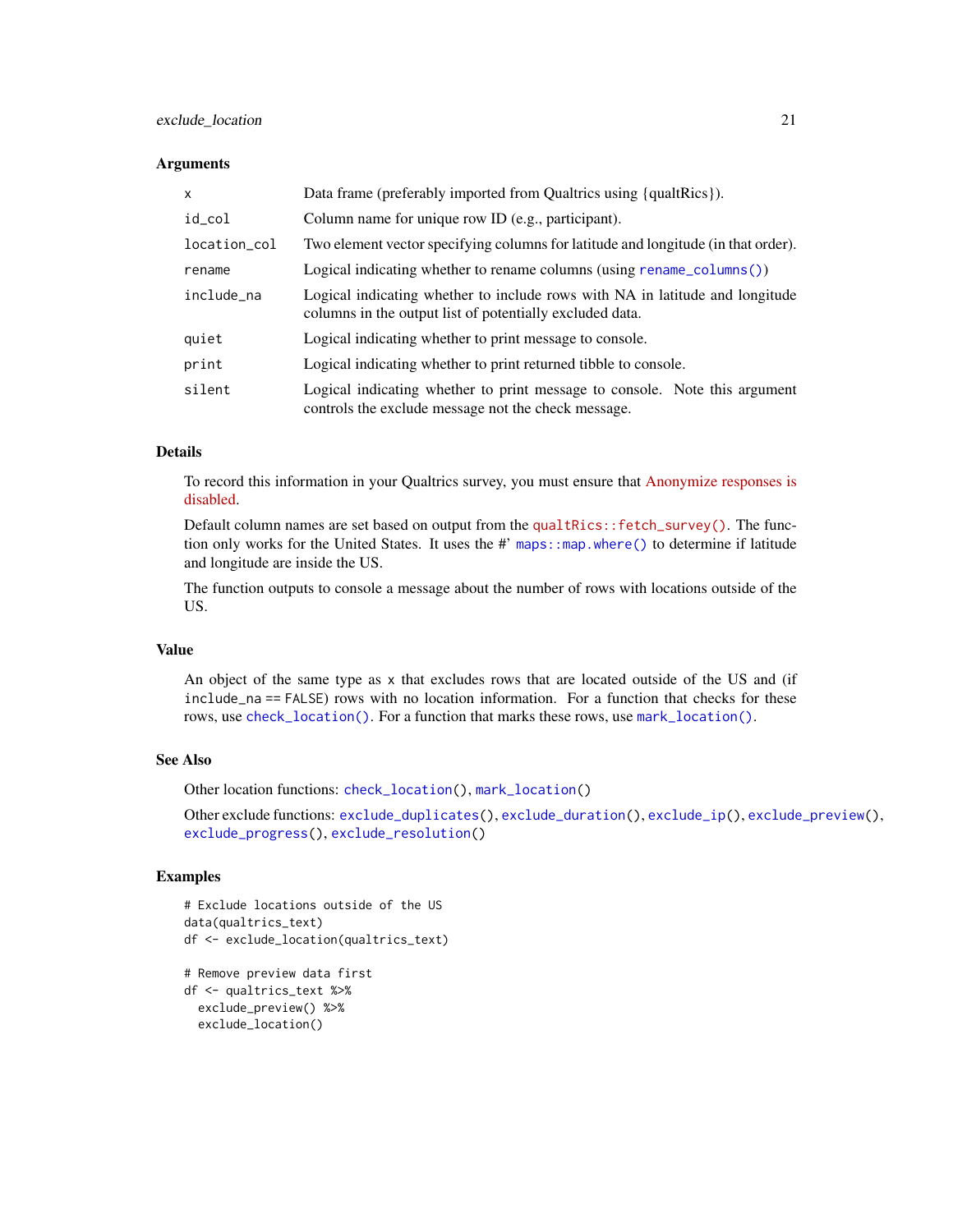<span id="page-21-1"></span><span id="page-21-0"></span>The exclude\_preview() function removes rows that are survey previews. The function is written to work with data from [Qualtrics](https://www.qualtrics.com/) surveys.

#### Usage

```
exclude_preview(
  x,
  id_{col} = "ResponseId",
 preview_col = "Status",
  rename = TRUE,
  quiet = TRUE,
 print = TRUE,
  silent = FALSE
)
```
#### Arguments

| $\mathsf{x}$ | Data frame (preferably imported from Qualtrics using {qualtrics}).                                                                |
|--------------|-----------------------------------------------------------------------------------------------------------------------------------|
| id_col       | Column name for unique row ID (e.g., participant).                                                                                |
| preview_col  | Column name for survey preview.                                                                                                   |
| rename       | Logical indicating whether to rename columns (using rename_columns())                                                             |
| quiet        | Logical indicating whether to print message to console.                                                                           |
| print        | Logical indicating whether to print returned tibble to console.                                                                   |
| silent       | Logical indicating whether to print message to console. Note this argument<br>controls the exclude message not the check message. |

#### Details

Default column names are set based on output from the [qualtRics::fetch\\_survey\(\)](https://docs.ropensci.org/qualtRics/reference/fetch_survey.html). The preview column in Qualtrics can be a numeric or character vector depending on whether it is exported as choice text or numeric values. This function works for both.

The function outputs to console a message about the number of rows that are survey previews.

### Value

An object of the same type as x that excludes rows that are survey previews. For a function that checks for these rows, use [check\\_preview\(\)](#page-8-1). For a function that marks these rows, use [mark\\_preview\(\)](#page-31-1).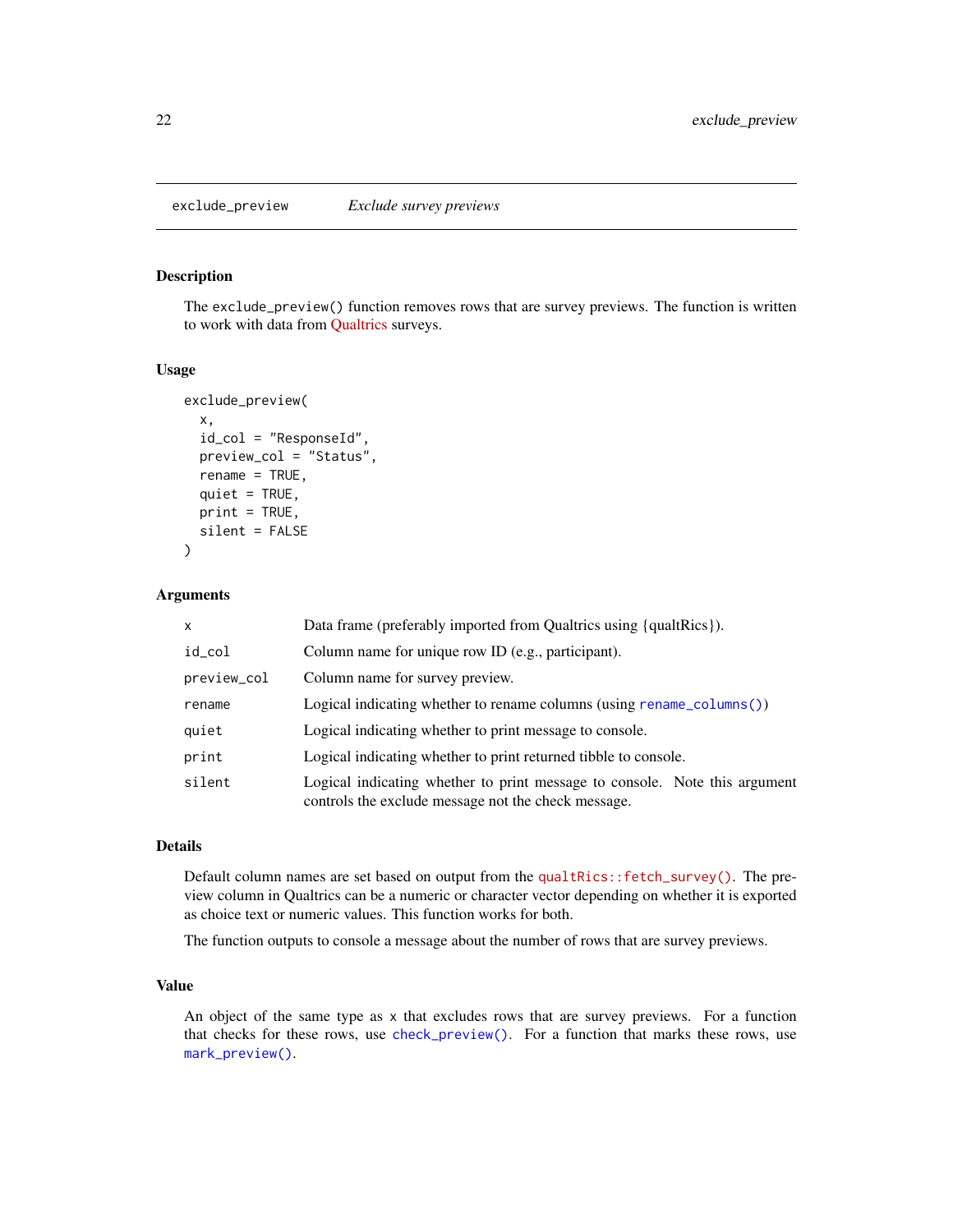# <span id="page-22-0"></span>exclude\_progress 23

# See Also

Other preview functions: [check\\_preview\(](#page-8-1)), [mark\\_preview\(](#page-31-1))

```
Other exclude functions: exclude_duplicates(), exclude_duration(), exclude_ip(), exclude_location(),
exclude_progress(), exclude_resolution()
```
# Examples

```
# Exclude survey previews
data(qualtrics_text)
df <- exclude_preview(qualtrics_text)
# Works for Qualtrics data exported as numeric values, too
df <- qualtrics_numeric %>%
  exclude_preview()
# Do not print rows to console
df <- qualtrics_text %>%
  exclude_preview(print = FALSE)
```
<span id="page-22-1"></span>exclude\_progress *Exclude survey progress*

#### Description

The exclude\_progress() function removes rows that have incomplete progress. The function is written to work with data from [Qualtrics](https://www.qualtrics.com/) surveys.

## Usage

```
exclude_progress(
  x,
  min_progress = 100,
  id_{col} = "ResponseId",
  finished_col = "Finished",
  progress_col = "Progress",
  rename = TRUE,
  quiet = TRUE,print = TRUE,silent = FALSE
\lambda
```
#### Arguments

| X            | Data frame (preferably imported from Qualtrics using {qualtRics}). |
|--------------|--------------------------------------------------------------------|
| min_progress | Amount of progress considered acceptable to include.               |
| id col       | Column name for unique row ID (e.g., participant).                 |
| finished col | Column name for whether survey was completed.                      |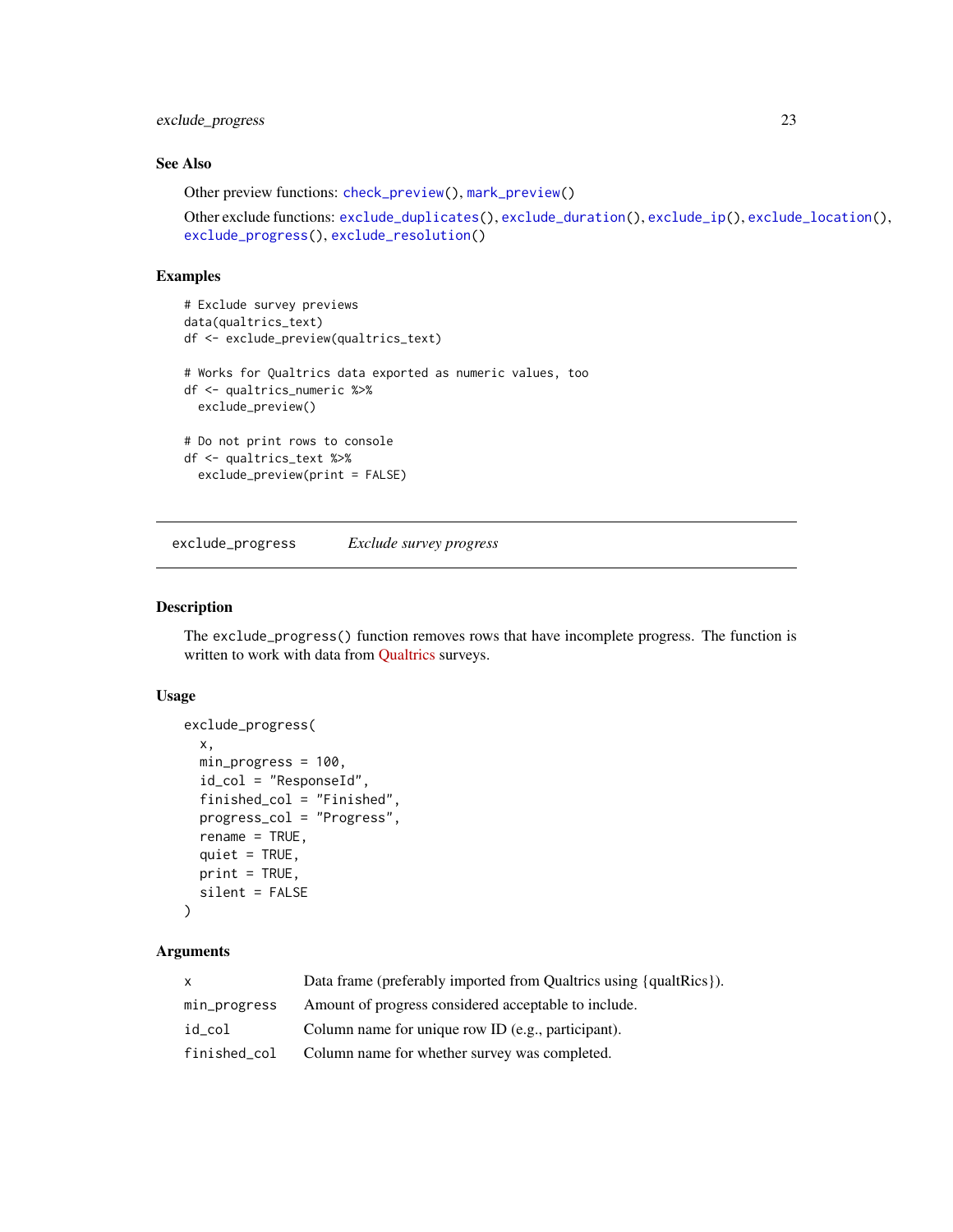<span id="page-23-0"></span>

| progress_col | Column name for percentage of survey completed.                                                                                   |
|--------------|-----------------------------------------------------------------------------------------------------------------------------------|
| rename       | Logical indicating whether to rename columns (using rename $\text{column}()$ )                                                    |
| quiet        | Logical indicating whether to print message to console.                                                                           |
| print        | Logical indicating whether to print returned tibble to console.                                                                   |
| silent       | Logical indicating whether to print message to console. Note this argument<br>controls the exclude message not the check message. |

#### Details

Default column names are set based on output from the [qualtRics::fetch\\_survey\(\)](https://docs.ropensci.org/qualtRics/reference/fetch_survey.html). The default requires 100% completion, but lower levels of completion maybe acceptable and can be allowed by specifying the min\_progress argument. The finished column in Qualtrics can be a numeric or character vector depending on whether it is exported as choice text or numeric values. This function works for both.

The function outputs to console a message about the number of rows that have incomplete progress.

# Value

An object of the same type as x that excludes rows that have incomplete progress. For a function that checks for these rows, use [check\\_progress\(\)](#page-10-1). For a function that marks these rows, use [mark\\_progress\(\)](#page-33-1).

# See Also

Other progress functions: [check\\_progress\(](#page-10-1)), [mark\\_progress\(](#page-33-1))

Other exclude functions: [exclude\\_duplicates\(](#page-14-1)), [exclude\\_duration\(](#page-16-1)), [exclude\\_ip\(](#page-17-1)), [exclude\\_location\(](#page-19-1)), [exclude\\_preview\(](#page-21-1)), [exclude\\_resolution\(](#page-24-1))

```
# Exclude rows with incomplete progress
data(qualtrics_text)
df <- exclude_progress(qualtrics_text)
# Remove preview data first
df <- qualtrics_text %>%
 exclude_preview() %>%
 exclude_progress()
# Include a lower acceptable completion percentage
df <- qualtrics_numeric %>%
 exclude_preview() %>%
 exclude_progress(min_progress = 98)
# Do not print rows to console
df <- qualtrics_text %>%
 exclude_preview() %>%
```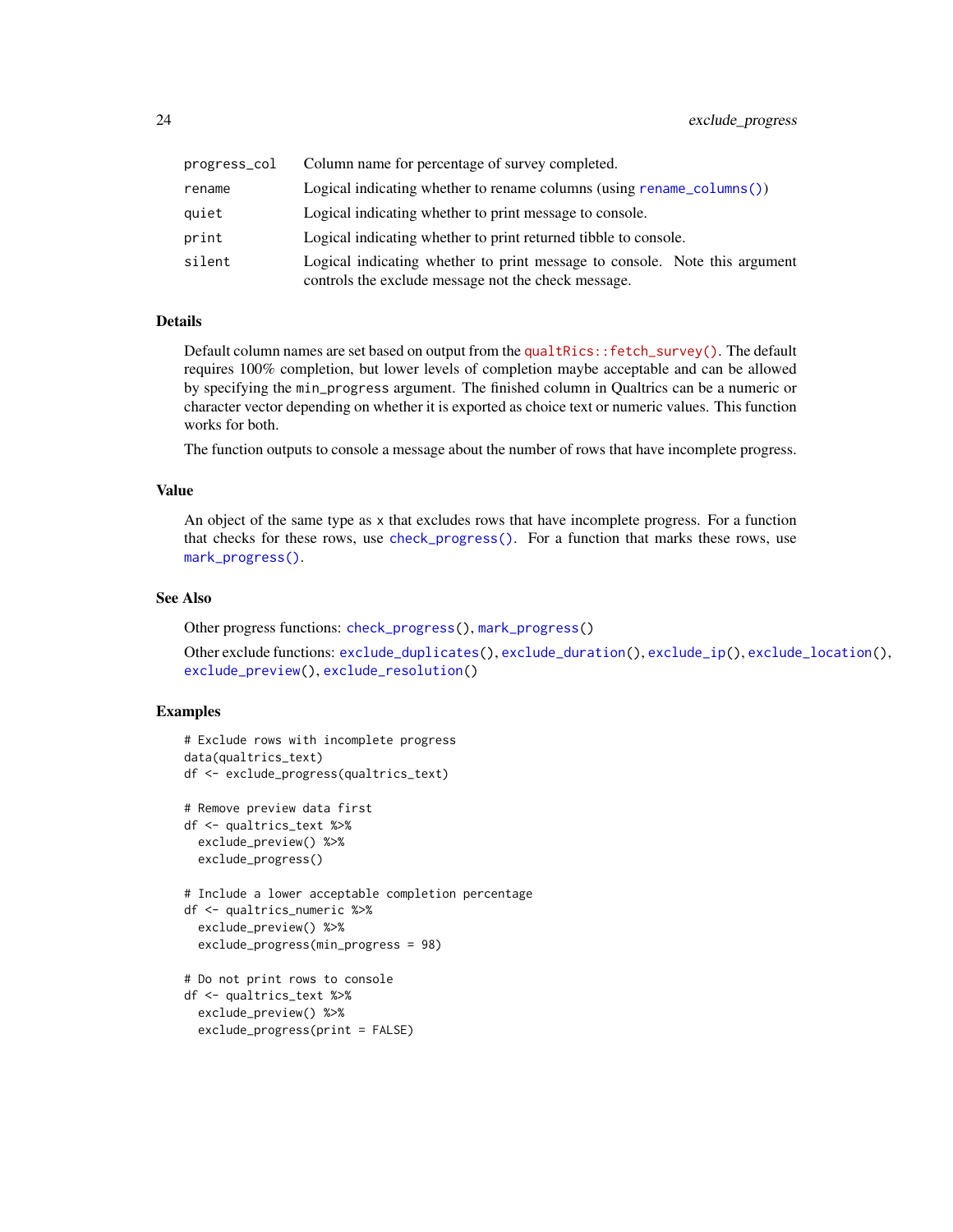<span id="page-24-1"></span><span id="page-24-0"></span>exclude\_resolution *Exclude unacceptable screen resolution*

#### Description

The exclude\_resolution() function removes rows that have unacceptable screen resolution. The function is written to work with data from [Qualtrics](https://www.qualtrics.com/) surveys.

#### Usage

```
exclude_resolution(
  x,
  res_min = 1000,
 width_min = 0,
 height_min = 0,
  id_col = "ResponseId",
  res_col = "Resolution",
  rename = TRUE,
  quiet = TRUE,
 print = TRUE,silent = FALSE
\lambda
```
#### Arguments

| $\mathsf{x}$ | Data frame (preferably imported from Qualtrics using {qualtrics}).                                                                |
|--------------|-----------------------------------------------------------------------------------------------------------------------------------|
| res_min      | Minimum acceptable screen resolution (width and height).                                                                          |
| width_min    | Minimum acceptable screen width.                                                                                                  |
| height_min   | Minimum acceptable screen height.                                                                                                 |
| id_col       | Column name for unique row ID (e.g., participant).                                                                                |
| res_col      | Column name for screen resolution (in format width xheight).                                                                      |
| rename       | Logical indicating whether to rename columns (using rename $\text{column}()$ )                                                    |
| quiet        | Logical indicating whether to print message to console.                                                                           |
| print        | Logical indicating whether to print returned tibble to console.                                                                   |
| silent       | Logical indicating whether to print message to console. Note this argument<br>controls the exclude message not the check message. |

# Details

To record this information in your Qualtrics survey, you must [insert a meta info question.](https://www.qualtrics.com/support/survey-platform/survey-module/editing-questions/question-types-guide/advanced/meta-info-question/)

Default column names are set based on output from the [qualtRics::fetch\\_survey\(\)](https://docs.ropensci.org/qualtRics/reference/fetch_survey.html).

The function outputs to console a message about the number of rows with unacceptable screen resolution.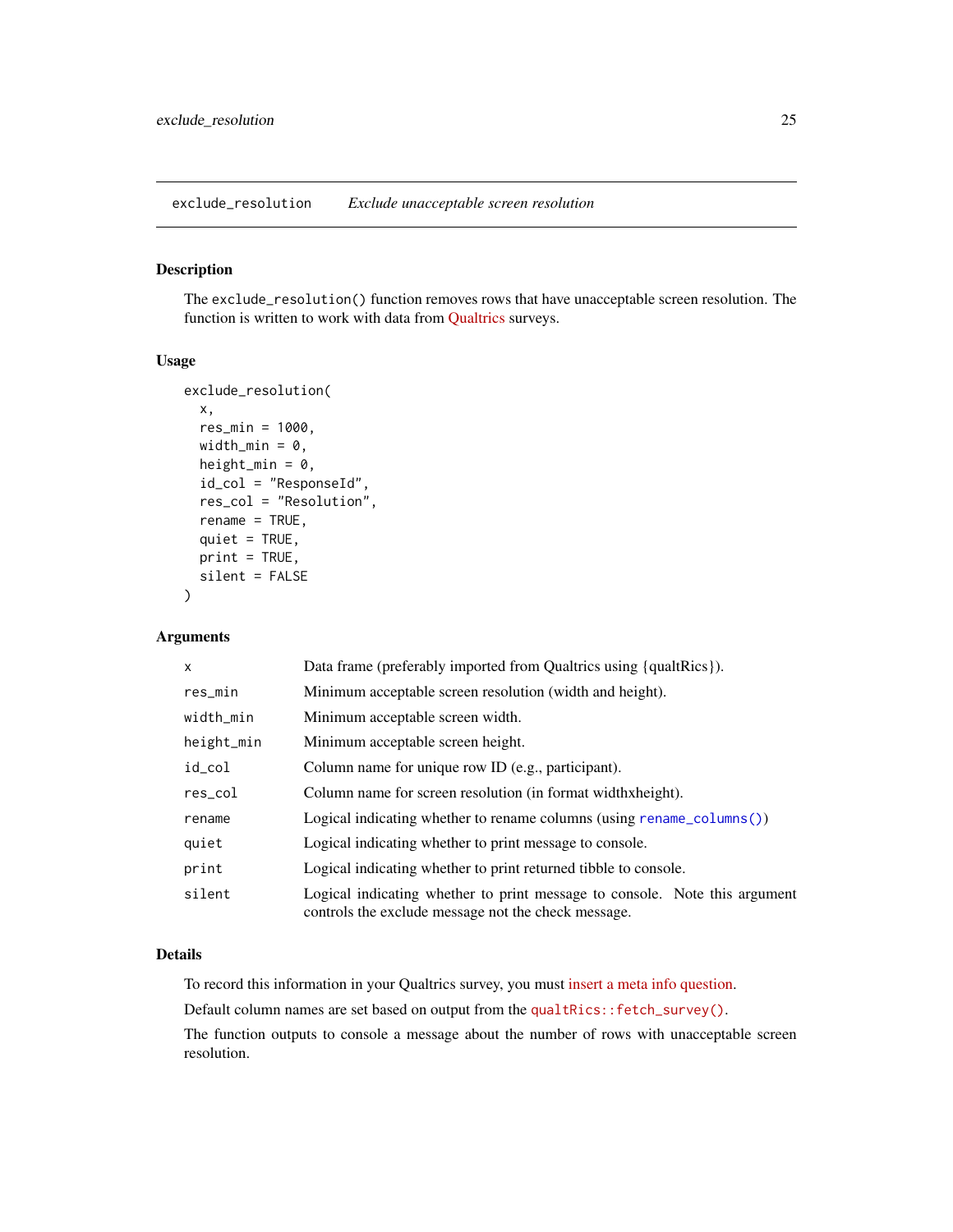## Value

An object of the same type as x that excludes rows that have unacceptable screen resolutions. For a function that checks for these rows, use [check\\_resolution\(\)](#page-12-1). For a function that marks these rows, use [mark\\_resolution\(\)](#page-34-1).

# See Also

Other resolution functions: [check\\_resolution\(](#page-12-1)), [mark\\_resolution\(](#page-34-1))

Other exclude functions: [exclude\\_duplicates\(](#page-14-1)), [exclude\\_duration\(](#page-16-1)), [exclude\\_ip\(](#page-17-1)), [exclude\\_location\(](#page-19-1)), [exclude\\_preview\(](#page-21-1)), [exclude\\_progress\(](#page-22-1))

#### Examples

```
# Exclude low screen resolutions
data(qualtrics_text)
df <- exclude_resolution(qualtrics_text)
# Remove preview data first
df <- qualtrics_text %>%
 exclude_preview() %>%
 exclude_resolution()
```
<span id="page-25-1"></span>mark\_duplicates *Mark duplicate IP addresses and/or locations*

#### Description

The mark\_duplicates() function creates a column labeling rows of data that have the same IP address and/or same latitude and longitude. The function is written to work with data from [Qualtrics](https://www.qualtrics.com/) surveys.

#### Usage

```
mark_duplicates(
  x,
  id_col = "ResponseId",
  ip_col = "IPAddress",
  location_col = c("LocationLatitude", "LocationLongitude"),
  rename = TRUE,
  dupl<sub>_ip</sub> = TRUE,
  dupl_location = TRUE,
  include_na = FALSE,
  quiet = FALSE,print = TRUE
)
```
<span id="page-25-0"></span>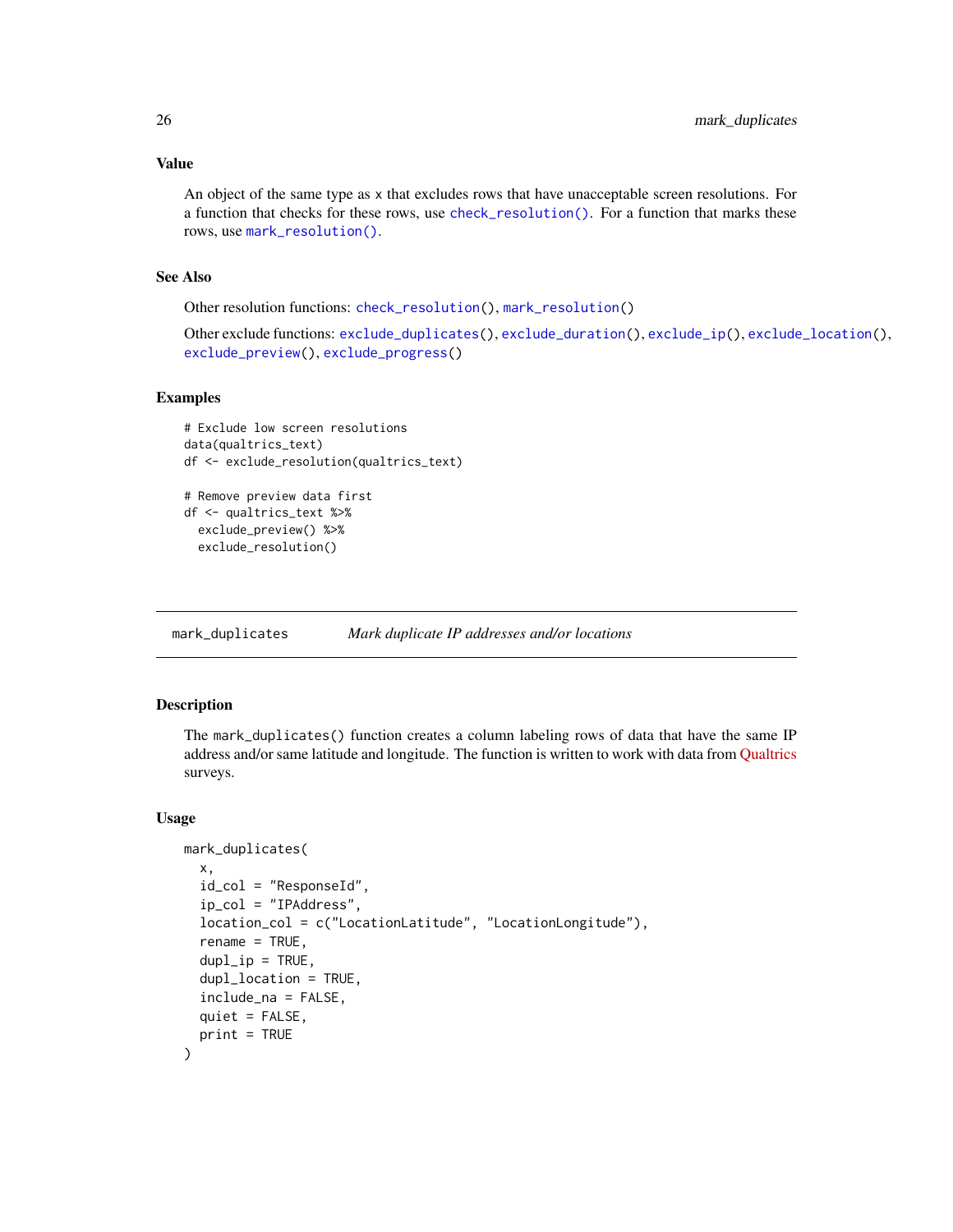# <span id="page-26-0"></span>mark\_duplicates 27

#### **Arguments**

| x             | Data frame (preferably imported from Qualtrics using {qualtrics}).                                               |
|---------------|------------------------------------------------------------------------------------------------------------------|
| id_col        | Column name for unique row ID (e.g., participant).                                                               |
| ip_col        | Column name for IP addresses.                                                                                    |
| location_col  | Two element vector specifying columns for latitude and longitude (in that order).                                |
| rename        | Logical indicating whether to rename columns (using rename_columns())                                            |
| dupl_ip       | Logical indicating whether to check IP addresses.                                                                |
| dupl_location | Logical indicating whether to check latitude and longitude.                                                      |
| include_na    | Logical indicating whether to include rows with NAs for IP address and location<br>as potentially excluded rows. |
| quiet         | Logical indicating whether to print message to console.                                                          |
| print         | Logical indicating whether to print returned tibble to console.                                                  |

# Details

To record this information in your Qualtrics survey, you must ensure that [Anonymize responses is](https://www.qualtrics.com/support/survey-platform/survey-module/survey-options/survey-protection/#AnonymizingResponses) [disabled.](https://www.qualtrics.com/support/survey-platform/survey-module/survey-options/survey-protection/#AnonymizingResponses)

Default column names are set based on output from the [qualtRics::fetch\\_survey\(\)](https://docs.ropensci.org/qualtRics/reference/fetch_survey.html). By default, IP address and location are both checked, but they can be checked separately with the dupl\_ip and dupl\_location arguments.

The function outputs to console separate messages about the number of rows with duplicate IP addresses and rows with duplicate locations. These counts are computed independently, so rows may be counted for both types of duplicates.

# Value

An object of the same type as x that includes a column marking rows with duplicate IP addresses and/or locations. For a function that just checks for and returns duplicate rows, use [check\\_duplicates\(\)](#page-1-1). For a function that excludes these rows, use [exclude\\_duplicates\(\)](#page-14-1).

## See Also

Other duplicates functions: [check\\_duplicates\(](#page-1-1)), [exclude\\_duplicates\(](#page-14-1))

Other mark functions: [mark\\_duration\(](#page-27-1)), [mark\\_ip\(](#page-28-1)), [mark\\_location\(](#page-30-1)), [mark\\_preview\(](#page-31-1)), [mark\\_progress\(](#page-33-1)), [mark\\_resolution\(](#page-34-1))

```
# Mark duplicate IP addresses and locations
data(qualtrics_text)
df <- mark_duplicates(qualtrics_text)
# Remove preview data first
```

```
df <- qualtrics_text %>%
 exclude_preview() %>%
 mark_duplicates()
```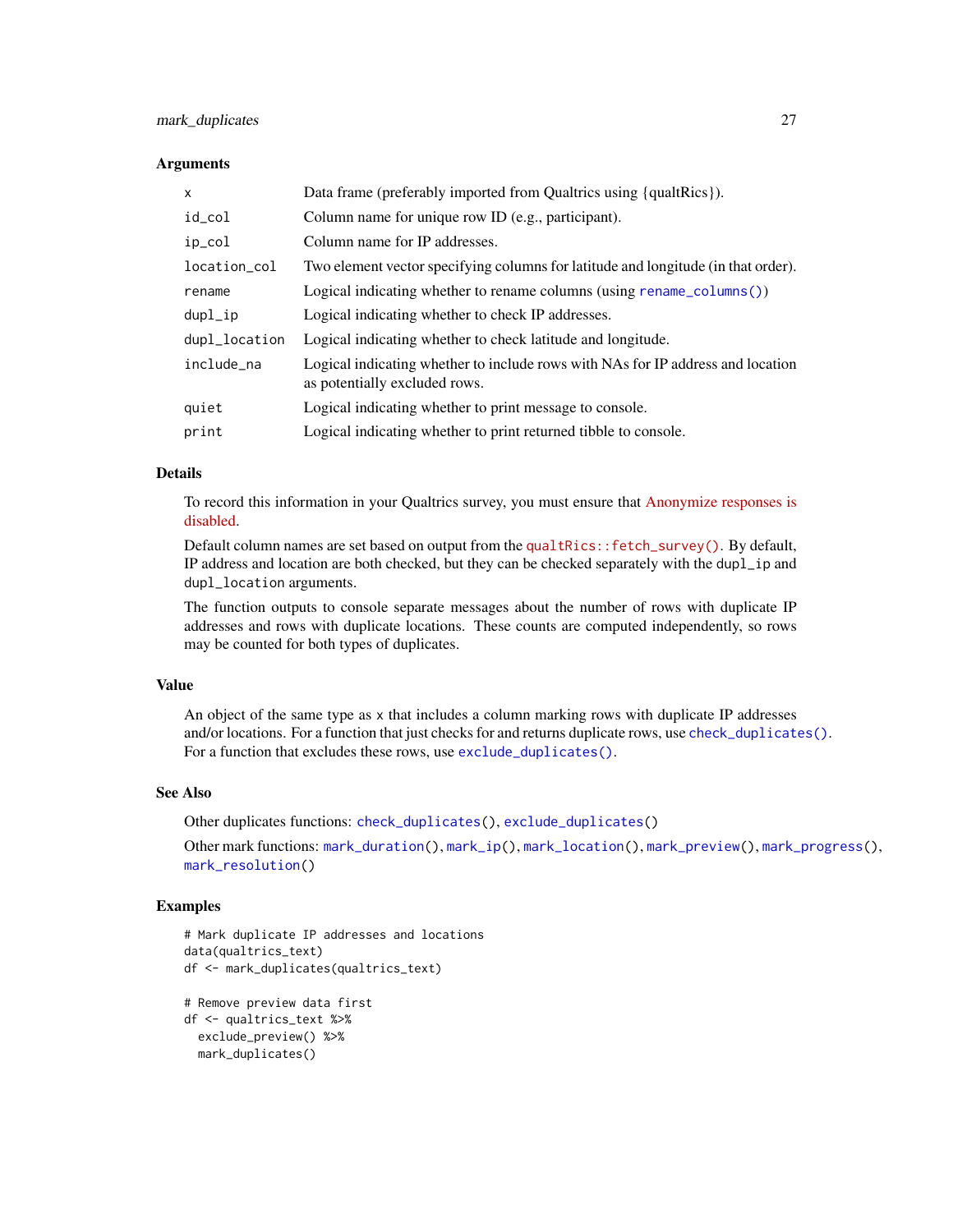```
# Mark only for duplicate locations
df <- qualtrics_text %>%
  exclude_preview() %>%
  mark_duplicates(dupl_location = FALSE)
```
<span id="page-27-1"></span>

mark\_duration *Mark minimum or maximum durations*

#### Description

The mark\_duration() function creates a column labeling rows with fast and/or slow duration. The function is written to work with data from [Qualtrics](https://www.qualtrics.com/) surveys.

#### Usage

```
mark_duration(
  x,
  min_duration = 10,
 max_duration = NULL,
  id_col = "ResponseId",
  duration_col = "Duration (in seconds)",
  rename = TRUE,
  quiet = FALSE,print = TRUE
)
```
#### **Arguments**

| X            | Data frame (preferably imported from Qualtrics using {qualtrics}).    |
|--------------|-----------------------------------------------------------------------|
| min_duration | Minimum duration that is too fast in seconds.                         |
| max_duration | Maximum duration that is too slow in seconds.                         |
| id_col       | Column name for unique row ID (e.g., participant).                    |
| duration_col | Column name for durations.                                            |
| rename       | Logical indicating whether to rename columns (using rename_columns()) |
| quiet        | Logical indicating whether to print message to console.               |
| print        | Logical indicating whether to print returned tibble to console.       |

#### Details

Default column names are set based on output from the [qualtRics::fetch\\_survey\(\)](https://docs.ropensci.org/qualtRics/reference/fetch_survey.html). By default, minimum durations of 10 seconds are checked, but either minima or maxima can be checked with the min\_duration and max\_duration arguments. The function outputs to console separate messages about the number of rows that are too fast or too slow.

This function returns the fast and slow rows.

<span id="page-27-0"></span>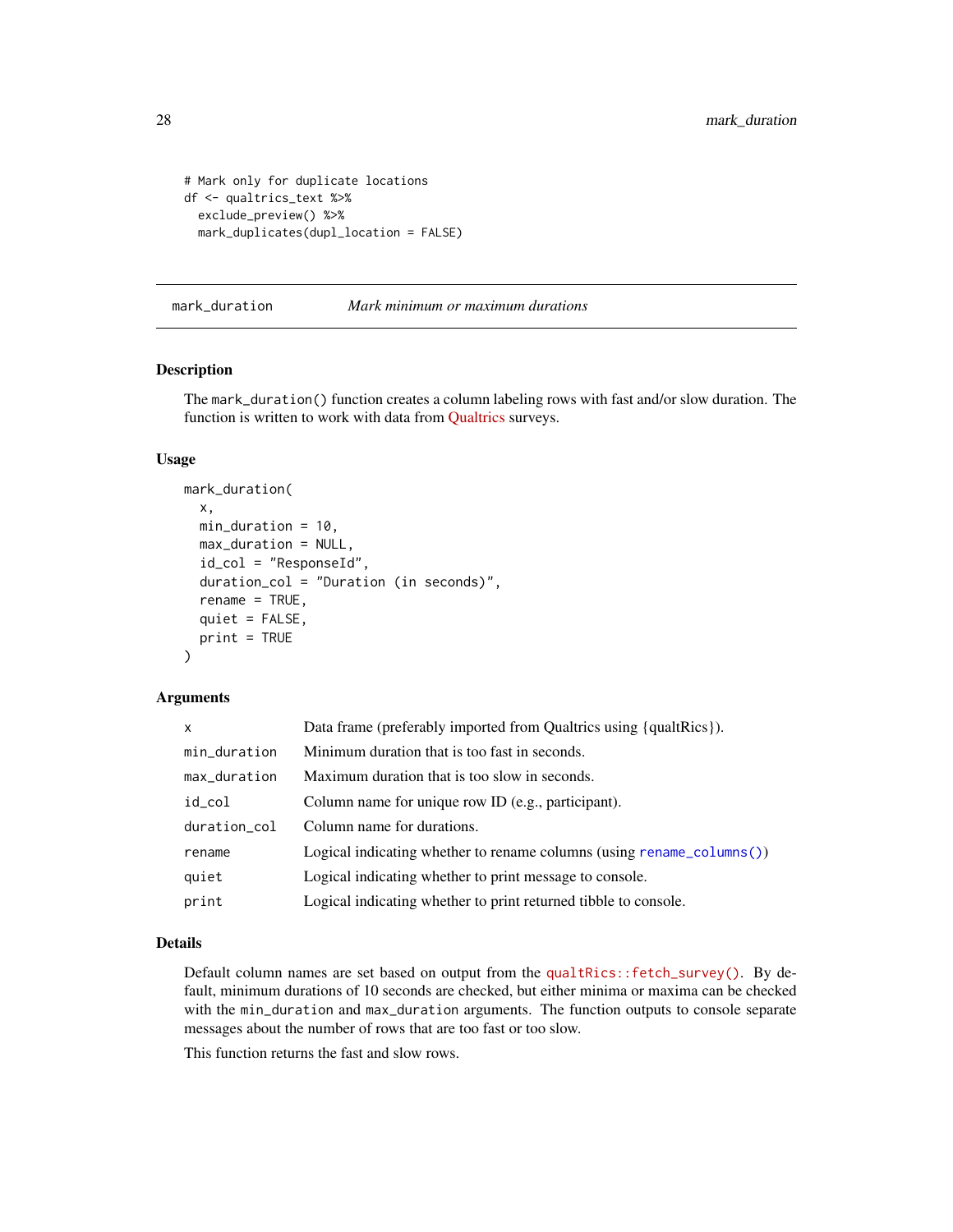#### <span id="page-28-0"></span>mark\_ip 29

# Value

An object of the same type as x that includes a column marking rows with fast and slow duration. For a function that checks for these rows, use [check\\_duration\(\)](#page-3-1). For a function that excludes these rows, use [exclude\\_duration\(\)](#page-16-1).

# See Also

Other duration functions: [check\\_duration\(](#page-3-1)), [exclude\\_duration\(](#page-16-1))

```
Other mark functions: mark_duplicates(), mark_ip(), mark_location(), mark_preview(),
mark_progress(), mark_resolution()
```
## Examples

```
# Mark durations faster than 100 seconds
data(qualtrics_text)
df <- mark_duration(qualtrics_text, min_duration = 100)
# Remove preview data first
df <- qualtrics_text %>%
 exclude_preview() %>%
 mark_duration()
# Mark only for durations slower than 800 seconds
df <- qualtrics_text %>%
 exclude_preview() %>%
 mark_duration(max_duration = 800)
```
<span id="page-28-1"></span>

mark\_ip *Mark IP addresses from outside of a specified country.*

#### Description

The mark\_ip() function creates a column labeling rows of data that have IP addresses from outside the specified country. The function is written to work with data from [Qualtrics](https://www.qualtrics.com/) surveys.

#### Usage

```
mark_ip(
 x,
  id_col = "ResponseId",
  ip_col = "IPAddress",
  rename = TRUE,
  country = "US",include_na = FALSE,
  quiet = FALSE,
 print = TRUE
)
```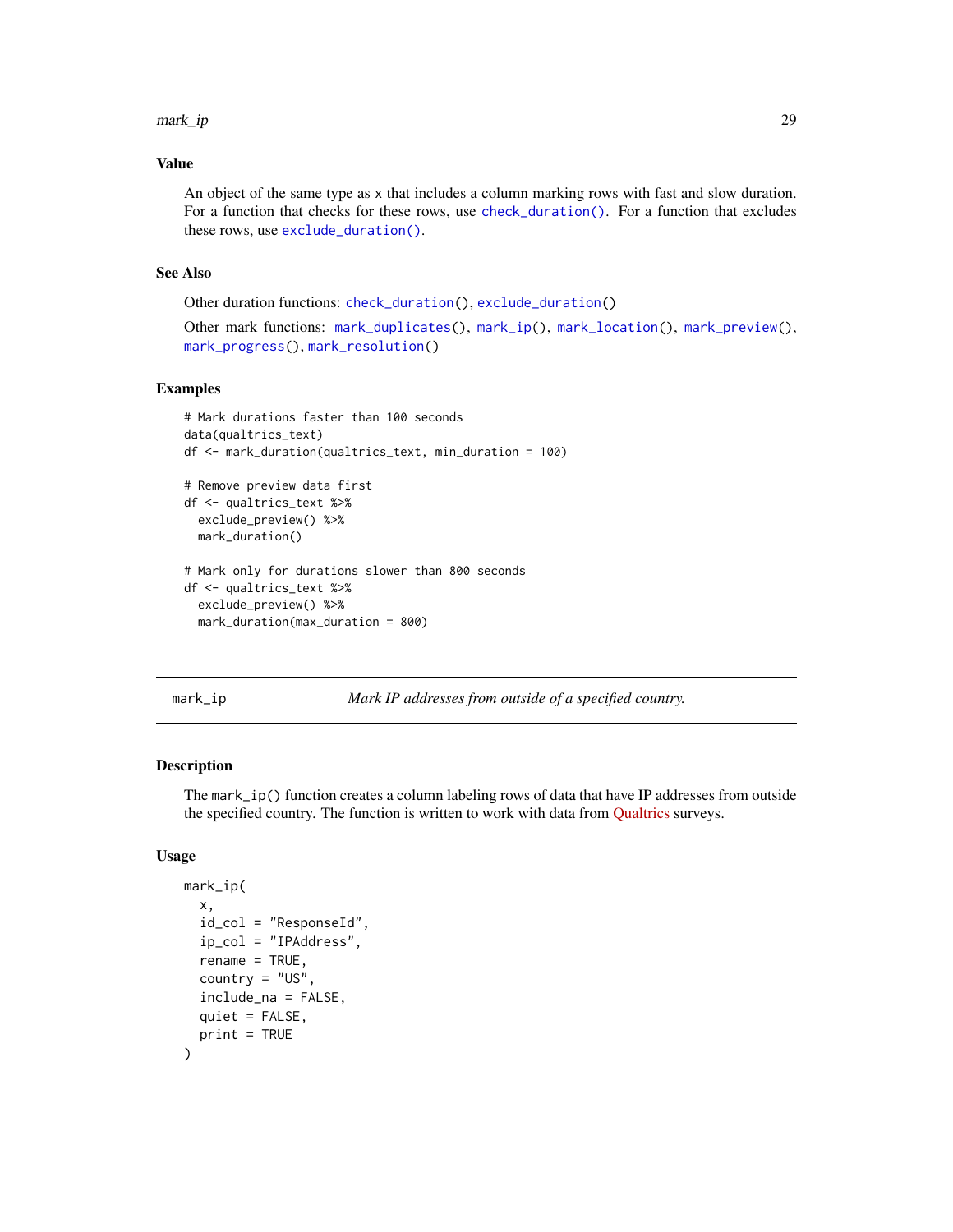#### Arguments

| Data frame or tibble (preferably imported from Qualtrics using {qualtrics}).   |
|--------------------------------------------------------------------------------|
|                                                                                |
|                                                                                |
| Logical indicating whether to rename columns (using rename_columns())          |
|                                                                                |
| Logical indicating whether to include rows with NA in IP address column in the |
|                                                                                |
|                                                                                |
|                                                                                |

# Details

To record this information in your Qualtrics survey, you must ensure that [Anonymize responses is](https://www.qualtrics.com/support/survey-platform/survey-module/survey-options/survey-protection/#AnonymizingResponses) [disabled.](https://www.qualtrics.com/support/survey-platform/survey-module/survey-options/survey-protection/#AnonymizingResponses)

Default column names are set based on output from the [qualtRics::fetch\\_survey\(\)](https://docs.ropensci.org/qualtRics/reference/fetch_survey.html). The function uses [iptools::country\\_ranges\(\)](#page-0-0) to assign IP addresses to specific countries using [ISO](https://en.wikipedia.org/wiki/ISO_3166-1_alpha-2) [3166-1 alpha-2 country codes.](https://en.wikipedia.org/wiki/ISO_3166-1_alpha-2)

The function outputs to console a message about the number of rows with IP addresses outside of the specified country. If there are NAs for IP addresses (likely due to including preview data—see [check\\_preview\(\)](#page-8-1)), it will print a message alerting to the number of rows with NAs.

#### Value

An object of the same type as x that includes a column marking rows with IP addresses outside of the specified country. For a function that checks these rows, use  $\text{check\_ip}()$ . For a function that excludes these rows, use [exclude\\_ip\(\)](#page-17-1).

#### Note

This function **requires internet connectivity** as it uses the [iptools::country\\_ranges\(\)](#page-0-0) function, which pulls daily updated data from <https://www.iwik.org/ipcountry/>. It only updates the data once per session, as it caches the results for future work during the session.

#### See Also

Other ip functions: [check\\_ip\(](#page-5-1)), [exclude\\_ip\(](#page-17-1))

```
Other mark functions: mark_duplicates(), mark_duration(), mark_location(), mark_preview(),
mark_progress(), mark_resolution()
```

```
# Mark IP addresses outside of the US
data(qualtrics_text)
df <- mark_ip(qualtrics_text)
```
<span id="page-29-0"></span>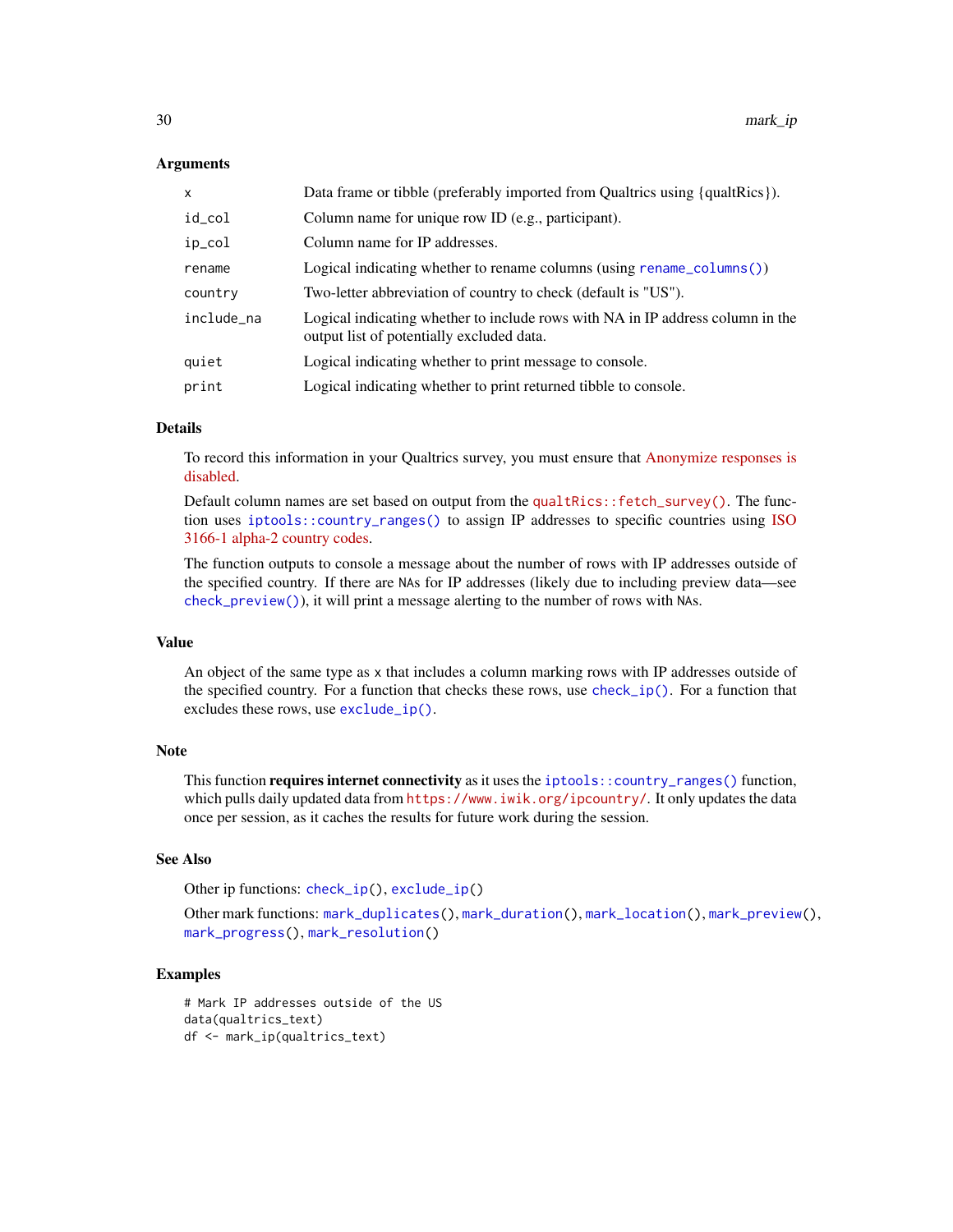# <span id="page-30-0"></span>mark\_location 31

```
# Remove preview data first
df <- qualtrics_text %>%
 exclude_preview() %>%
 mark_ip()
# Mark IP addresses outside of Germany
df <- qualtrics_text %>%
  exclude_preview() %>%
  mark_ip(country = "DE")
```
<span id="page-30-1"></span>mark\_location *Mark locations outside of US*

# Description

The mark\_location() function creates a column labeling rows that have locations outside of the US. The function is written to work with data from [Qualtrics](https://www.qualtrics.com/) surveys.

#### Usage

```
mark_location(
  x,
  id_col = "ResponseId",
  location_col = c("LocationLatitude", "LocationLongitude"),
  rename = TRUE,
  include_na = FALSE,
  quiet = FALSE,
 print = TRUE
\mathcal{L}
```
#### Arguments

| X            | Data frame (preferably imported from Qualtrics using {qualtrics}).                                                                       |
|--------------|------------------------------------------------------------------------------------------------------------------------------------------|
| id_col       | Column name for unique row ID (e.g., participant).                                                                                       |
| location_col | Two element vector specifying columns for latitude and longitude (in that order).                                                        |
| rename       | Logical indicating whether to rename columns (using rename_columns())                                                                    |
| include_na   | Logical indicating whether to include rows with NA in latitude and longitude<br>columns in the output list of potentially excluded data. |
| quiet        | Logical indicating whether to print message to console.                                                                                  |
| print        | Logical indicating whether to print returned tibble to console.                                                                          |
|              |                                                                                                                                          |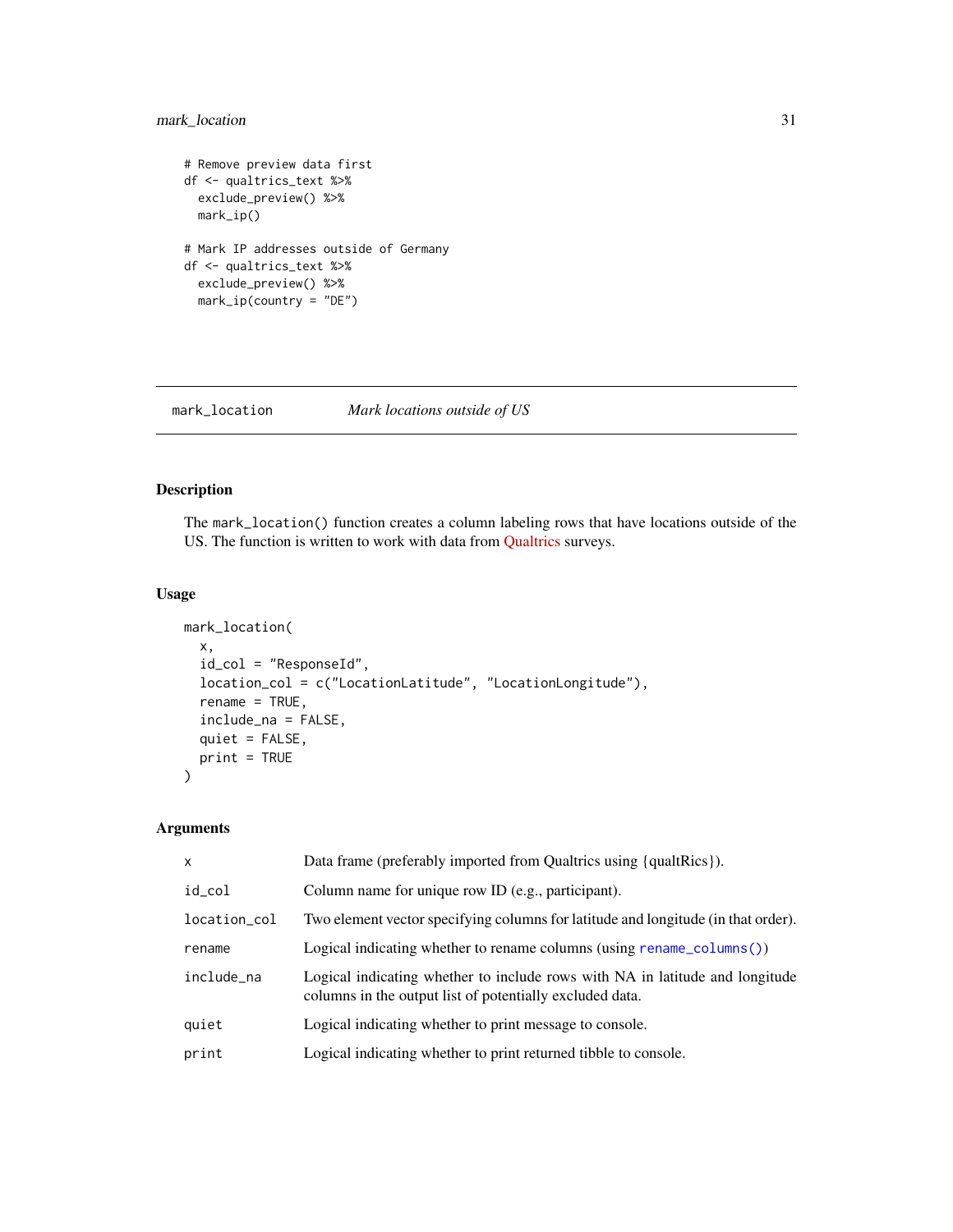## <span id="page-31-0"></span>Details

To record this information in your Qualtrics survey, you must ensure that [Anonymize responses is](https://www.qualtrics.com/support/survey-platform/survey-module/survey-options/survey-protection/#AnonymizingResponses) [disabled.](https://www.qualtrics.com/support/survey-platform/survey-module/survey-options/survey-protection/#AnonymizingResponses)

Default column names are set based on output from the [qualtRics::fetch\\_survey\(\)](https://docs.ropensci.org/qualtRics/reference/fetch_survey.html). The function only works for the United States. It uses the #' maps: : map.where() to determine if latitude and longitude are inside the US.

The function outputs to console a message about the number of rows with locations outside of the US.

#### Value

An object of the same type as x that includes a column marking rows that are located outside of the US and (if include\_na == FALSE) rows with no location information. For a function that checks for these rows, use [check\\_location\(\)](#page-7-1). For a function that excludes these rows, use [exclude\\_location\(\)](#page-19-1).

#### See Also

Other location functions: [check\\_location\(](#page-7-1)), [exclude\\_location\(](#page-19-1))

Other mark functions: [mark\\_duplicates\(](#page-25-1)), [mark\\_duration\(](#page-27-1)), [mark\\_ip\(](#page-28-1)), [mark\\_preview\(](#page-31-1)), [mark\\_progress\(](#page-33-1)), [mark\\_resolution\(](#page-34-1))

# Examples

```
# Mark locations outside of the US
data(qualtrics_text)
df <- mark_location(qualtrics_text)
```

```
# Remove preview data first
df <- qualtrics_text %>%
 exclude_preview() %>%
 mark_location()
```
<span id="page-31-1"></span>mark\_preview *Mark survey previews*

# **Description**

The mark\_preview() function creates a column labeling rows that are survey previews. The function is written to work with data from [Qualtrics](https://www.qualtrics.com/) surveys.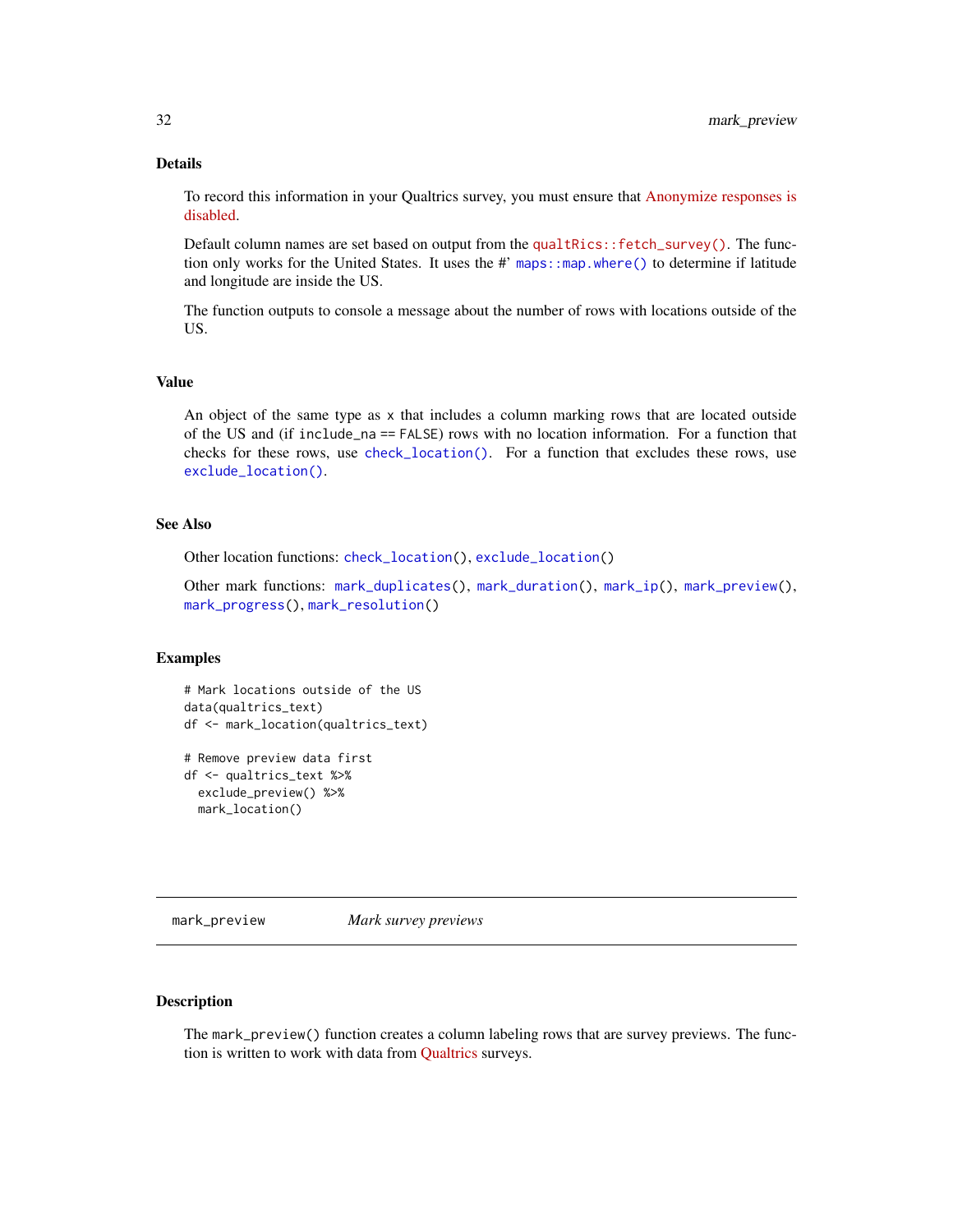<span id="page-32-0"></span>mark\_preview 33

#### Usage

```
mark_preview(
  x,
  id_col = "ResponseId",
  preview_col = "Status",
  rename = TRUE,
  quiet = FALSE,
  print = TRUE
\lambda
```
#### Arguments

| $\mathsf{x}$ | Data frame (preferably imported from Qualtrics using {qualtrics}).            |
|--------------|-------------------------------------------------------------------------------|
| id_col       | Column name for unique row ID (e.g., participant).                            |
| preview_col  | Column name for survey preview.                                               |
| rename       | Logical indicating whether to rename columns (using rename $\text{column}($ ) |
| quiet        | Logical indicating whether to print message to console.                       |
| print        | Logical indicating whether to print returned tibble to console.               |

# Details

Default column names are set based on output from the [qualtRics::fetch\\_survey\(\)](https://docs.ropensci.org/qualtRics/reference/fetch_survey.html). The preview column in Qualtrics can be a numeric or character vector depending on whether it is exported as choice text or numeric values. This function works for both.

The function outputs to console a message about the number of rows that are survey previews.

# Value

An object of the same type as x that includes a column marking rows that are survey previews. For a function that checks for these rows, use [check\\_preview\(\)](#page-8-1). For a function that excludes these rows, use [exclude\\_preview\(\)](#page-21-1).

# See Also

Other preview functions: [check\\_preview\(](#page-8-1)), [exclude\\_preview\(](#page-21-1))

Other mark functions: [mark\\_duplicates\(](#page-25-1)), [mark\\_duration\(](#page-27-1)), [mark\\_ip\(](#page-28-1)), [mark\\_location\(](#page-30-1)), [mark\\_progress\(](#page-33-1)), [mark\\_resolution\(](#page-34-1))

```
# Mark survey previews
data(qualtrics_text)
df <- mark_preview(qualtrics_text)
# Works for Qualtrics data exported as numeric values, too
df <- qualtrics_numeric %>%
 mark_preview()
```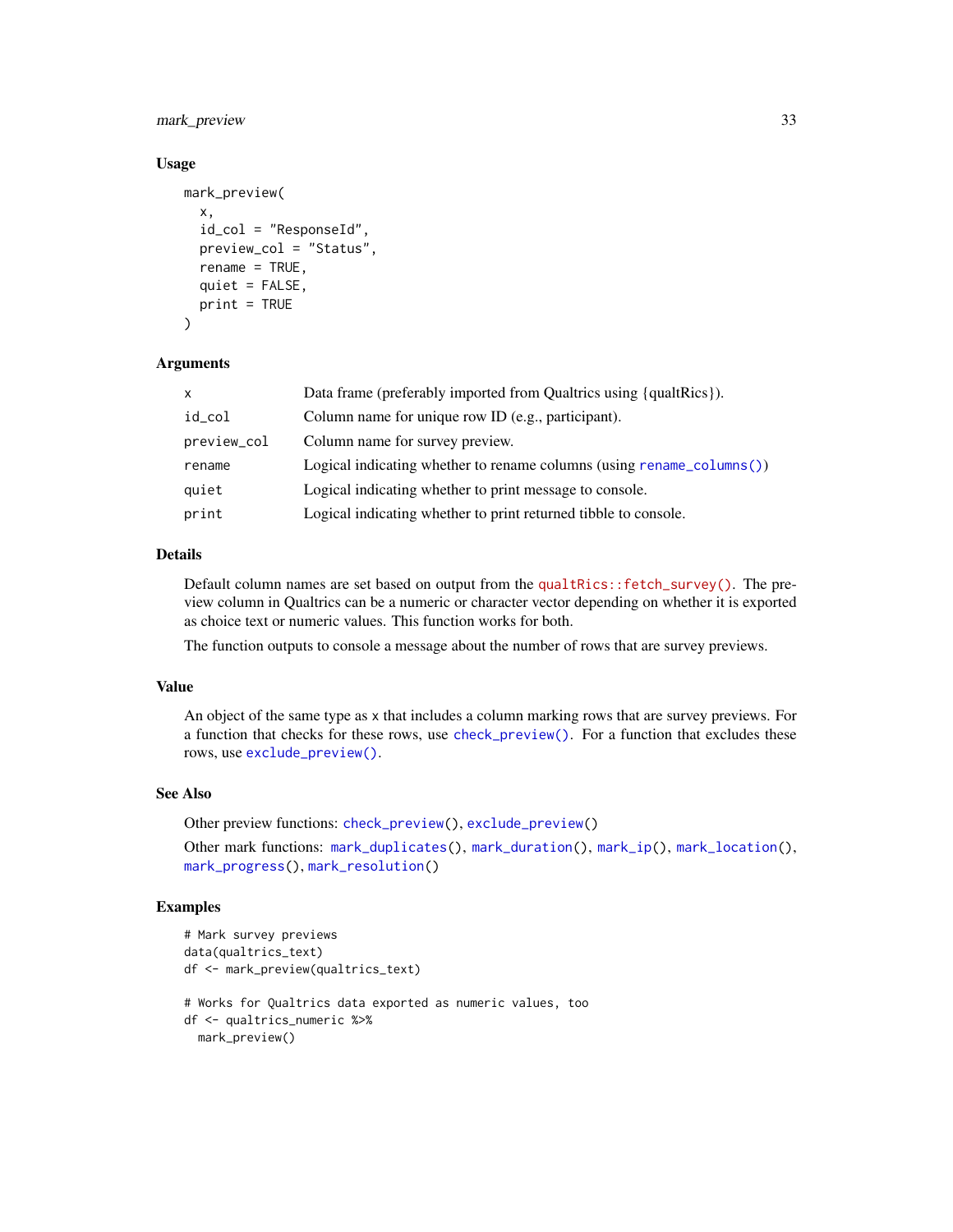<span id="page-33-1"></span><span id="page-33-0"></span>

The mark\_progress() function creates a column labeling rows that have incomplete progress. The function is written to work with data from [Qualtrics](https://www.qualtrics.com/) surveys.

#### Usage

```
mark_progress(
  x,
  min_progress = 100,
  id_col = "ResponseId",
  finished_col = "Finished",
  progress_col = "Progress",
  rename = TRUE,
  quiet = FALSE,
  print = TRUE
\lambda
```
#### Arguments

| $\mathsf{x}$ | Data frame (preferably imported from Qualtrics using {qualtrics}).    |
|--------------|-----------------------------------------------------------------------|
| min_progress | Amount of progress considered acceptable to include.                  |
| id_col       | Column name for unique row ID (e.g., participant).                    |
| finished_col | Column name for whether survey was completed.                         |
| progress_col | Column name for percentage of survey completed.                       |
| rename       | Logical indicating whether to rename columns (using rename_columns()) |
| quiet        | Logical indicating whether to print message to console.               |
| print        | Logical indicating whether to print returned tibble to console.       |

#### Details

Default column names are set based on output from the [qualtRics::fetch\\_survey\(\)](https://docs.ropensci.org/qualtRics/reference/fetch_survey.html). The default requires 100% completion, but lower levels of completion maybe acceptable and can be allowed by specifying the min\_progress argument. The finished column in Qualtrics can be a numeric or character vector depending on whether it is exported as choice text or numeric values. This function works for both.

The function outputs to console a message about the number of rows that have incomplete progress.

#### Value

An object of the same type as x that includes a column marking rows that have incomplete progress. For a function that checks for these rows, use [check\\_progress\(\)](#page-10-1). For a function that excludes these rows, use [exclude\\_progress\(\)](#page-22-1).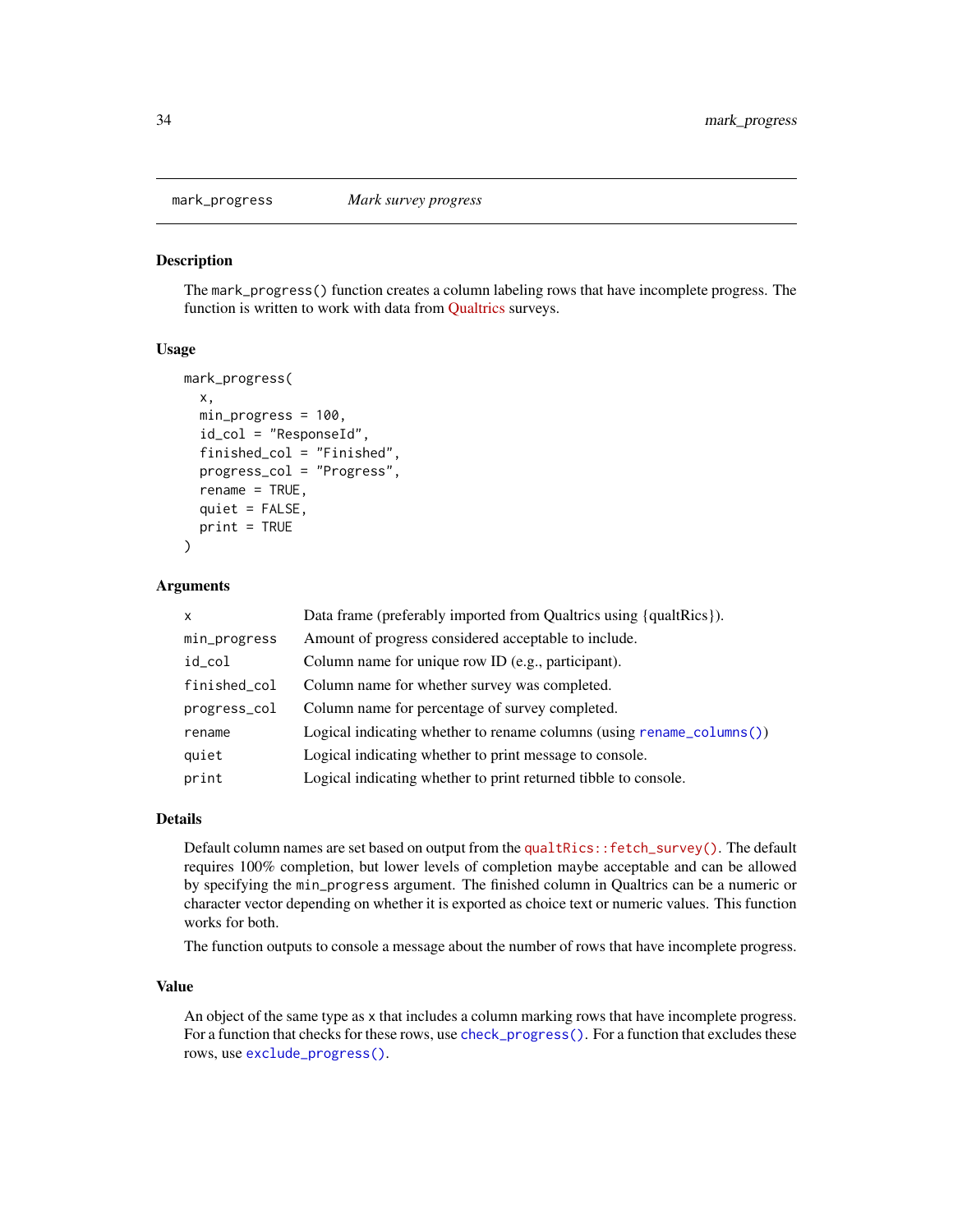# <span id="page-34-0"></span>mark\_resolution 35

# See Also

```
Other progress functions: check_progress(), exclude_progress()
```

```
Other mark functions: mark_duplicates(), mark_duration(), mark_ip(), mark_location(),
mark_preview(), mark_resolution()
```
#### Examples

```
# Mark rows with incomplete progress
data(qualtrics_text)
df <- mark_progress(qualtrics_text)
# Remove preview data first
df <- qualtrics_text %>%
  exclude_preview() %>%
  mark_progress()
# Include a lower acceptable completion percentage
df <- qualtrics_numeric %>%
  exclude_preview() %>%
  mark_progress(min_progress = 98)
```
<span id="page-34-1"></span>mark\_resolution *Mark unacceptable screen resolution*

# Description

The mark\_resolution() function creates a column labeling rows that have unacceptable screen resolution. The function is written to work with data from [Qualtrics](https://www.qualtrics.com/) surveys.

#### Usage

```
mark_resolution(
 x,
 res_min = 1000,
 width_min = 0,
 height_min = 0,
  id_col = "ResponseId",
  res_col = "Resolution",
  rename = TRUE,
 quiet = FALSE,print = TRUE)
```
# Arguments

|         | Data frame (preferably imported from Qualtrics using {qualtrics}). |
|---------|--------------------------------------------------------------------|
| res min | Minimum acceptable screen resolution (width and height).           |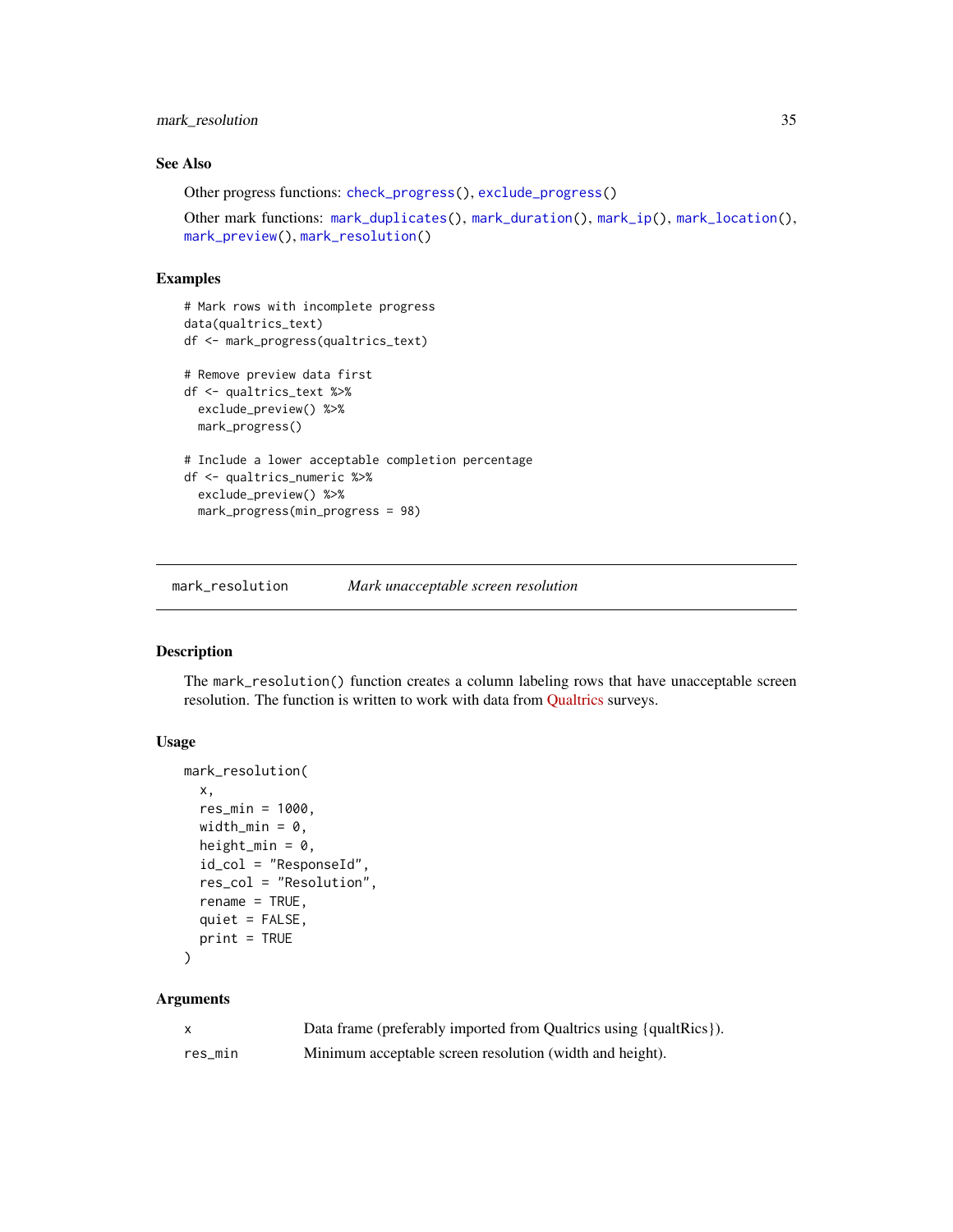<span id="page-35-0"></span>

| width_min  | Minimum acceptable screen width.                                              |
|------------|-------------------------------------------------------------------------------|
| height_min | Minimum acceptable screen height.                                             |
| id_col     | Column name for unique row ID (e.g., participant).                            |
| res_col    | Column name for screen resolution (in format widthxheight).                   |
| rename     | Logical indicating whether to rename columns (using rename $\text{column}($ ) |
| quiet      | Logical indicating whether to print message to console.                       |
| print      | Logical indicating whether to print returned tibble to console.               |

#### Details

To record this information in your Qualtrics survey, you must [insert a meta info question.](https://www.qualtrics.com/support/survey-platform/survey-module/editing-questions/question-types-guide/advanced/meta-info-question/)

Default column names are set based on output from the qualtRics:: fetch\_survey().

The function outputs to console a message about the number of rows with unacceptable screen resolution.

## Value

An object of the same type as x that includes a column marking rows that have unacceptable screen resolutions. For a function that checks for these rows, use [check\\_resolution\(\)](#page-12-1). For a function that excludes these rows, use [exclude\\_resolution\(\)](#page-24-1).

# See Also

Other resolution functions: [check\\_resolution\(](#page-12-1)), [exclude\\_resolution\(](#page-24-1))

Other mark functions: [mark\\_duplicates\(](#page-25-1)), [mark\\_duration\(](#page-27-1)), [mark\\_ip\(](#page-28-1)), [mark\\_location\(](#page-30-1)), [mark\\_preview\(](#page-31-1)), [mark\\_progress\(](#page-33-1))

```
# Mark low screen resolutions
data(qualtrics_text)
df <- mark_resolution(qualtrics_text)
# Remove preview data first
df <- qualtrics_text %>%
 exclude_preview() %>%
 mark_resolution()
```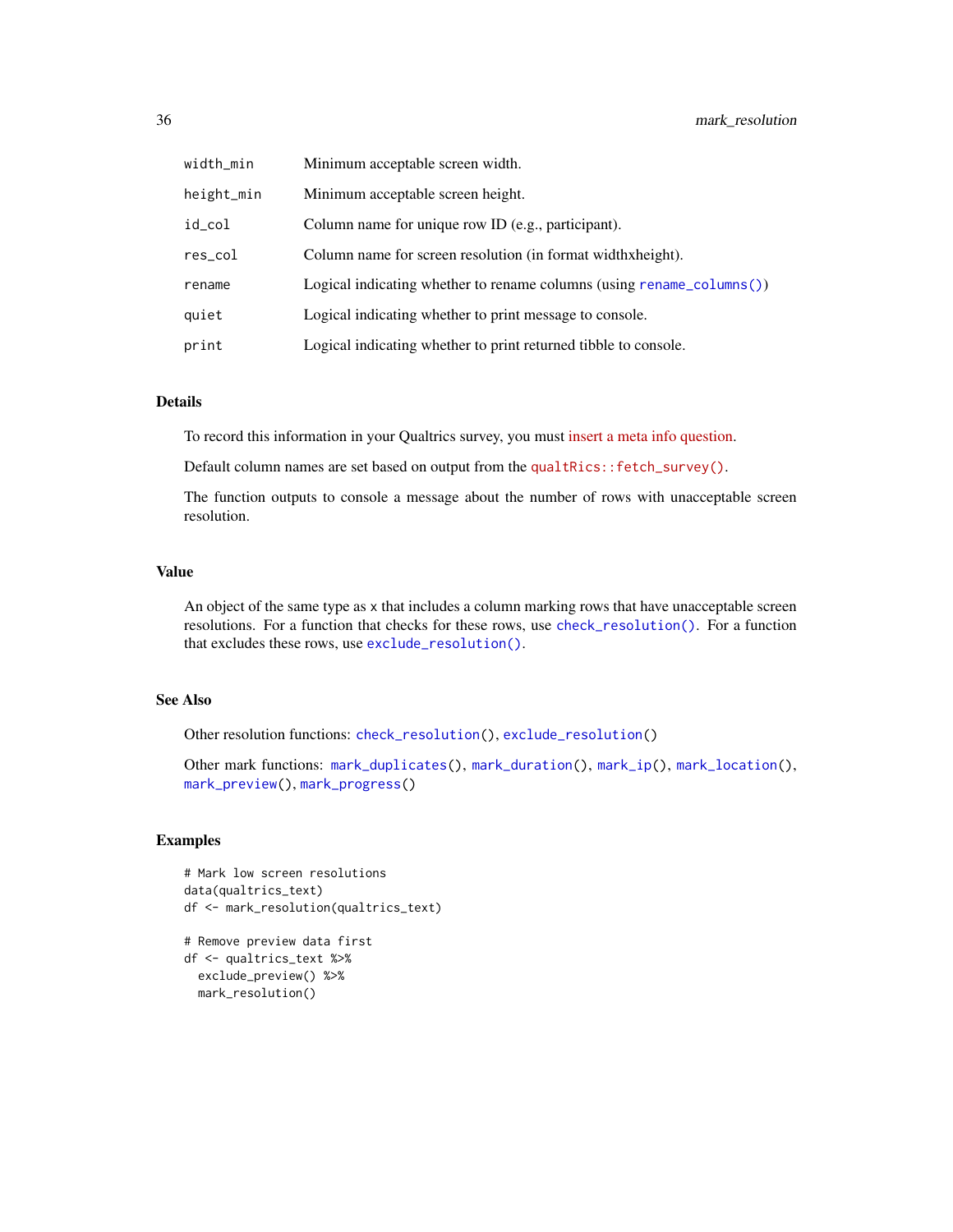<span id="page-36-1"></span><span id="page-36-0"></span>qualtrics\_fetch *Example numeric metadata imported with* qualtRics::fetch\_survey() *from simulated Qualtrics study*

#### Description

A dataset containing the metadata from a standard Qualtrics survey with browser metadata collected and exported with "Use numeric values". The data were imported using [qualtRics::fetch\\_survey\(\)](https://docs.ropensci.org/qualtRics/reference/fetch_survey.html). and then the secondary labels were assigned as column names with [sjlabelled::get\\_label\(\)](https://strengejacke.github.io/sjlabelled/reference/get_label.html). These data were randomly generated using [iptools::ip\\_random\(\)](#page-0-0) and [rgeolocate::ip2location\(\)](https://cran.r-project.org/package=rgeolocate) functions.

#### Usage

qualtrics\_fetch

#### Format

A data frame with 100 rows and 17 variables:

StartDate date and time data collection started, in ISO 8601 format

EndDate date and time data collection ended, in ISO 8601 format

Status numeric flag for preview (1) vs. implemented survey (0) entries

IPAddress participant IP address (truncated for anonymity)

Progress percentage of survey completed

Duration (in seconds) duration of time required to complete survey, in seconds

**Finished** numeric flag for whether survey was completed  $(1)$  or progress was < 100  $(0)$ 

RecordedDate date and time survey was recorded, in ISO 8601 format

ResponseId random ID for participants

LocationLatitude latitude geolocated from IP address

LocationLongitude longitude geolocated from IP address

UserLanguage language set in Qualtrics

Q1 Browser user web browser type

Q1\_Version user web browser version

Q1 Operating System user operating system

Q1\_Resolution user screen resolution

Q2 response to question about whether the user liked the survey  $(1 = Yes, 0 = No)$ 

# See Also

Other data: [qualtrics\\_numeric](#page-37-1), [qualtrics\\_raw](#page-38-1), [qualtrics\\_text](#page-39-1)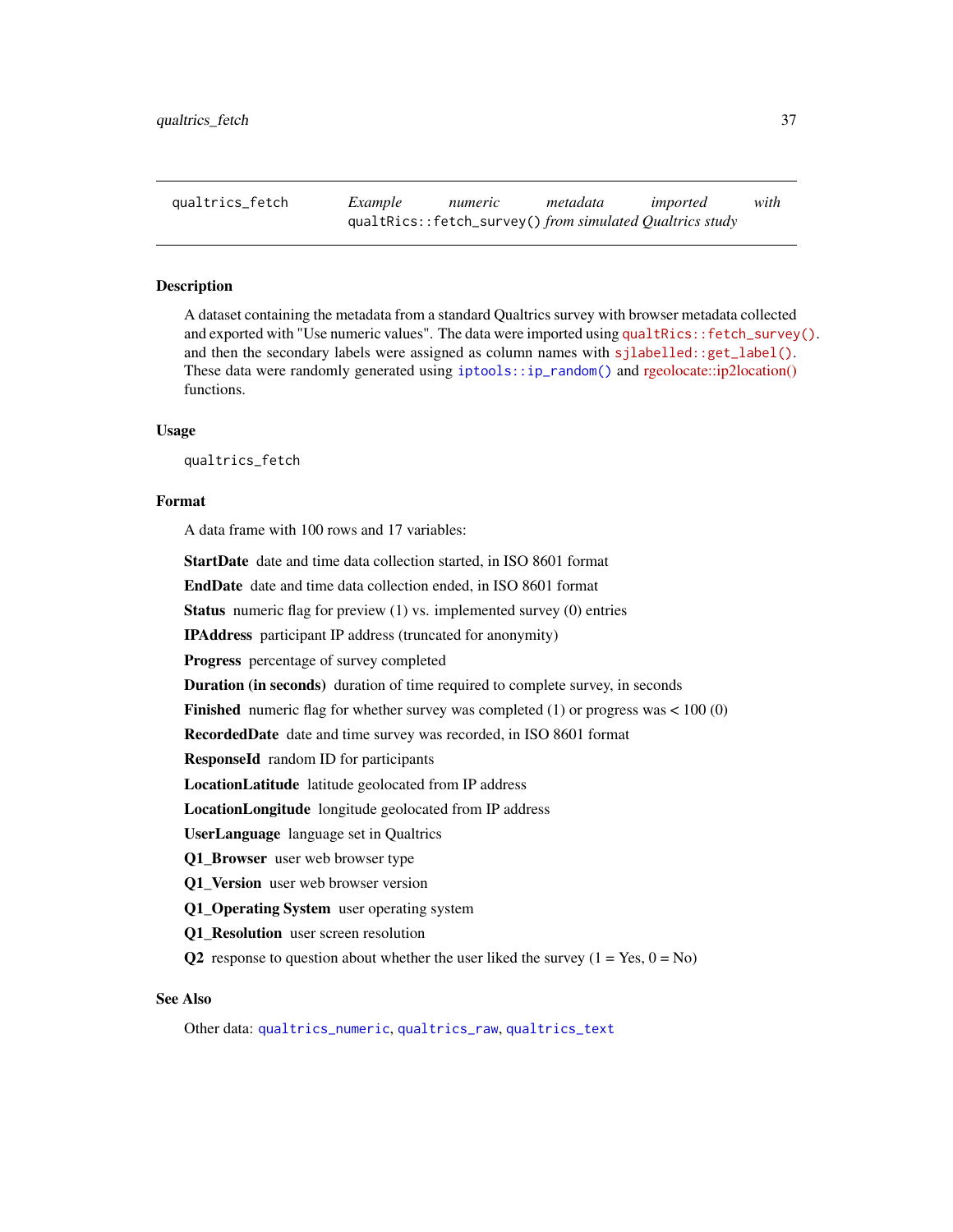<span id="page-37-1"></span><span id="page-37-0"></span>

A dataset containing the metadata from a standard Qualtrics survey with browser metadata collected and exported with "Use numeric values". These data were randomly generated using [iptools::ip\\_random\(\)](#page-0-0) and [rgeolocate::ip2location\(\)](https://cran.r-project.org/package=rgeolocate) functions.

#### Usage

qualtrics\_numeric

# Format

A data frame with 100 rows and 16 variables:

StartDate date and time data collection started, in ISO 8601 format EndDate date and time data collection ended, in ISO 8601 format Status numeric flag for preview (1) vs. implemented survey (0) entries IPAddress participant IP address (truncated for anonymity) Progress percentage of survey completed Duration (in seconds) duration of time required to complete survey, in seconds **Finished** numeric flag for whether survey was completed  $(1)$  or progress was  $< 100(0)$ RecordedDate date and time survey was recorded, in ISO 8601 format ResponseId random ID for participants LocationLatitude latitude geolocated from IP address LocationLongitude longitude geolocated from IP address UserLanguage language set in Qualtrics Browser user web browser type Version user web browser version Operating System user operating system Resolution user screen resolution

# See Also

Other data: [qualtrics\\_fetch](#page-36-1), [qualtrics\\_raw](#page-38-1), [qualtrics\\_text](#page-39-1)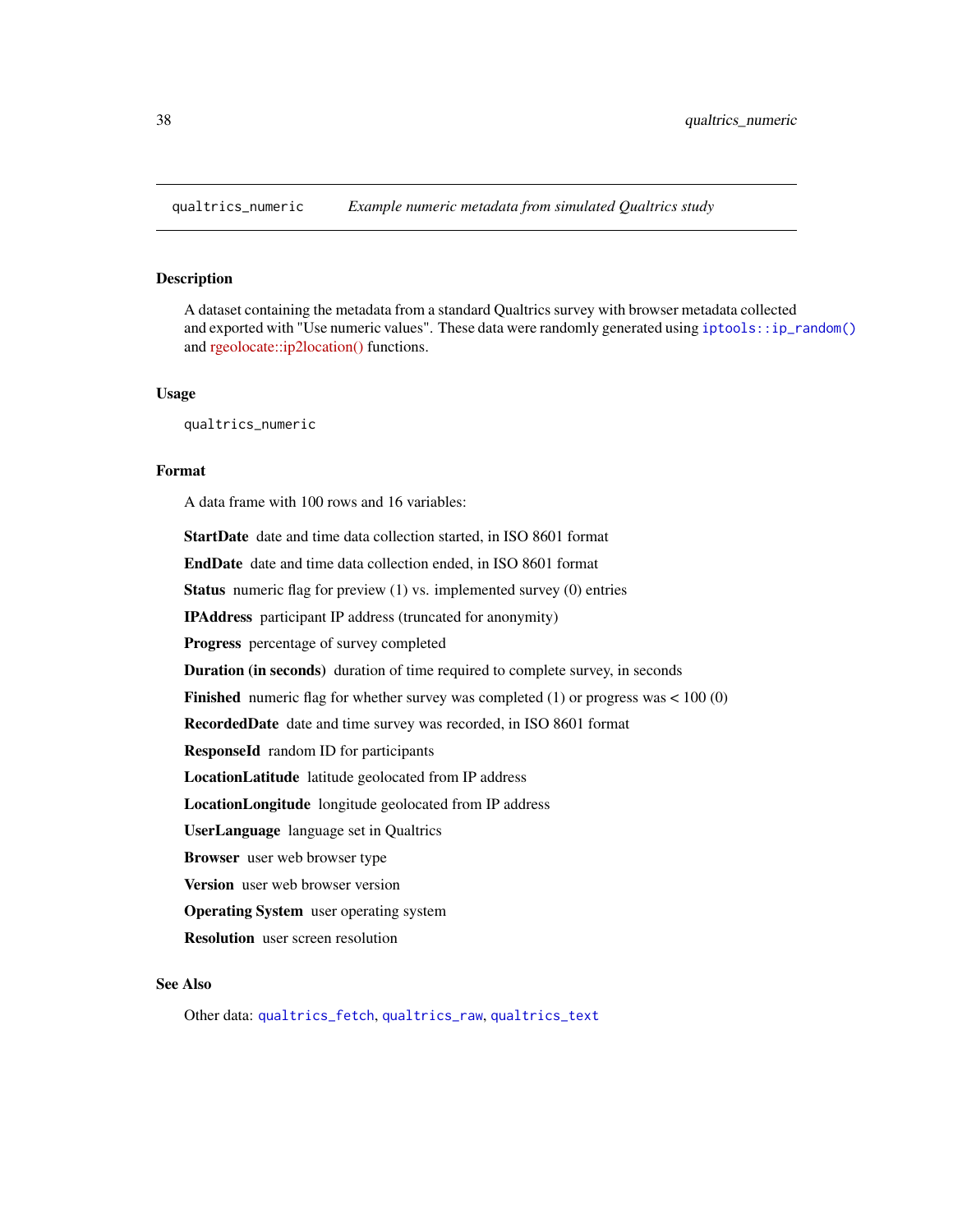<span id="page-38-1"></span><span id="page-38-0"></span>A dataset containing the metadata from a standard Qualtrics survey with browser metadata collected and exported with "Use choice text". These data were randomly generated using [iptools::ip\\_random\(\)](#page-0-0) and [rgeolocate::ip2location\(\)](https://cran.r-project.org/package=rgeolocate) functions. This dataset includes the two header rows of with column information that is exported by Qualtrics.

#### Usage

qualtrics\_raw

#### Format

A data frame with 102 rows and 16 variables:

StartDate date and time data collection started, in ISO 8601 format

EndDate date and time data collection ended, in ISO 8601 format

Status flag for preview (Survey Preview) vs. implemented survey (IP Address) entries

IPAddress participant IP address (truncated for anonymity)

Progress percentage of survey completed

Duration (in seconds) duration of time required to complete survey, in seconds

Finished logical for whether survey was completed (TRUE) or progress was < 100 (FALSE)

RecordedDate date and time survey was recorded, in ISO 8601 format

ResponseId random ID for participants

LocationLatitude latitude geolocated from IP address

LocationLongitude longitude geolocated from IP address

UserLanguage language set in Qualtrics

Browser user web browser type

Version user web browser version

Operating System user operating system

Resolution user screen resolution

# See Also

Other data: [qualtrics\\_fetch](#page-36-1), [qualtrics\\_numeric](#page-37-1), [qualtrics\\_text](#page-39-1)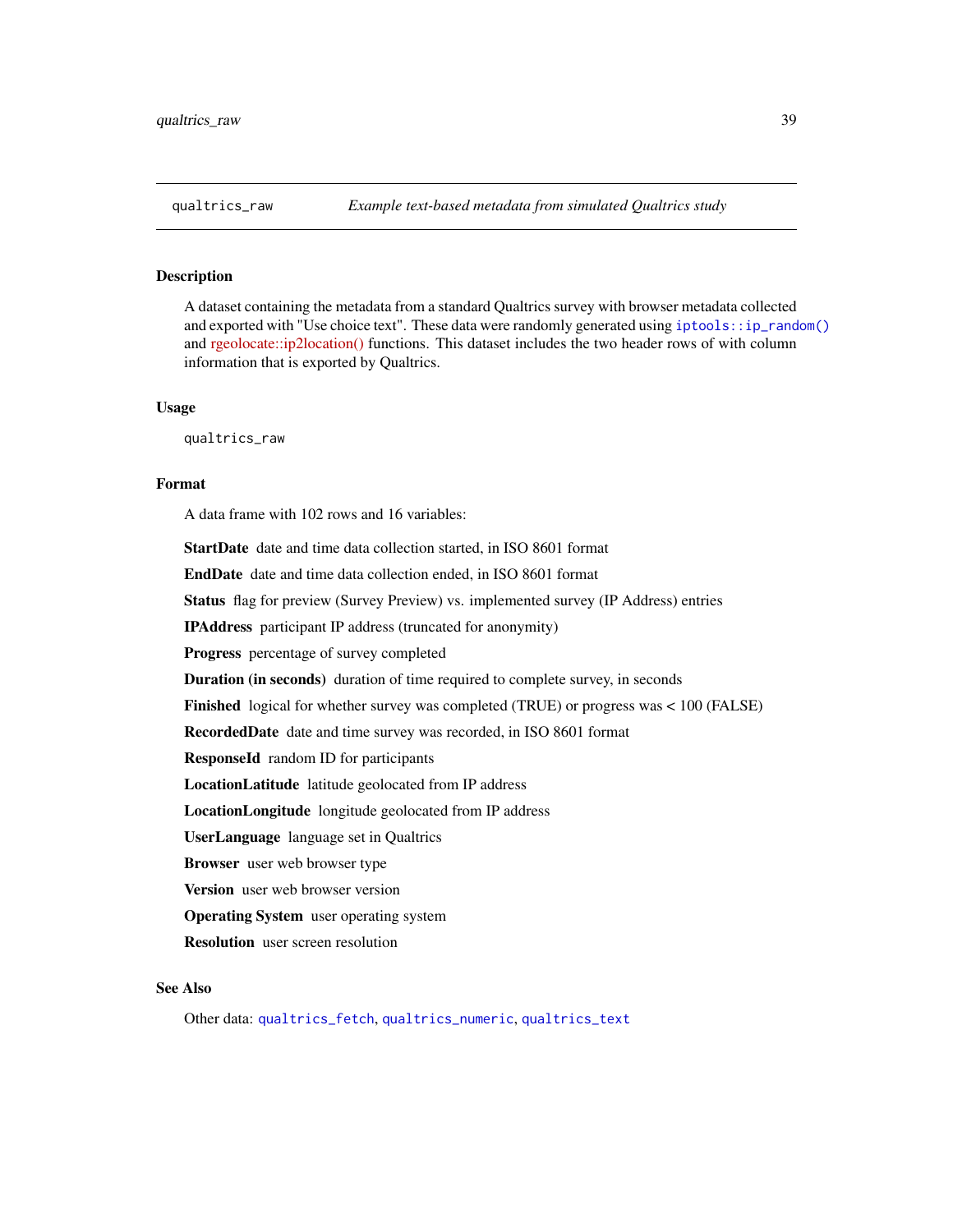<span id="page-39-1"></span><span id="page-39-0"></span>

A dataset containing the metadata from a standard Qualtrics survey with browser metadata collected and exported with "Use choice text". These data were randomly generated using [iptools::ip\\_random\(\)](#page-0-0) and [rgeolocate::ip2location\(\)](https://cran.r-project.org/package=rgeolocate) functions.

#### Usage

qualtrics\_text

# Format

A data frame with 100 rows and 16 variables:

StartDate date and time data collection started, in ISO 8601 format EndDate date and time data collection ended, in ISO 8601 format

Status flag for preview (Survey Preview) vs. implemented survey (IP Address) entries

IPAddress participant IP address (truncated for anonymity)

Progress percentage of survey completed

Duration (in seconds) duration of time required to complete survey, in seconds

Finished logical for whether survey was completed (TRUE) or progress was < 100 (FALSE)

RecordedDate date and time survey was recorded, in ISO 8601 format

ResponseId random ID for participants

LocationLatitude latitude geolocated from IP address

LocationLongitude longitude geolocated from IP address

UserLanguage language set in Qualtrics

Browser user web browser type

Version user web browser version

Operating System user operating system

Resolution user screen resolution

# See Also

Other data: [qualtrics\\_fetch](#page-36-1), [qualtrics\\_numeric](#page-37-1), [qualtrics\\_raw](#page-38-1)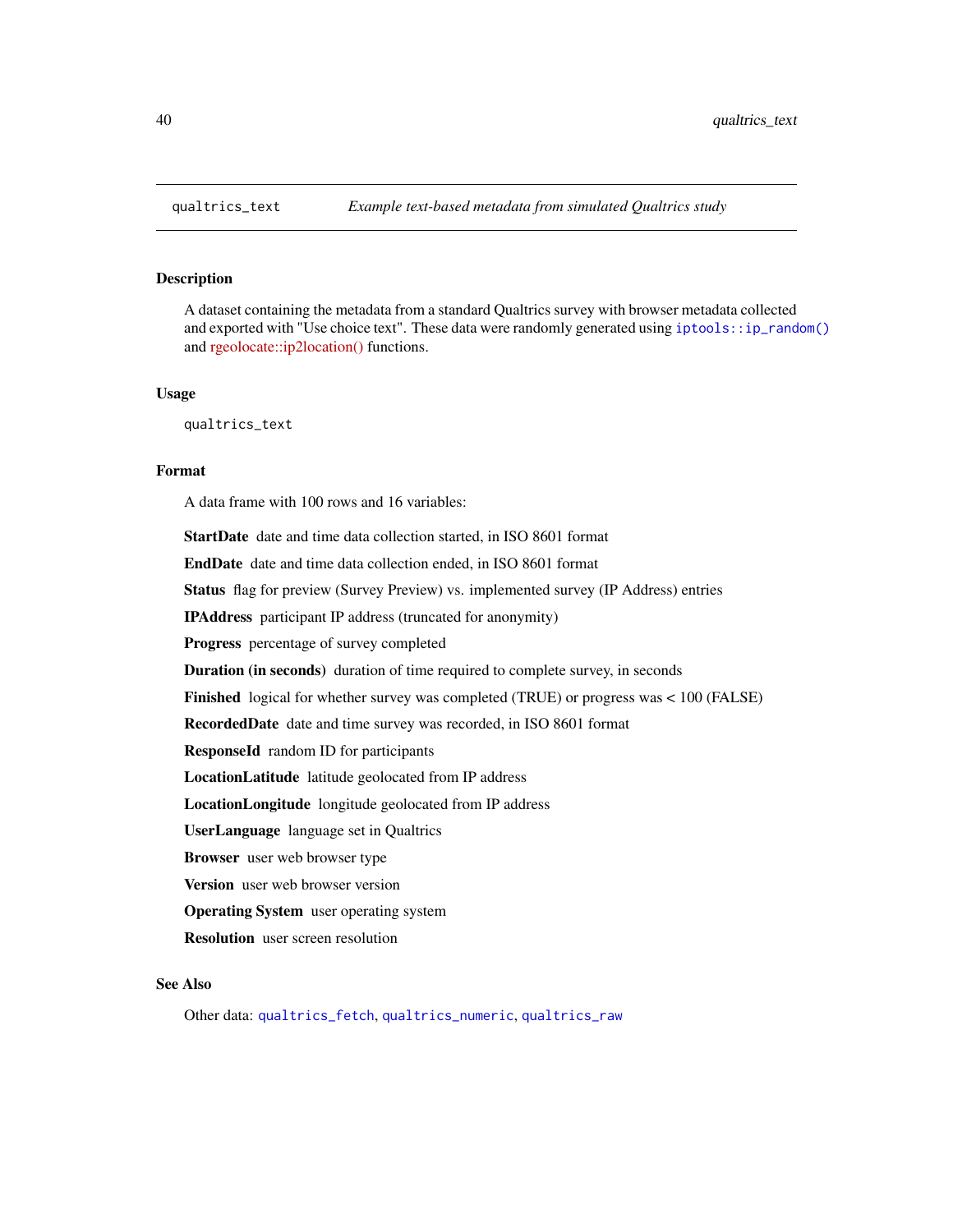<span id="page-40-0"></span>remove\_label\_rows *Remove two initial rows created in Qualtrics data*

#### Description

The remove\_label\_rows() function filters out the initial label rows from datasets downloaded from [Qualtrics](https://www.qualtrics.com/) surveys.

#### Usage

```
remove_labels_{rows}(x, convert = TRUE, rename = FALSE)
```
# Arguments

|         | Data frame (downloaded from Qualtrics).                                                              |
|---------|------------------------------------------------------------------------------------------------------|
| convert | Logical indicating whether to convert/coerce date, logical and numeric columns<br>from the metadata. |
| rename  | Logical indicating whether to rename columns based on first row of data.                             |

# Details

The function (1) checks if the data set uses Qualtrics column names, (2) checks if label rows are already used as column names, (3) removes label rows if present, and (4) converts date, logical, and numeric metadata columns to proper data type. Datasets imported using [qualtRics::fetch\\_survey\(\)](https://docs.ropensci.org/qualtRics/reference/fetch_survey.html) should not need this function.

The convert argument only converts the *StartDate*, *EndDate*, *RecordedDate*, *Progress*, *Finished*, *Duration (in seconds)*, *LocationLatitude*, and *LocationLongitude* columns. To convert other data columns, see [dplyr::mutate\(\)](#page-0-0).

#### Value

An object of the same type as x that excludes Qualtrics label rows and with date, logical, and numeric metadata columns converted to the correct data class.

```
# Remove label rows
data(qualtrics_raw)
df <- remove_label_rows(qualtrics_raw)
```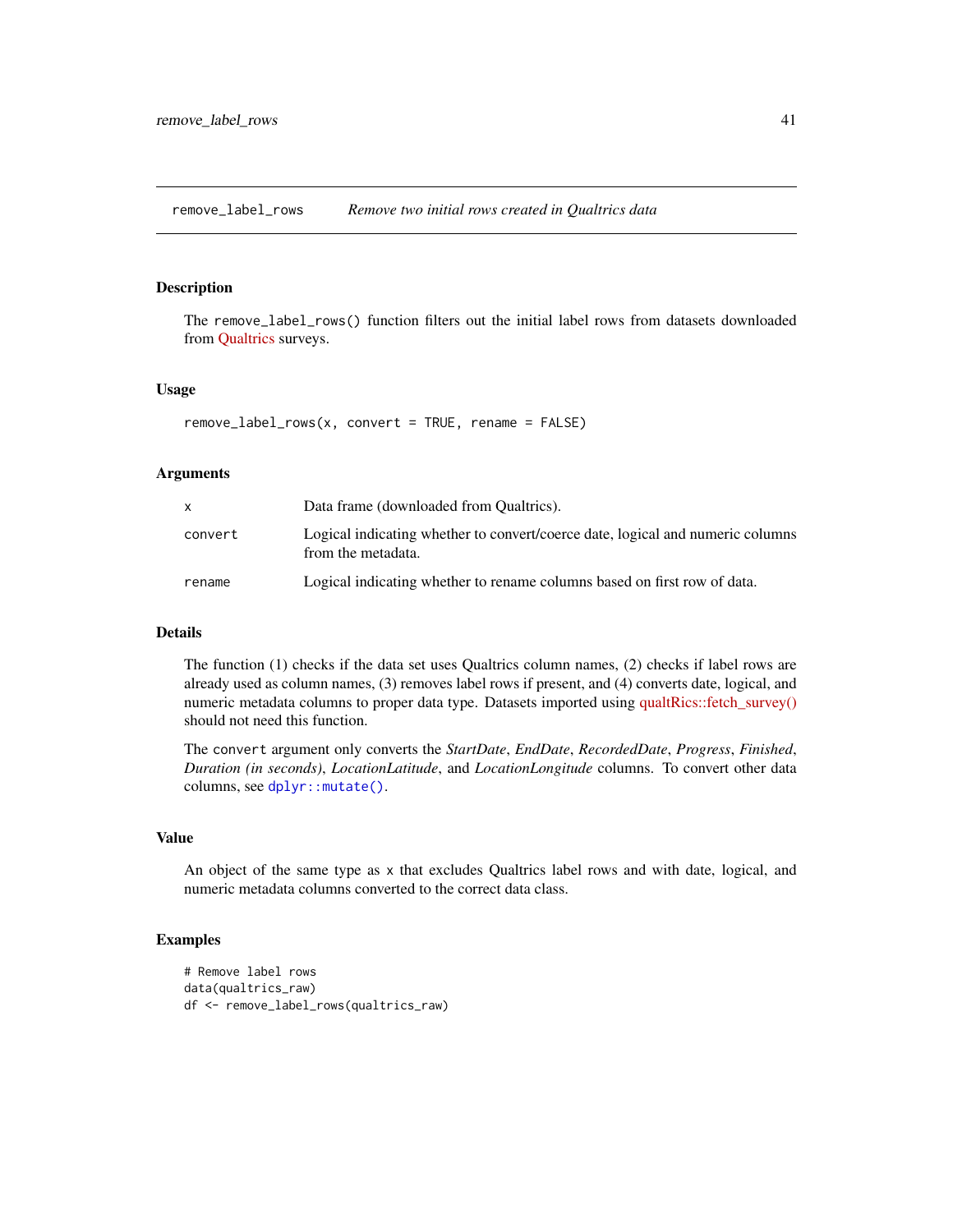<span id="page-41-1"></span><span id="page-41-0"></span>

The rename\_columns() function renames the metadata columns to match standard Qualtrics names.

#### Usage

```
rename_columns(x, alert = TRUE)
```
#### Arguments

|       | Data frame (preferably imported from Qualtrics using {qualtrics}).                 |
|-------|------------------------------------------------------------------------------------|
| alert | Logical indicating whether to alert user to the fact that the columns do not match |
|       | the secondary labels and therefore cannot be renamed.                              |

#### Details

When importing Qualtrics data using [qualtRics::fetch\\_survey\(\)](https://docs.ropensci.org/qualtRics/reference/fetch_survey.html). labels entered in Qualtrics questions are saved as 'subtitles' for column names. Using [sjlabelled::get\\_label\(\)](https://strengejacke.github.io/sjlabelled/reference/get_label.html) can make these secondary labels be the primary column names. However, this results in a different set of names for the metadata columns than is used in all of the mark<sub>-</sub>(), check<sub>-</sub>(), and exclude<sub>-</sub>() functions. This function renames these columns to match the standard Qualtrics names.

#### Value

An object of the same type as x that has column names that match standard Qualtrics names.

#### See Also

Other column name functions: [use\\_labels\(](#page-43-1))

```
# Rename columns
data(qualtrics_fetch)
qualtrics_renamed <- qualtrics_fetch %>%
 rename_columns()
names(qualtrics_fetch)
names(qualtrics_renamed)
```

```
# Alerts when columns cannot be renamed
data(qualtrics_numeric)
rename_columns(qualtrics_numeric)
```

```
# Turn off alert
rename_columns(qualtrics_numeric, alert = FALSE)
```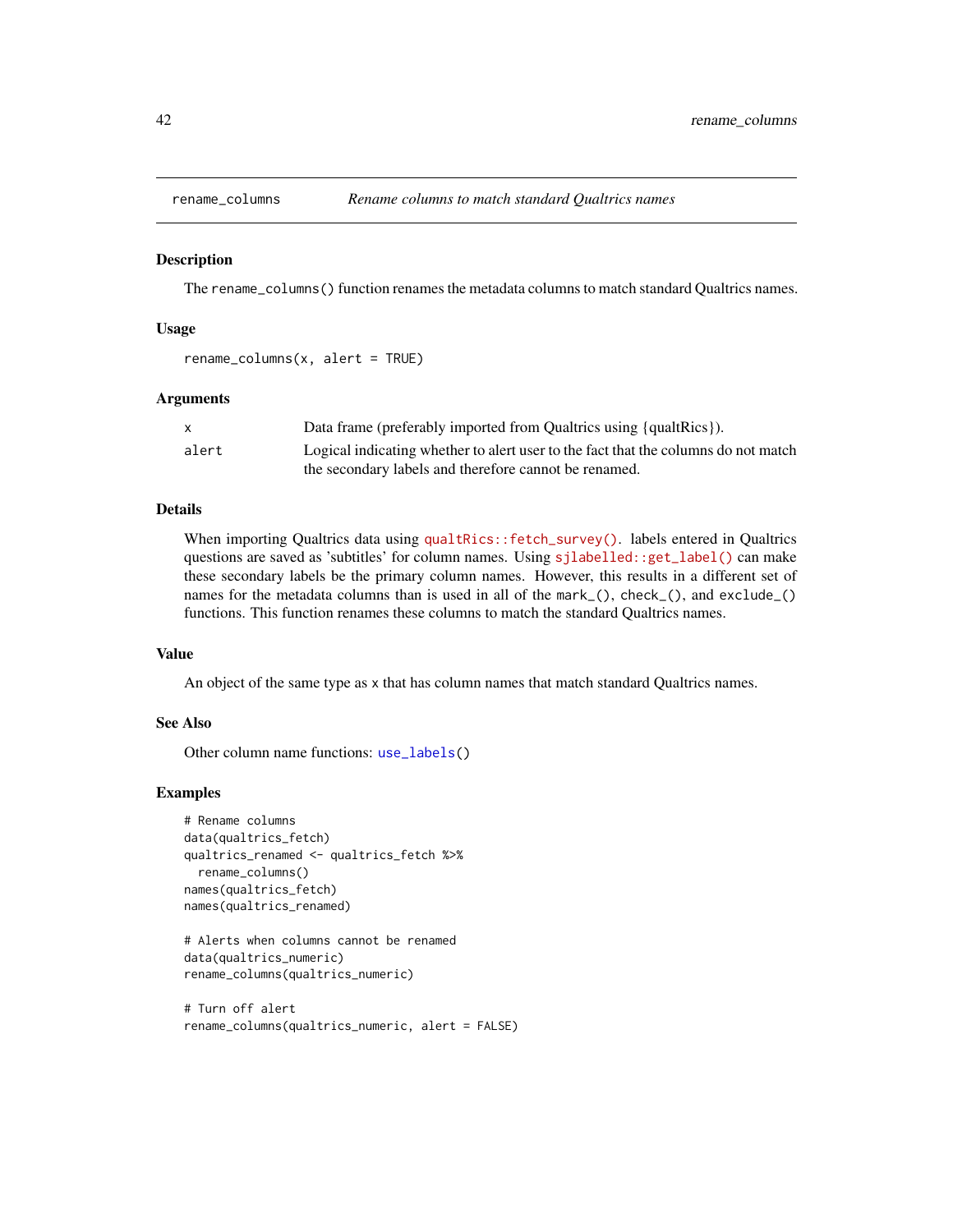<span id="page-42-0"></span>unite\_exclusions *Unite multiple exclusion columns into single column*

#### Description

Each of the mark\_ $*($ ) functions appends a new column to the data. The unite\_exclusions() function unites all of those columns in a single column that can be used to filter any or all exclusions downstream. Rows with multiple exclusions are concatenated with commas.

# Usage

```
unite_exclusions(
 x,
 exclusion_types = c("duplicates", "duration", "ip", "location", "preview",
    "progress", "resolution"),
  separator = ",",remove = TRUE)
```
# Arguments

| X               | Data frame or tibble (preferably exported from Qualtrics).                                                      |
|-----------------|-----------------------------------------------------------------------------------------------------------------|
| exclusion_types |                                                                                                                 |
|                 | Vector of types of exclusions to unite.                                                                         |
| separator       | Character string specifying what character to use to separate multiple exclusion<br>types                       |
| remove          | Logical specifying whether to remove united columns (default = TRUE) or leave<br>them in the data frame (FALSE) |

#### Value

An object of the same type as x that includes the all of the same rows but with a single exclusion column replacing all of the specified exclusion\_\* columns.

```
# Unite all exclusion types
df <- qualtrics_text %>%
 mark_duplicates() %>%
 mark_duration(min_duration = 100) %>%
 mark_ip() %>%
 mark_location() %>%
 mark_preview() %>%
 mark_progress() %>%
 mark_resolution()
df2 <- df %>%
```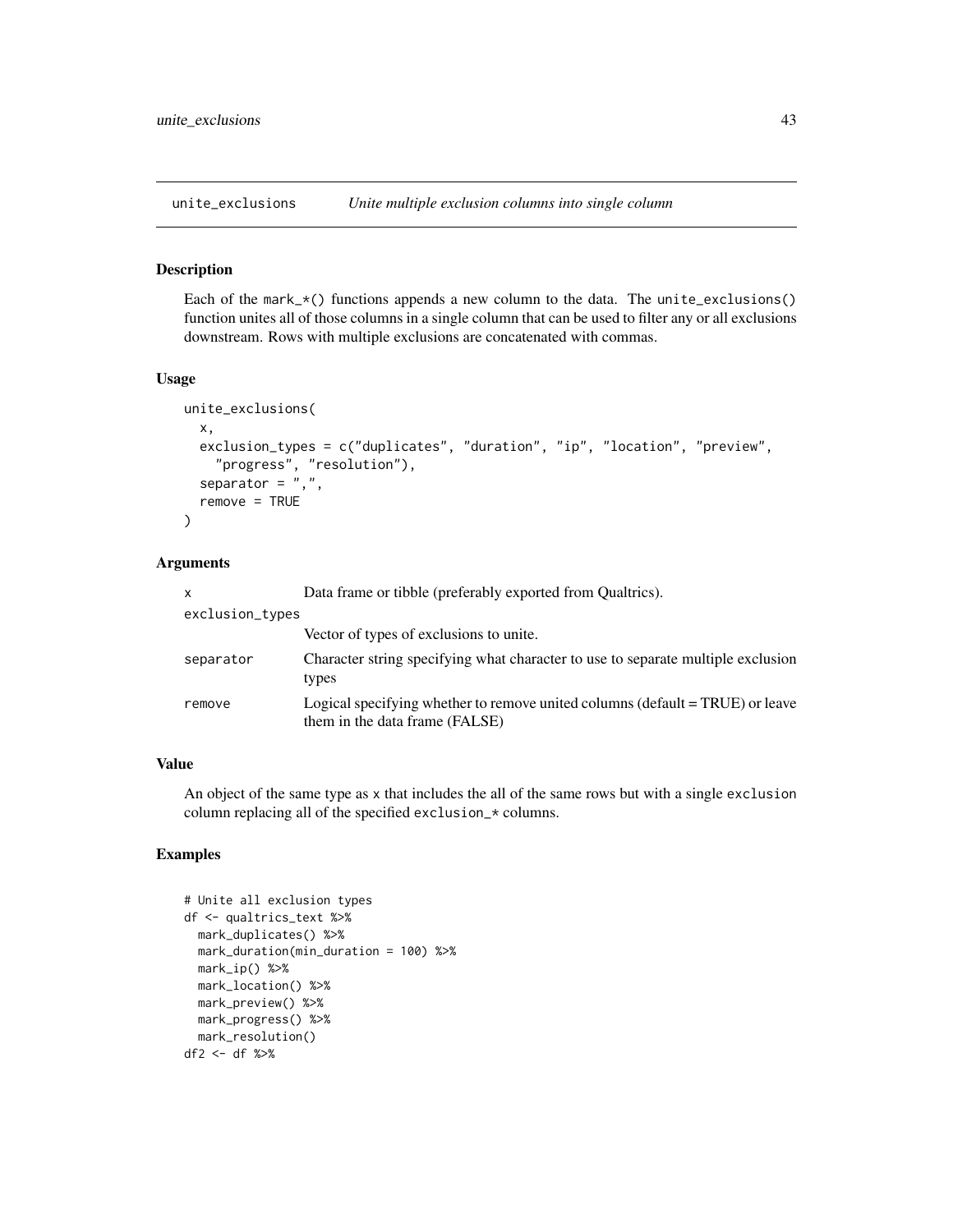```
unite_exclusions()
# Unite subset of exclusion types
df2 <- df %>%
  unite_exclusions(exclusion_types = c("duplicates", "duration", "ip"))
```

```
use_labels Use Qualtrics labels as column names
```
The use\_labels() function renames the columns using the labels generated in [Qualtrics.](https://www.qualtrics.com/) Data must be imported using [qualtRics::fetch\\_survey\(\)](https://docs.ropensci.org/qualtRics/reference/fetch_survey.html).

#### Usage

use\_labels(x)

#### Arguments

x Data frame imported using qualtRics::fetch\_survey().

#### Value

An object of the same type as x that has column names using the labels generated in Qualtrics.

#### See Also

Other column name functions: [rename\\_columns\(](#page-41-1))

```
# Rename columns
data(qualtrics_fetch)
qualtrics_renamed <- qualtrics_fetch %>%
  use_labels()
names(qualtrics_fetch)
names(qualtrics_renamed)
```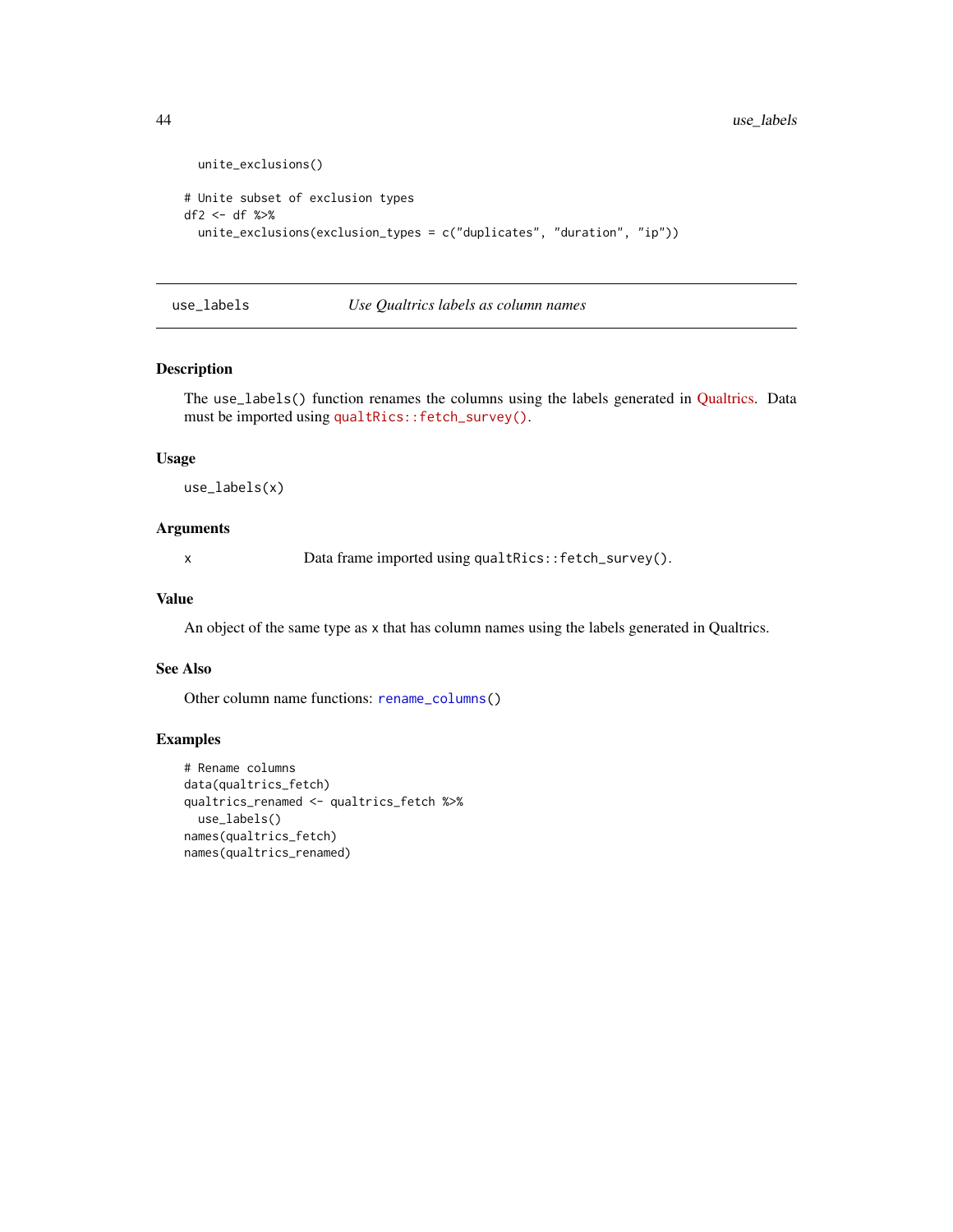# <span id="page-44-0"></span>**Index**

∗ check functions check\_duplicates , [2](#page-1-0) check\_duration , [4](#page-3-0) check\_ip , [6](#page-5-0) check\_location , [8](#page-7-0) check\_preview , [9](#page-8-0) check\_progress , [11](#page-10-0) check\_resolution , [13](#page-12-0) ∗ column name functions rename\_columns , [42](#page-41-0) use\_labels , [44](#page-43-0) ∗ datasets qualtrics\_fetch , [37](#page-36-0) qualtrics\_numeric , [38](#page-37-0) qualtrics\_raw , [39](#page-38-0) qualtrics\_text , [40](#page-39-0) ∗ data qualtrics\_fetch , [37](#page-36-0) qualtrics\_numeric , [38](#page-37-0) qualtrics\_raw , [39](#page-38-0) qualtrics\_text , [40](#page-39-0) ∗ duplicates functions check\_duplicates , [2](#page-1-0) exclude\_duplicates , [15](#page-14-0) mark\_duplicates , [26](#page-25-0) ∗ duration functions check\_duration , [4](#page-3-0) exclude\_duration , [17](#page-16-0) mark\_duration, [28](#page-27-0) ∗ exclude functions exclude\_duplicates , [15](#page-14-0) exclude\_duration , [17](#page-16-0) exclude\_ip , [18](#page-17-0) exclude\_location , [20](#page-19-0) exclude\_preview , [22](#page-21-0) exclude\_progress , [23](#page-22-0) exclude\_resolution, [25](#page-24-0) ∗ helper deidentify , [14](#page-13-0)

remove\_label\_rows , [41](#page-40-0) rename\_columns , [42](#page-41-0) unite\_exclusions , [43](#page-42-0) use\_labels , [44](#page-43-0) ∗ ip functions check\_ip , [6](#page-5-0) exclude\_ip , [18](#page-17-0) mark\_ip, [29](#page-28-0) ∗ location functions check\_location , [8](#page-7-0) exclude\_location , [20](#page-19-0) mark\_location , [31](#page-30-0) ∗ mark functions mark\_duplicates , [26](#page-25-0) mark\_duration , [28](#page-27-0) mark\_ip,[29](#page-28-0) mark\_location , [31](#page-30-0) mark\_preview, [32](#page-31-0) mark\_progress, [34](#page-33-0) mark\_resolution , [35](#page-34-0) ∗ preview functions check\_preview , [9](#page-8-0) exclude\_preview , [22](#page-21-0) mark\_preview, [32](#page-31-0) ∗ progress functions check\_progress , [11](#page-10-0) exclude\_progress , [23](#page-22-0) mark\_progress , [34](#page-33-0) ∗ resolution functions check\_resolution , [13](#page-12-0) exclude\_resolution, [25](#page-24-0) mark\_resolution , [35](#page-34-0) check\_duplicates , [2](#page-1-0) , *[5](#page-4-0)* , *[7](#page-6-0)* , *[9](#page-8-0) , [10](#page-9-0)* , *[12](#page-11-0)* , *[14](#page-13-0)* , *[16](#page-15-0)* , *[27](#page-26-0)* check\_duplicates() , *[16](#page-15-0)* , *[27](#page-26-0)* check\_duration , *[4](#page-3-0)* , [4](#page-3-0) , *[7](#page-6-0)* , *[9](#page-8-0) , [10](#page-9-0)* , *[12](#page-11-0)* , *[14](#page-13-0)* , *[18](#page-17-0)* , *[29](#page-28-0)*

check\_duration() , *[18](#page-17-0)* , *[29](#page-28-0)* check\_ip , *[4](#page-3-0) , [5](#page-4-0)* , [6](#page-5-0) , *[9](#page-8-0) , [10](#page-9-0)* , *[12](#page-11-0)* , *[14](#page-13-0)* , *[20](#page-19-0)* , *[30](#page-29-0)* check\_ip() , *[19](#page-18-0)* , *[30](#page-29-0)*